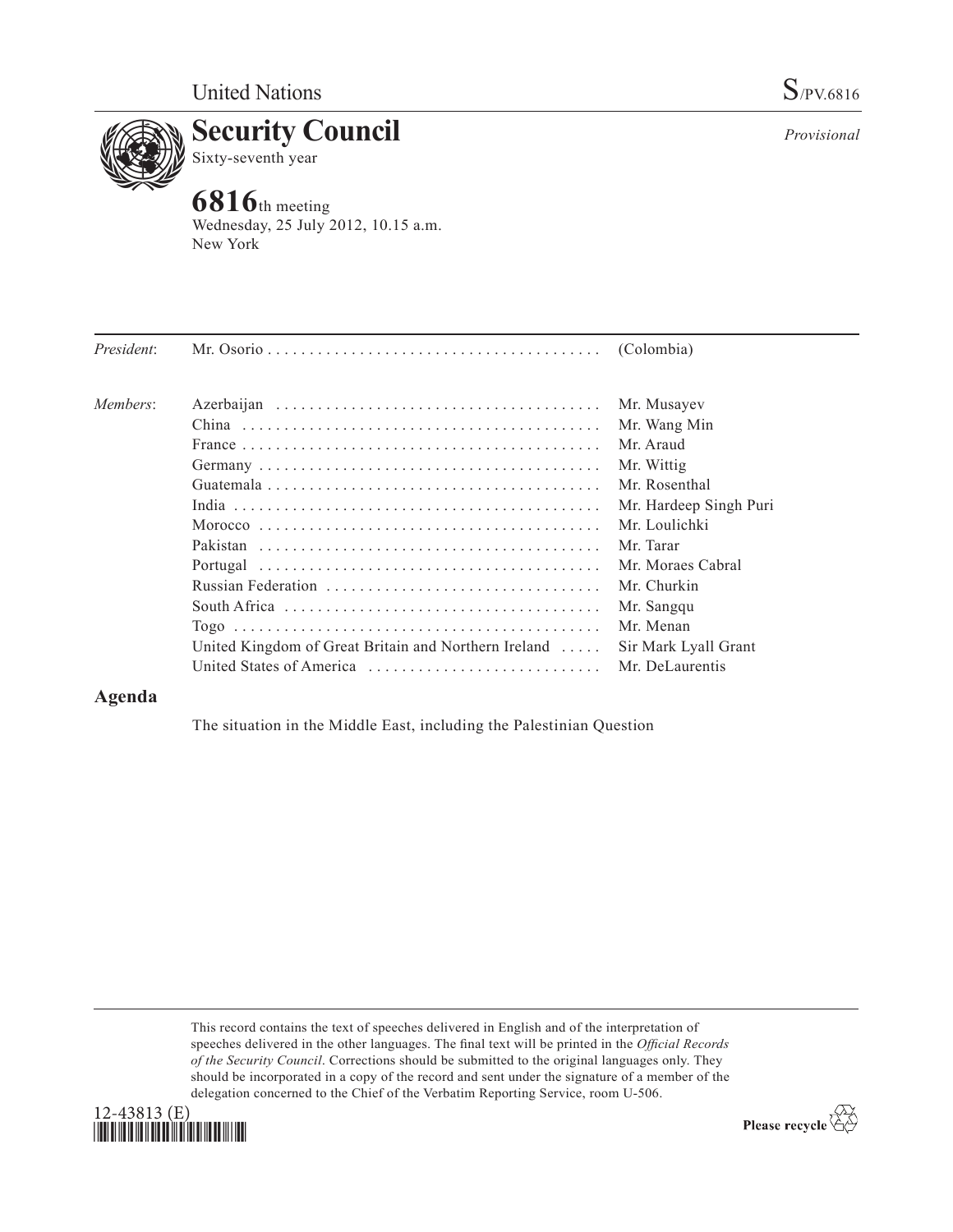*The meeting was called to order at 10.15 a.m.*

#### **Adoption of the agenda**

*The agenda was adopted.*

### **The situation in the Middle East, including the Palestinian question**

**The President** (*spoke in Spanish*): In accordance with rule 37 of the Council's provisional rules of procedure, I invite the representatives of Australia, Brazil, Canada, Cuba, Egypt, Iceland, Indonesia, the Islamic Republic of Iran, Israel, Japan, Kazakhstan, Lebanon, Malaysia, Maldives, Norway, Qatar, Saudi Arabia, Sri Lanka, the Sudan, the Syrian Arab Republic, Tunisia, Turkey and the Bolivarian Republic of Venezuela to participate in this meeting.

I should like to inform the Council that I have received a letter dated 24 July 2012 from the Permanent Observer of Palestine to the United Nations, which will be issued as document S/2012/574 and which reads as follows:

"I have the honour to request that, in accordance with its previous practice, the Security Council invite the Permanent Observer of Palestine to the United Nations to participate in the meeting of the Security Council which will be held on Wednesday, 25 July 2012, on the situation in the Middle East, including the Palestinian question."

I propose, with the consent of the Council, to invite the Permanent Observer of Palestine to participate in the meeting in accordance with the rules of procedure and the previous practice in this regard.

It is so decided.

Under rule 39 of the Council's provisional rules of procedure, I invite Mr. Robert Serry, Special Coordinator for the Middle East Peace Process and Personal Representative of the Secretary-General, to participate in this meeting.

Under rule 39 of the Council's provisional rules of procedure, I invite His Excellency Mr. Thomas Mayr-Harting, Head of the Delegation of the European Union to the United Nations, to participate in this meeting.

Under rule 39 of the Council's provisional rules of procedure, I invite His Excellency Mr. Abdou Salam Diallo, Chairman of the Committee on the Exercise

of the Inalienable Rights of the Palestinian People, to participate in this meeting.

The Security Council will now begin its consideration of the item on its agenda.

I give the floor to Mr. Serry.

**Mr. Serry**: Let me at the outset join the Secretary-General and the Council in condemning in the strongest possible terms the deadly terror attack on 18 July against a bus carrying Israeli tourists outside the Burgas airport in Bulgaria. The explosion, reportedly executed by a suicide bomber, killed six civilians, five of them Israeli and one Bulgarian, and injured more than 30 people, several critically. We extend our condolences to the families of the victims and wish a speedy recovery to the injured. That heinous act provides a reminder, as noted by the Quartet on the Middle East in its statement on 19 July, of the need for the members of the international community to stand side by side in the effort to prevent terrorism wherever it may be practiced. The Quartet also reaffirmed its commitment to continuing efforts to reach a comprehensive, just and lasting settlement in the Middle East, where all people may live in peace and security.

In that regard, the past month has been characterized by a continuation of the effort to restart talks amid continued worrying developments on the ground. Quiet, direct exchanges between the parties are ongoing in an attempt to reach agreement on a package of measures that would create an environment conducive to talks and pave the way for high-level contacts.

President Abbas has emphasized the importance of a release of Palestinian prisoners arrested before the Oslo accords were agreed. He has also underlined the critical importance of Israel's allowing the delivery of weapons and ammunition intended for the Palestinian security forces that are held in Jordan. It is vital that such steps be taken to enable a continuation of effective security coordination. More generally, it is concerning that we have not seen urgently needed enabling steps or other measures that would bolster the Palestinian Authority (PA).

Quartet envoys have remained in close contact with each other and the parties, and a number of high-level visits have taken place. On 25 and 26 June, Russian President Vladimir Putin held meetings in Israel and with President Abbas in Bethlehem. United States Secretary of State Hillary Clinton also visited Israel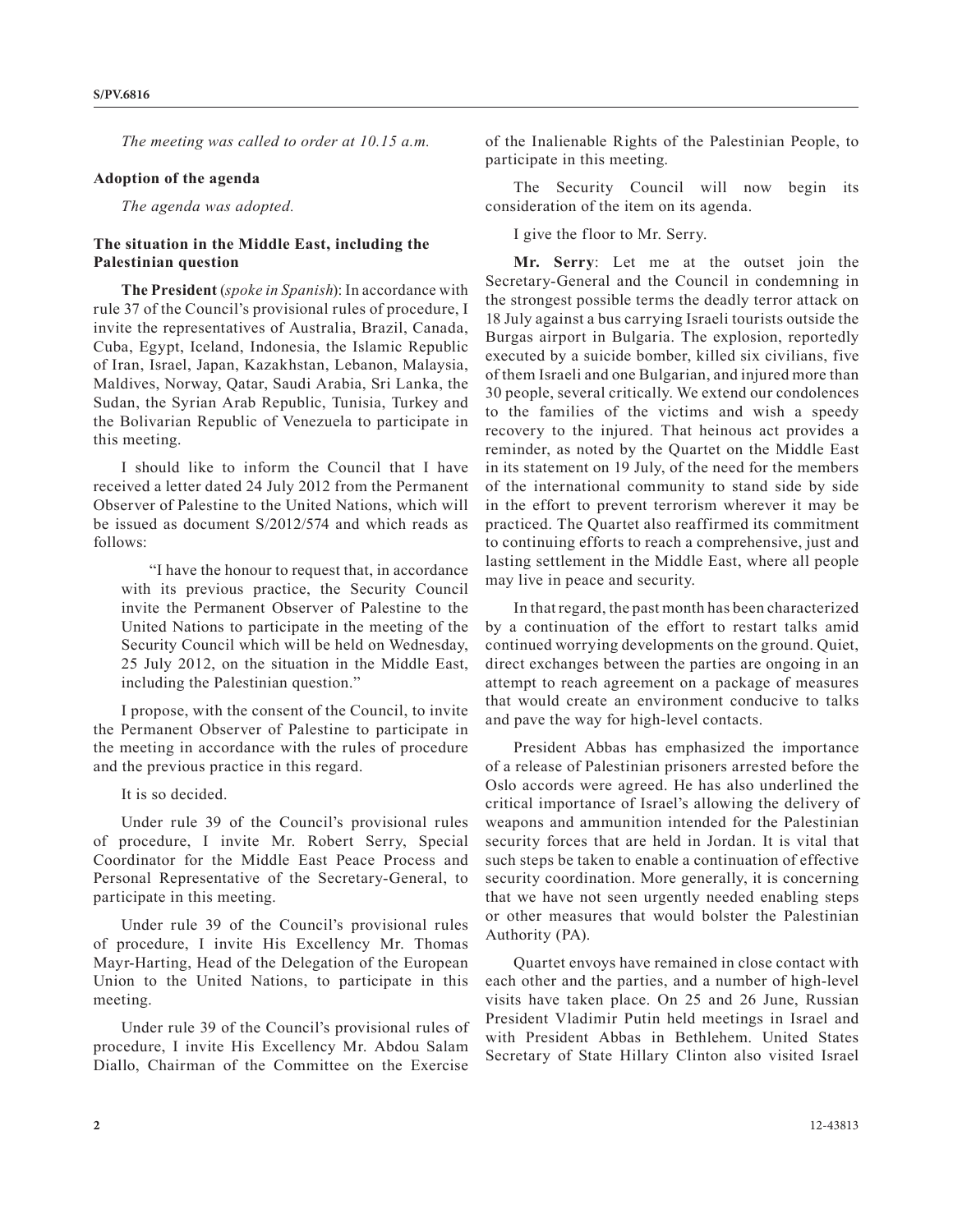on 16 and 17 July, and on 6 July met with President Abbas in Paris, where the Palestinian President also met with French President Hollande, European Union High Representative Ashton, and United Kingdom Foreign Secretary Hague. The Arab League Follow-up Committee held consultations in Doha on 22 July, in which it supported a Palestinian approach to the United Nations to seek further recognition without specifying a timeline.

In sum, the effort to restart direct talks has not reached a breaking point, but there has not been a breakthrough either, and that is increasingly of concern. While talks remain stalled, events on the ground continue to move in the wrong direction.

To begin with, the Palestinian Authority faces an acute challenge in maintaining its solvency. At the start of the year, the Authority announced that it owed \$1.1 billion in bank loans and \$400 million to the private sector. In addition, it expects a \$1-billion shortfall in funding towards its \$3.5-billion budget for 2012. At the start of July, the Palestinian Finance Minister announced that the Palestinian Authority could not pay all June salaries to its 150,000 employees on time. Last week, Saudi Arabia announced a contribution of \$100 million. This is positive news that has provided the Palestinian Authority with a welcome respite, including by allowing it to pay the June salaries, but it will be brief.

We call on other donors, particularly other Gulf countries, to consider making a timely donation during this period of critical shortage. We have also repeatedly pointed to the need for an improved mechanism for the transfer of the VAT revenues Israel collects on behalf of the Palestinian Authority to enhance transparency and efficiency. Last week, Israeli authorities transferred half of the monthly VAT collection to the PA two weeks early in order to assist with the payment of salaries ahead of the holy month of Ramadan.

On 17 July, Israel approved 5,000 permits for Palestinian construction workers to work in Israel, in addition to the 34,250 permits that have already been issued for Palestinian workers to work there. This initiative is welcome, but more needs to be done to ease access and movement and enable economic growth throughout the West Bank, including Area C, the Jordan Valley and Gaza. In Gaza, next steps must include enabling exports to Israel and other countries, as well as transfers to and from the West Bank. This will in

turn enable economic growth and, in addition, provide much needed additional revenue through taxation for the Palestinian Authority.

Settlement announcements continued this month, with the Israel Land Authority publishing tenders for 171 new settlement units in East Jerusalem, 41 in Pisgat Ze'ev, and 130 units in Har Homa. Additionally, 13 Palestinian structures, including three residences, were demolished in the West Bank during the reporting period, leading to the displacement of 20 Palestinians, including seven children. We are also concerned about recent reports that the Israeli Minister of Defence has ordered the demolition of eight Palestinian villages near Hebron so that the area can be used for military training.

On 18 July, a Higher Education Committee nominated by the Israeli military commander of the West Bank approved an application by a college in the settlement of Ariel, which is deep in the West Bank, to upgrade its status to that of university. While still pending approval, such an upgrade would considerably increase Government funding, resulting in an increase in enrolment, which now stands at 12,000 students. This represents a further encroachment into the West Bank and runs counter to Israel's road map obligations to freeze settlement activity, including natural growth.

At the same time, a committee led by retired Supreme Court Justice Edmond Levy and commissioned by the Israeli Government to provide recommendations on "the status of the construction" in the West Bank submitted its report to the Prime Minister on 9 July. The report claimed that the Israeli presence in the West Bank was not a military occupation, recommended post-facto approval of outposts which the Israeli legal system deems illegal, and proposed changes to the process of approving settlement construction. The Israeli Government has not endorsed the report, but such proposals are in direct contradiction to international law. I reiterate that any settlement construction in the occupied Palestinian territory, including East Jerusalem, is contrary to international law and Israel's commitments under the road map, and should stop. As the Quartet has stated on numerous occasions, any Israeli settlement activity in the West Bank cannot prejudge the outcome of negotiations and will not be recognized by the international community.

As in previous reporting periods, clashes between Israeli settlers and Palestinians have continued. Settlers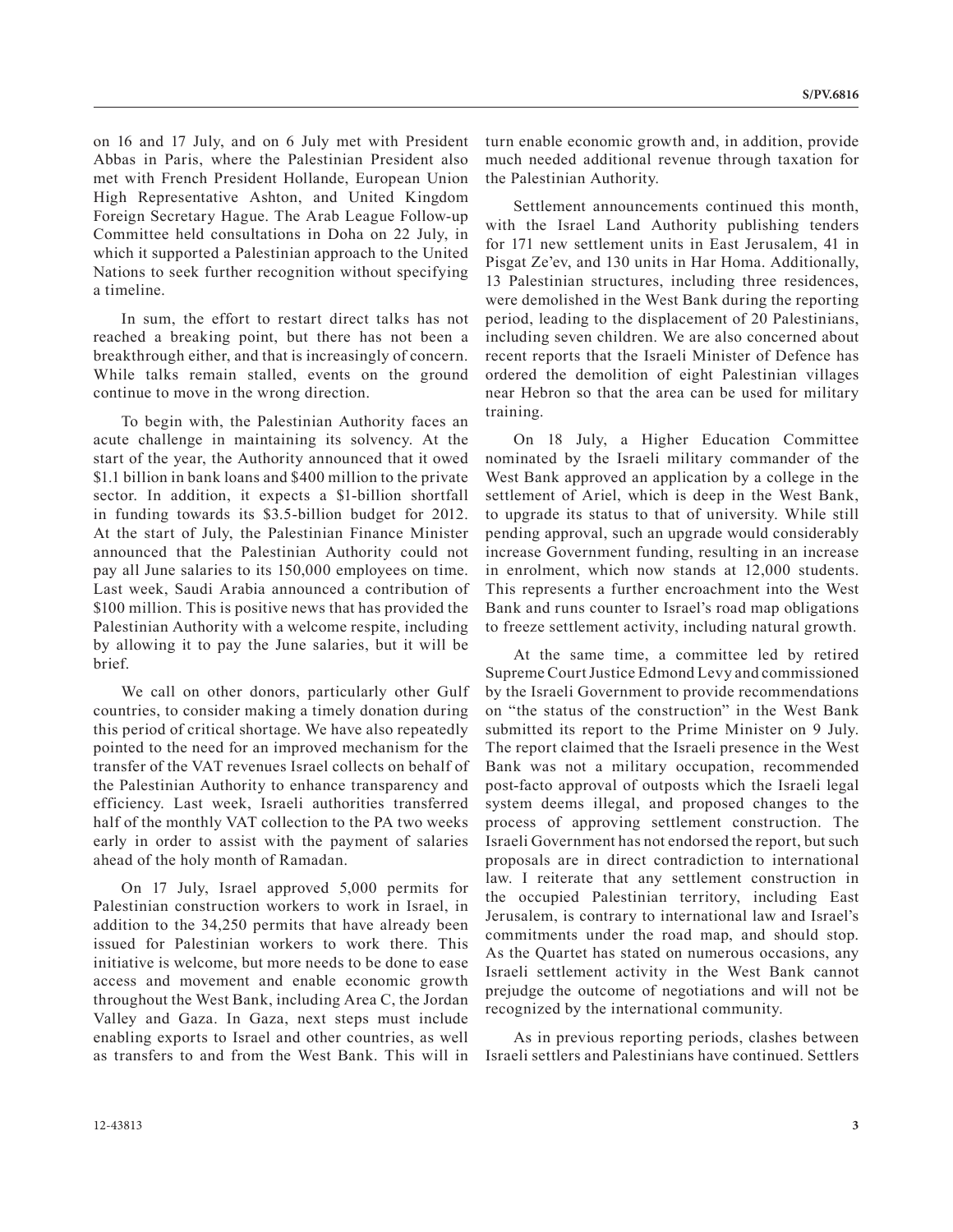attacked Palestinians near Hebron on 30 June, and Nablus was the site of clashes during Israeli visits to Joseph's Tomb on 21 June and 18 July. Settler attacks on Palestinian property, including agricultural land and orchards, also continued, resulting in over 1,000 trees being damaged.

Palestinian attacks on Israelis in the West Bank, mostly consisting of stone-throwing at Israeli vehicles, also continued, resulting in one Israeli injury on 11 July. On 27 June, a Palestinian was shot and injured by an Israeli security guard at the entrance of the settlement of Ma'ale Adumim after allegedly hitting an Israeli police car with his vehicle. On 17 July, a Palestinian was arrested for attacking an Israeli girl in Area C.

Citing security, Israeli security forces conducted 477 operations in the West Bank, which was an increase from previous months, resulting in 185 Palestinians, including eight children, being injured, while two Israeli soldiers were also injured. A total of 246 Palestinians were arrested, including a member of the Palestinian Legislative Council affiliated with Hamas, on 15 July. On 9 July, a Jerusalem court sentenced two former Israeli police officers to 30 months in prison for the negligent death of a Palestinian in 2008.

Most Palestinians injuries and arrests during the reporting period took place during demonstrations against the barrier, which deviates from the Green Line in contravention to the advisory opinion of the International Court of Justice. A Palestinian demonstration in Ramallah on 30 June against a planned meeting between President Abbas and then Deputy Prime Minister of Israel Shaul Mofaz resulted in clashes with Palestinian security forces. Although the meeting was canceled, demonstrations continued for two more days to protest the use of force by Palestinian police. I would like to again stress that the right of peaceful protest must be upheld and that all protests should be kept strictly non-violent.

Palestinian security forces continued to work to maintain law and order in the West Bank. The Palestinian security operation that started in Jenin in May in the northern West Bank continues. More than 150 suspects have been apprehended, including members of Palestinian security forces. On 30 June, a senior Fatah member was shot and injured in Jenin. On 8 July, Prime Minister Fayyad inaugurated the Palestine College for Police Sciences in the presence of the President of the European Commission.

On a positive note, as part of the 14 May agreement to end the mass prisoner hunger strike, on 16 July 48 relatives from the Gaza strip were allowed to visit 25 detainees in Israeli prisons, and on 23 July 33 relatives visited 27 detainees. There are more than 500 detainees from Gaza in Israeli prisons. This was the first time since 2007 that such family visits from Gaza had taken place. Four detainees have continued their hunger strikes. In the West Bank, on 19 July Israeli authorities released the Speaker of the Palestinian Parliament, Aziz Dweik, who had been held for six months under administrative detention.

Internal political dynamics remain fluid. On 17 July, the Kadima party led by Shaul Mofaz left Prime Minister Netanyahu's coalition after two months in the Government. Kadima's decision to leave the coalition emerged after disagreements on the renewal of a law regarding the military service of the Jewish Haredi community. The creation of the large coalition in May had stirred expectations for renewed momentum regarding the peace process.

On the Palestinian side, efforts to advance reconciliation were again delayed when the de facto authorities in Gaza decided to suspend the voter registration process that the Central Elections Commission had planned for 3 to 14 July. We have voiced our clear disappointment with this decision and continue to believe that the democratic renewal of institutions in the occupied territories is long overdue. On 10 July, the Palestinian Authority, pending further developments on reconciliation, called for municipal elections to be held throughout the occupied territories on 20 October. This has been rejected by Hamas. During my recent visit to Egypt on 25 and 26 June, just days after Mohamed Morsy was announced as Egypt's next President, I received firm assurances from the Egyptian authorities of their continued efforts to reach reconciliation. President Abbas met with President Morsy on 18 July, and Hamas leader Khaled Meshal met the Egyptian President the following day. We continue to support such efforts through Egyptian auspices, under the leadership of President Abbas and within the framework of the commitments of the Palestine Liberation Organization, the positions of the Quartet and the Arab Peace Initiative.

I visited Gaza from 2 to 5 July, and was again struck by the fragility and unsustainability of the present situation, which has lead to unacceptable hardship for the local population. That is partially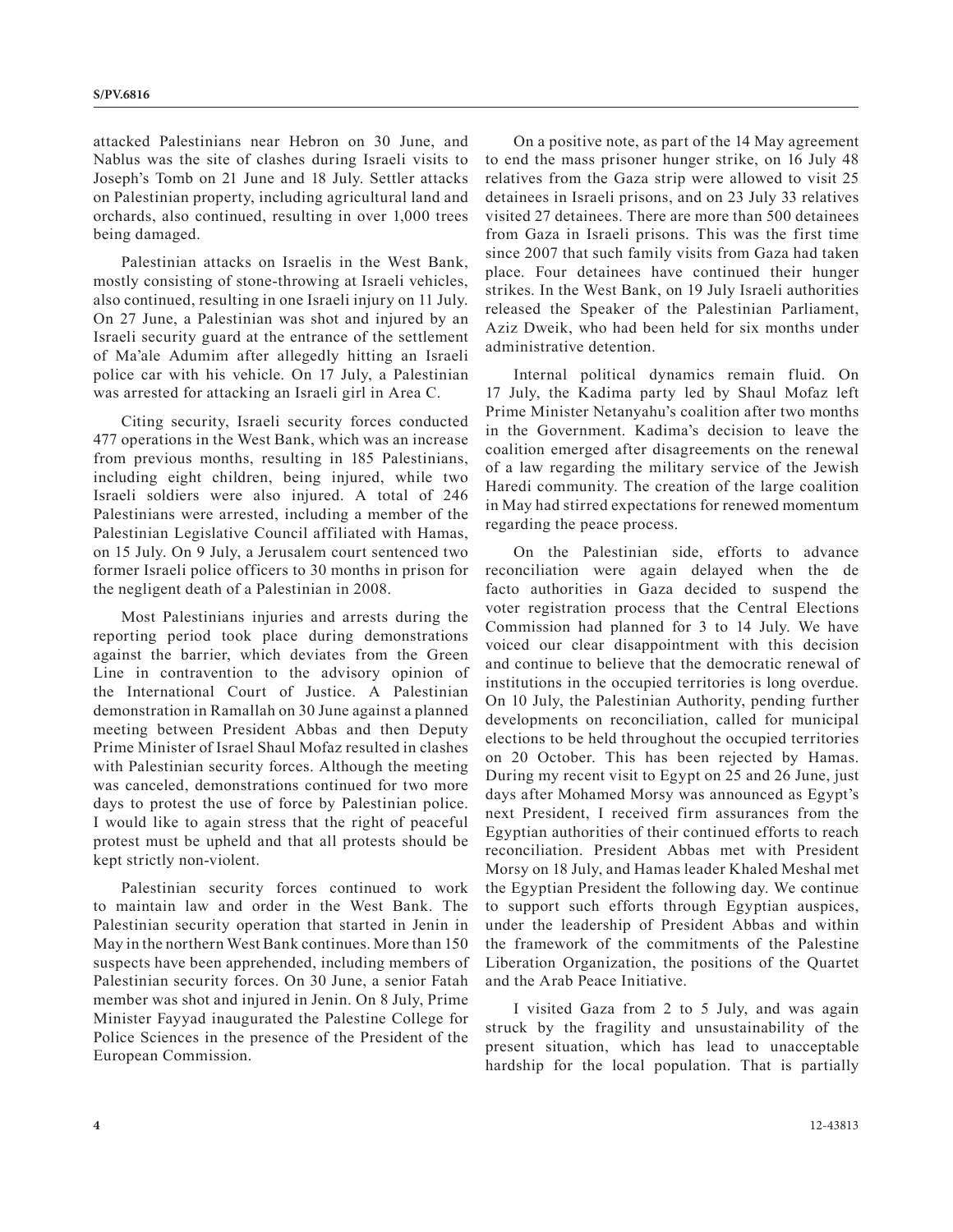explained by growing funding challenges for United Nations operations. For example, the United Nations Relief and Works Agency for Palestine Refugees in the Near East (UNRWA) currently requires an additional \$57 million to meet the shortfall in its core operating budget, covering all of its operations, and an additional \$168 million to fully fund the emergency appeal, including the provision of food aid to almost 700,000 vulnerable refugees in the West Bank and Gaza. Most urgent is the funding of \$7.5 million to meet food procurement distribution needs in Gaza for 2012. That funding shortfall has already resulted in the cancellation of UNRWA's Summer Games for the children of Gaza and, if not addressed, will result in cuts to essential UNRWA programming across the occupied Palestinian territory.

United Nations reconstruction work in Gaza, which now totals \$360 million, has had a positive effect not only for those who receive services but also on short-term employment. However, the economic benefits of increased employment will end with the conclusion of that work. Deeper and more fundamental change is therefore required to enable a functioning Gazan economy, beginning with authorizing exports to Israel and other countries, as well as transfers to and from the West Bank. Without that essential step, Gaza's future will remain tenuous at best. In addition, I urge donors to continue to fund United Nations reconstruction work in Gaza through the Palestinian Authority-United Nations Trust Fund. I also urge the Government of Israel to continue to grant approvals for outstanding United Nations reconstruction work in the Gaza Strip, and emphasize once more that there should be a broader opening for the entry of all construction materials into Gaza.

The violence in Gaza, which resumed in early June, has continued. A total of 183 projectiles fired from Gaza landed in Israel, including 27 Grad rockets and 21 mortar shells. Several rockets were intercepted by the Iron Dome system. Heavy machine gun shots were also fired from Gaza at a commercial plaza in southern Israel on 9 July, without casualties. The Israel Defense Forces conducted six incursions and 31 airstrikes into Gaza, resulting in nine Palestinians killed, including six militants and three civilians, while 54 Palestinians were injured, including 24 militants and 30 civilians. We continue to condemn such indiscriminate rocket attacks from Gaza into Israel and call for their complete cessation. We also urge Israel to show maximum restraint.

On 17 July, the de facto Ministry of Interior in Gaza executed by hanging three Palestinians convicted of murder, in violation of the Palestinian legal framework that requires prior ratification by the President. Six death sentences have been implemented in Gaza since the beginning of 2012, and 14 since 2007. That runs counter to the worldwide moratorium on the death penalty called for by the General Assembly.

On a separate issue that relates to United Nations relations with Israel, I wish to report that, on 10 July, the Permanent Representative of Israel sent a letter to Under-Secretary-General Amos inquiring about the status of the Office for the Coordination of Humanitarian Affairs (OCHA) and its activities in the occupied Palestinian territory. The United Nations will work with the Government of Israel to address the issues and explain the important work of OCHA in the occupied Palestinian territory.

Now allow me to turn to regional events. The Council heard extensive briefings on the escalating violence in Syria last week, and will receive further briefings next week. I will therefore limit my remarks to emphasizing that the Secretary-General remains extremely concerned by the violence in Syria and by the rising death toll, as well as by the continuing human rights abuses and growing humanitarian needs. Each day brings to light new atrocities and new suffering. Reports of the aerial bombardment of eastern parts of the city of Aleppo yesterday add to our serious concerns about the dangerous escalation currently in play.

We are aware of the reports related to the possible relocation of alleged chemical weapon stockpiles in Syria, and to concerns raised about the risk of their possible use. The Secretary-General has emphasized the fundamental responsibility of the Government of Syria in ensuring the safety and security of those stockpiles, which absolutely must not be used under any circumstances. The Secretary-General has noted with concern that Syria is not a party to the Chemical Weapons Convention.

We condemn all violence in Syria, which has cost thousands of lives. That situation cannot continue. The Secretary-General urges all concerned to immediately stop the fighting and take steps towards a Syrian-led transition that will address the genuine aspirations and needs of the Syrian people. Ending violence and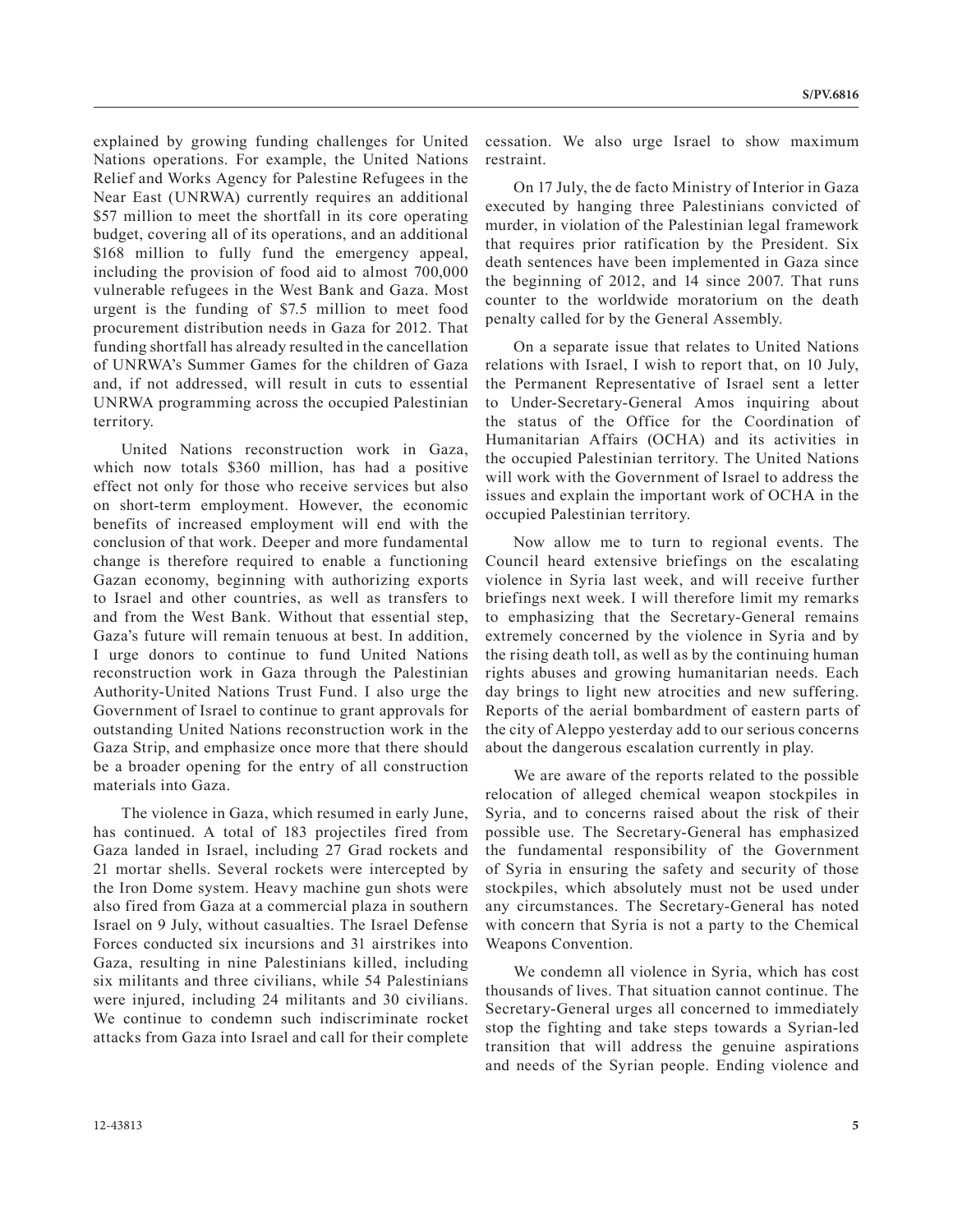seeking a peaceful resolution of the crisis in Syria will remain at the centre of our efforts.

The situation in Syria is increasingly also impacting the region. Council members will recall that, on 19 July, the Department of Peacekeeping Operations informally communicated information regarding the entry and operations of armed Syrian security forces, including soldiers, inside the area of separation of the area of operation of the United Nations Disengagement Observer Force (UNDOF), on 18 and 19 July. Since then, security operations by Syrian armed forces have continued, mostly in Jabbata and Trunje. The numbers of armed forces involved in those operations has varied from 47 up to 396. UNDOF reported heavy gunfire and many explosions in Jabbata, Al-Baath and Trunje. UNDOF has lodged its protest with the Syrian authorities, as the entry of Syrian armed forces and equipment in the area of separation is a violation of the Agreement of Disengagement between the Israeli and Syrian forces. In addition, UNDOF has reported seeing a total of approximately 100 civilians aboard vehicles and on foot with personal belongings heading east through the Bravo line. UNDOF will continue to liaise with Israeli and Syrian military authorities to prevent an escalation of tension.

Nowhere else, perhaps, does the impact of the Syrian crisis loom larger than in Lebanon. As recently as last week, following a briefing by the Special Coordinator for Lebanon, Mr. Derek Plumby, the Council, in a press statement on 18 July, expressed grave concern over repeated incidents of cross-border fire, incursions, abductions and arms trafficking across the Lebanese-Syrian border. The Council reiterated the importance of full respect for Lebanon's sovereignty, unity and territorial integrity and the authority of the Lebanese State. In that context, Council members welcomed President Sleiman's initiative to reconvene the national dialogue of Lebanon's political leaders and the declarations following the first two meetings last month, stating that they looked forward to the continuation of his process.

Since then, a pattern of Syrian army violations of the Lebanese-Syrian border has continued, including intermittent shelling from Syria into Wadi Khaled. In response, the Government has deployed additional troops of the Lebanese Armed Forces (LAF) to its northern border and authorized the LAF to fire back. New cross-border incidents have been reported since, including on 21 July in the area of Al-Qa'a, in the north-east of the Beka'a Valley, involving machine-gun and rocket-propelled grenade fire and a brief incursion by Syrian soldiers. In addition to the almost 30,000 Syrian refugees registered with the Office of the United Nations High Commissioner for Refugees (UNHCR), the surge in the number of Syrians crossing into Lebanon last week was estimated at some 18,000 over a two-day period, many of whom have travelled back into Syria. UNHCR is updating its contingency plan in the event of a mass or increased influx requiring a comprehensive humanitarian response.

Lebanon has also continued to face significant challenges to its security and stability domestically, linked directly or indirectly to the crisis in Syria. Incidents in different parts of the country reflect confessional tensions exacerbated by the conflict in Syria. On 18 July, following the bomb attack in Damascus, fresh clashes erupted between groups from Sunni and Alawite neighbourhoods in Tripoli. That coincided with a speech by Hezbollah leader Nasrallah reiterating support for the Syrian regime. As for the national dialogue, the opposition March 14 coalition decided to boycott its third session, scheduled for yesterday. President Sleiman has announced that the process is postponed until 16 August. It is hoped that the obstacles to continuing the national dialogue will be overcome in order to allow the next session to take place as planned. As stressed by the Council, the commitment of the country's leaders to safeguarding Lebanon from the impact of regional tensions at this difficult time is particularly important.

Meanwhile, the situation in the UNIFIL area of operation has remained cautiously calm and stable. As the Lebanese Armed Forces deployed some troops out of the south Litani sector to reinforce its efforts along the north-eastern border, UNIFIL increased operational activities in its area. The Lebanese Armed Forces assured UNIFIL that this is a temporary measure and that troops would be sent back to the south as soon as the situation allowed. Israeli violations of Lebanese airspace, meanwhile, have continued on an almost daily basis.

In conclusion, I am addressing the Council today only two months before the General Assembly's general debate, in September, and almost a year since the Council was presented with the Palestinian application for membership in the United Nations. When I was last before the Council, in May, I warned that we were increasingly moving away from a two-State solution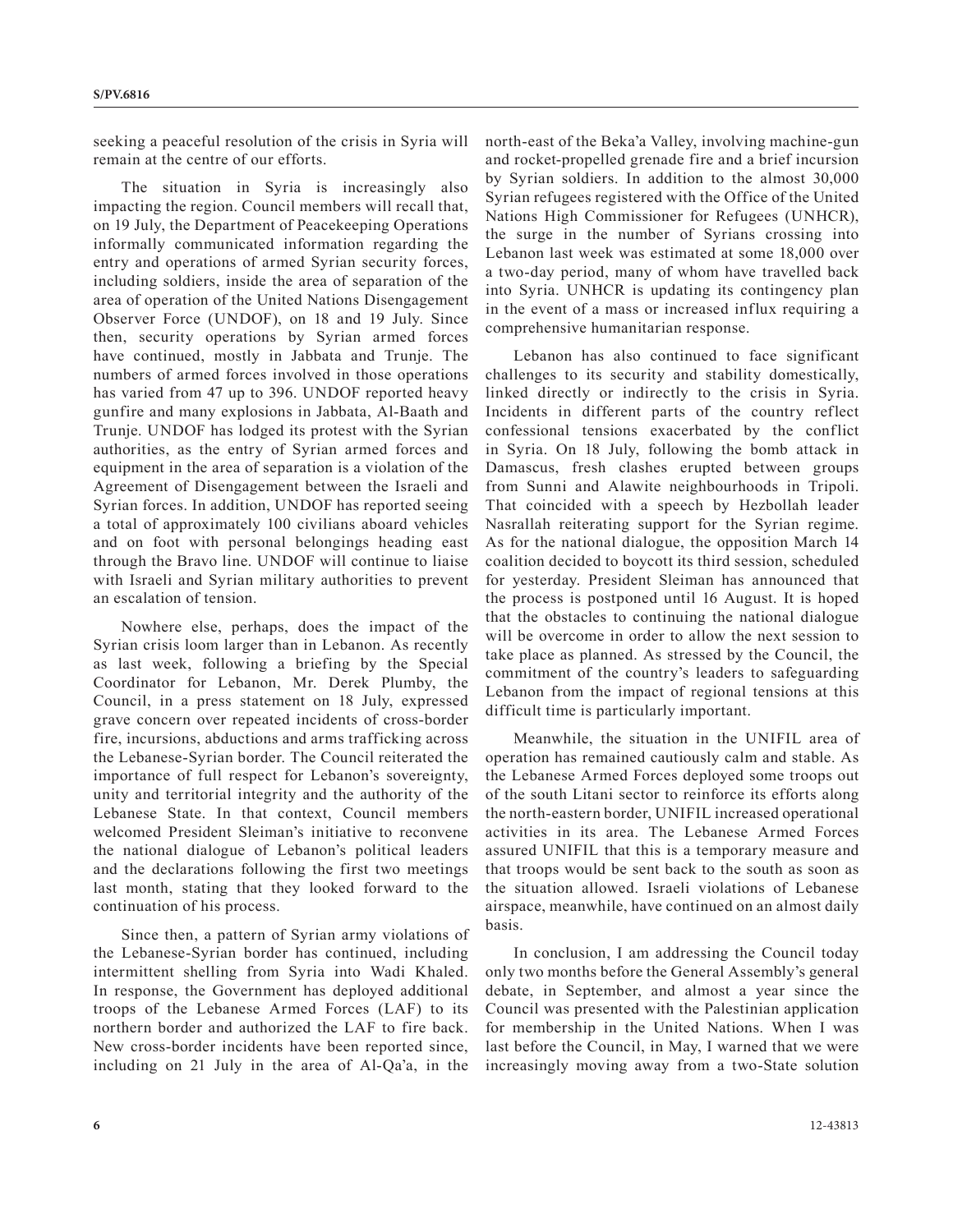towards a one-State reality that would also diminish the prospects for regional peace in the spirit of the Arab Peace Initiative.

The continuous negative trends, as reported today and in previous briefings, just further manifest the reality that consistently undermines our common goal of a negotiated two-State solution that will end the conflict and end the occupation that started in 1967. The international community should understand that, absent a credible political horizon for the establishment of a Palestinian State living side by side in peace and security with Israel, its own efforts in pursuit of that goal will increasingly lack credibility. The parties must now do their part to overcome admittedly difficult obstacles and take the steps necessary to enable an environment conducive to serious engagement. But I fear that time is running out.

**The President** (*spoke in Spanish*): I thank Mr. Serry for his comprehensive briefing to the Council.

I now give the floor to the Permanent Observer of Palestine.

**Mr. Mansour**: On behalf of Palestine, I congratulate you, Mr. President, and your country, Colombia, on your assumption of the presidency of the Security Council for this month. We are fully confident in your leadership. I also wish to express appreciation to the People's Republic of China for its wise stewardship of the Council last month. And I thank Special Coordinator Robert Serry for his comprehensive briefing today.

Three months ago, I addressed the Council (see S/PV.6757) on behalf of Palestine and conveyed our grave concerns regarding the deteriorating situation in the occupied Palestinian territory, including East Jerusalem, as a result of the continuation of Israeli crimes and violations against the Palestinian people, their land and property.

We regret that positive developments on the ground cannot be reported at this time, as we continue to find ourselves in a situation that has precariously worsened at all levels and further distanced us from the goal that we all share, namely, to end Israel's more than 45-year military occupation in order to realize the two-State solution of Palestine and Israel living side by side in peace and security within recognized borders on the basis of the pre-1967 borders.

Nothing takes us farther away from that internationally endorsed goal for peace than the continuation of Israel's illegal settlement campaign, which is being waged in a deliberate attempt to seize more Palestinian land and entrench Israeli control over the Palestinian territory, including East Jerusalem. That is the matter on which I will focus my statement, based on our hope of compelling the international community to finally take serious and practical action aimed at stopping Israel, the occupying Power, from completely destroying the viability of the two-State solution based on the pre-1967 borders and reviving the prospects for soon achieving the long overdue just, lasting and peaceful settlement that we all have been seeking and working towards.

Yet, before focusing on the destructive, illegal Israeli settlement campaign in our land, I must once again draw the Council's attention to the many other illegal actions and measures that continue also to be taken by the occupying Power against the Palestinian civilian population living under its ruthless occupation.

During the recent period, Israel forged ahead with the demolition of Palestinian homes and civilian infrastructure, resulting in further displacement of families in the occupied West Bank, including East Jerusalem. Today's comprehensive statement by Mr. Serry testified about many of the details regarding those issues.

Israel has also continued to carry out daily military raids throughout Palestinian villages, towns and cities, arresting more and more Palestinian civilians and thereby adding to the thousands of Palestinians already imprisoned or detained, including hundreds of children. In that connection, we reiterate our grave concern about the deplorable treatment to which Palestinian civilians in Israeli jails and detention centres continue to be subjected, including degrading, inhumane and unhygienic captivity conditions, severe humiliation and mental and physical ill-treatment, including acts of torture, denial of family visits, denial of access to proper medical care and education and denial of due process of law.

We recall the plight of the many Palestinian prisoners, including those under administrative detention without charge or trial, who have carried out prolonged hunger strikes in non-violent, peaceful protest of that cruel treatment by the occupying Power. We call on the international community to act to compel Israel to cease those illegal practices and to release all of the Palestinian civilians it is illegally imprisoning.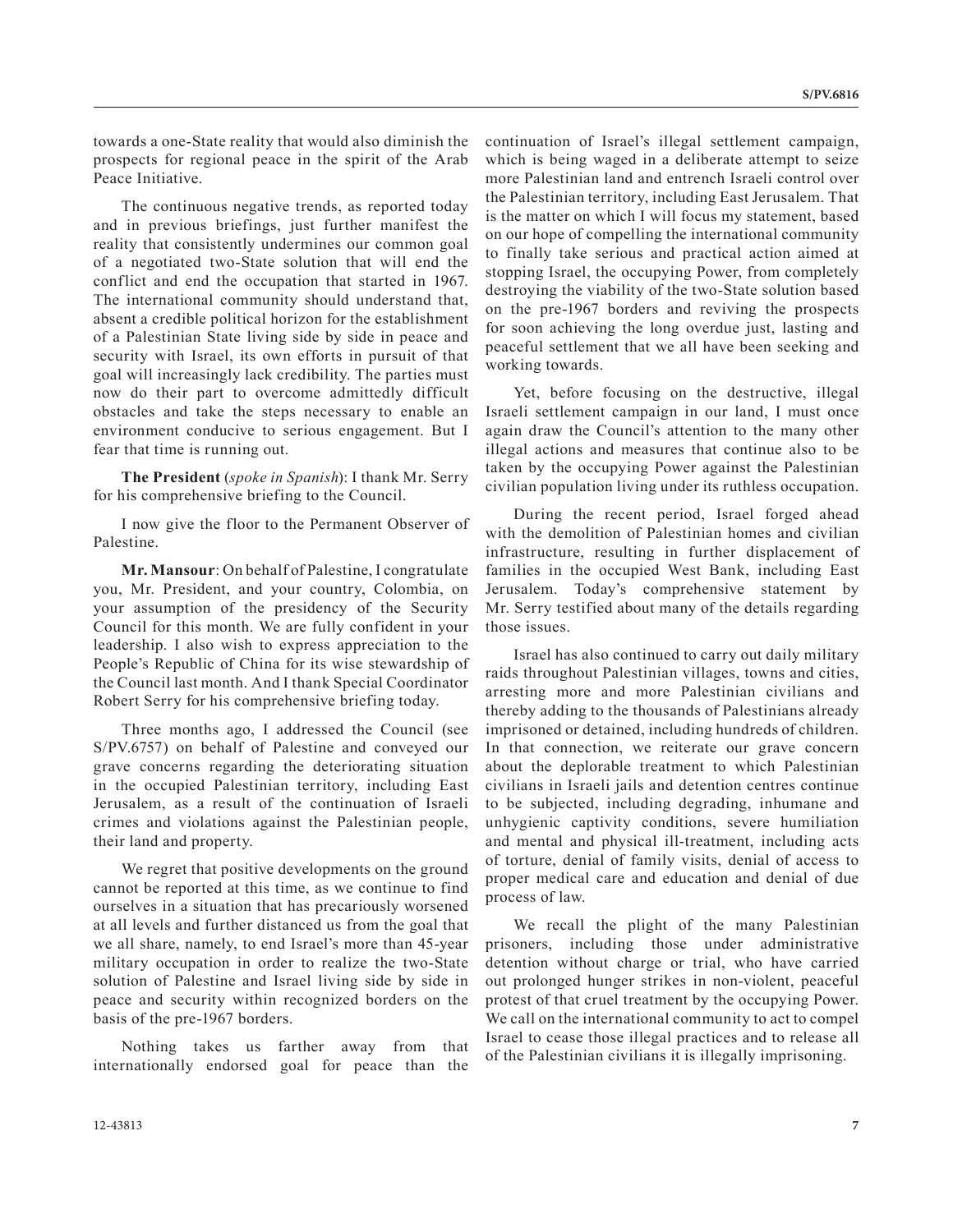Israel has also continued to carry out military attacks via missile air strikes and artillery bombardment of civilian areas in the besieged Gaza Strip, in grave violation of international law, including the Geneva Convention relative to the Protection of Civilian Persons in Time of War. In that regard, Israel has continued to deliberately target and kill Palestinian civilians, thereby persisting with its deliberate policy of extrajudicial executions.

In the month of June alone, at least 15 Palestinians, including 3 children, were killed and scores were injured by Israeli military attacks against the Gaza Strip. In addition to living in constant fear of such military attacks, the population of the Gaza Strip continues to suffer grave hardship as a result of the inhumane blockade imposed since June 2007 by the occupying Power, which has now entered into its sixth year. The cruel blockade clearly constitutes collective punishment of the over 1.6 million Palestinian civilians living there, more than half of them children, in a deliberate and grave breach of international law, specifically the Fourth Geneva Convention, which prohibits the occupying Power from collectively punishing protected persons and prohibits pillaging and reprisals against them and their property. In that regard, I am referring to article 33 of the Fourth Geneva Convention and article 50 of The Hague Regulations, which are recognized by the international community as customary international law. The blockade is also a violation of the population's basic human rights.

The international community must not relent in demanding that Israel, the occupying Power, act in accordance with its obligations under international law, including the Fourth Geneva Convention and relevant United Nations resolutions, including resolution 1860 (2009), to end the blockade of Gaza and to cease its human rights violations and bring an end to the travesty against our people.

With the myriad of human rights violations committed by the occupying Power on a daily basis, it is a challenging task to keep our statement focused on one issue. However, it is unquestionably clear that the continuation of illegal Israeli settlement activities and the vast network of related infrastructure, including more than 500 internal checkpoints, roadblocks and other physical obstacles, which exist primarily to "protect" the illegal settlers and facilitate their movement while impeding Palestinian movement and

all aspects of life in the occupied West Bank, including East Jerusalem, are the largest obstacles to peace.

Since the Council's last debate on this issue in April (see S/PV.6757), Israeli announcements of settlement building have continued unabated, inflaming tensions and mistrust, further poisoning the environment and undermining any prospects for the revival of a negotiated peace process. Throughout that time, Palestine has submitted numerous letters informing the Security Council of Israel's gross violations and appealing to the Council to speak with one voice and to act to persuade Israel to cease all settlement activities in the occupied Palestinian territory, including in and around East Jerusalem and the Jordan Valley, and to act to end the rampant settler terror and violence against the Palestinian people and their properties. Regrettably, the Council has failed to find the political will to act, and the illegal Israeli settlement campaign, including constant provocations and settler rampages, continue throughout the occupied Palestinian territory unabated and unpunished.

I wish to recall to the Council some of Israel's illegal settlement activities in the recent period, reflecting the occupying Power's ill intentions to continue rather than end its belligerent military occupation of our land. First is the construction of 1,121 units in the illegal settlement of Har Homa, in Jabal Abu Ghneim in the southern part of occupied East Jerusalem, about which the Council met 15 years ago but tragically failed to stop. There are also the construction of 180 units in the illegal settlement of Giv'at Ze'ev, 117 units in the Ariel settlement, 92 units in the Ma'ale Adumim settlement, 144 units in the Adam settlement and 180 units in the settlement of East Talpiot, also known as Armon Hanatsiv. All of those illegal settlements are also in or near occupied East Jerusalem. Moreover, there is the construction of 2,500 more units in Gilo, a massive settlement on the outskirts of occupied East Jerusalem near the city of Bethlehem, as well as the construction of 114 units in the Efrat settlement, also near Bethlehem. Add to that the construction of a 300-unit settlement in a declared military compound near the settlement of Beit El, adjacent to the city of Ramallah. An announcement has also been made of plans for the construction of another 84 units in the Kiryat Arba settlement, located in Al-Khalil, where hundreds of extremist Israeli settlers have been deliberately transferred into the midst of 200,000 Palestinians, who are daily subjected to terror, violence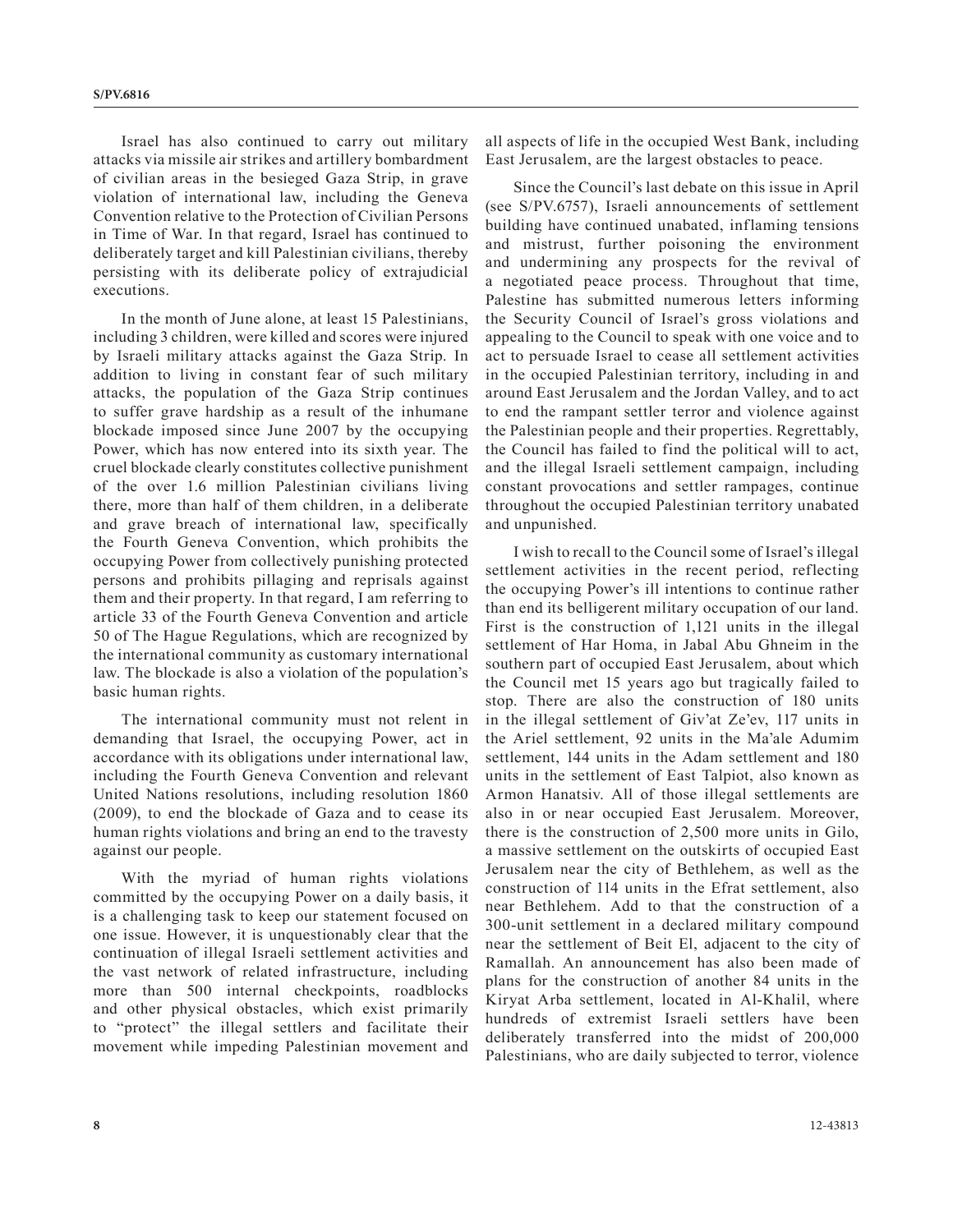and intimidation. In addition, during the same time frame, Israeli occupying forces raided the Al-Makhrour area of Beit Jala, a predominately Christian community west of Bethlehem, and carried out the demolition by bulldozer of two Palestinian homes and a water well, a road and 53 utility poles, cutting off electricity to at least 12 Palestinian families in the area, to facilitate the expansion of the illegal settlement of Har Gilo, entrench Israel's network of settlements from occupied East Jerusalem towards Al-Khalil in the south and further restrict the area for the future natural development of Palestinian cities, towns and villages.

To be clear, all settlements and settlement-related infrastructure, including the separation wall, are illegal, no matter where they are constructed in the occupied Palestinian territory, including in East Jerusalem. Colonization of occupied territory through the transfer of citizens of the occupying Power is strictly prohibited by Article 49, Section 6, of the Fourth Geneva Convention, is considered to be a grave breach under Additional Protocol 1 to the Geneva Conventions and constitutes a war crime under Article 8, Section 2 (a) (iv) and (b) (viii), of the Rome Statute. Moreover, the illegality of that practice and the demands for its complete cessation and reversal have been repeatedly reaffirmed by the Security Council, the General Assembly, the Human Rights Council and the Economic and Social Council, as well as by the International Court of Justice in its advisory opinion of 9 July 2004.

We continue to call on the international community to be firm in its condemnation and rejection of all of Israel's illegal settlement activities in the occupied Palestinian territory, including East Jerusalem, and to put a stop to them, regardless of the unjustifiable pretexts and justifications given by the Government of Israel. In this call we are also referring to attempts by the occupying Power to try to legalize its illegal acts, as it has tried to do with the Levy committee report, a right-wing, Israeli Government-appointed committee that has made erroneous conclusions and recommendations to the effect that Israel should legalize outposts — a recommendation that defies international law and the international consensus on Israel's illegal settlement campaign. Not coincidentally, the so-called Levy report was published on the anniversary of the advisory opinion of the International Court of Justice of 9 July 2004 (A/ES-19/273), which determined, inter alia, that, as an occupying Power, Israel is bound by the Hague Regulations, the Fourth Geneva Convention, as

well as the International Covenant on Civil and Political Rights, the International Covenant on Economic, Social and Cultural Rights and the Convention on the Rights of the Child — which are all applicable in the occupied Palestinian territory, including East Jerusalem. The Court also reaffirmed that, in view of the provisions of Article 49, paragraph 6, of the Fourth Geneva Convention, "the Israeli settlements in the occupied Palestinian territory (including East Jerusalem) have been established in breach of international law".

How can Israel speak of a two-State solution — or peace for that matter — while it continues its illegal policies and practices, stealing more Palestinian land, scarce water resources and agricultural land, and destroying homes, civilian infrastructure and historical and religious landmarks, as well as separating Palestinian communities and even families through the construction of its settlements, the separation wall and its vast system of roads meant only for Jewish settlers, in addition to the multitude of other violations of international law and human rights it commits on a daily basis? How can Israel or the international community ask the Palestinian side to engage in negotiations on ending the occupation in order for them to finally gain their independence in their own State when the occupier continues to defy all agreements and provisions of international law and United Nations resolutions and to take more and more land, totally impairing the viability of the Palestinian State? Here, we must recall that, for 20 years throughout the height of the peace process, Israel persisted with the colonization of Palestinian land and with the entrenchment of its occupation. Indeed, despite the good faith and intentions of the Palestinian side, the Israeli side continued its deceitful behaviour, taking advantage of a flawed negotiation process and of the total asymmetry of the situation on the ground, where the occupying Power subjugated the occupied territory to its might and will in every respect.

In fact, from 1993 to 2000, the number of settlers in the occupied Palestinian territory doubled. Today there are more than 500,000 illegal settlers in about 150 illegal settlements in the occupied West Bank, including East Jerusalem, in addition to some 100 outposts erected with the tacit approval of the Israeli Government.

The only conclusion one can come to is that, as long as Israel is allowed to act with impunity and in violation of international law without repercussions, little will change, and the possibility of achieving a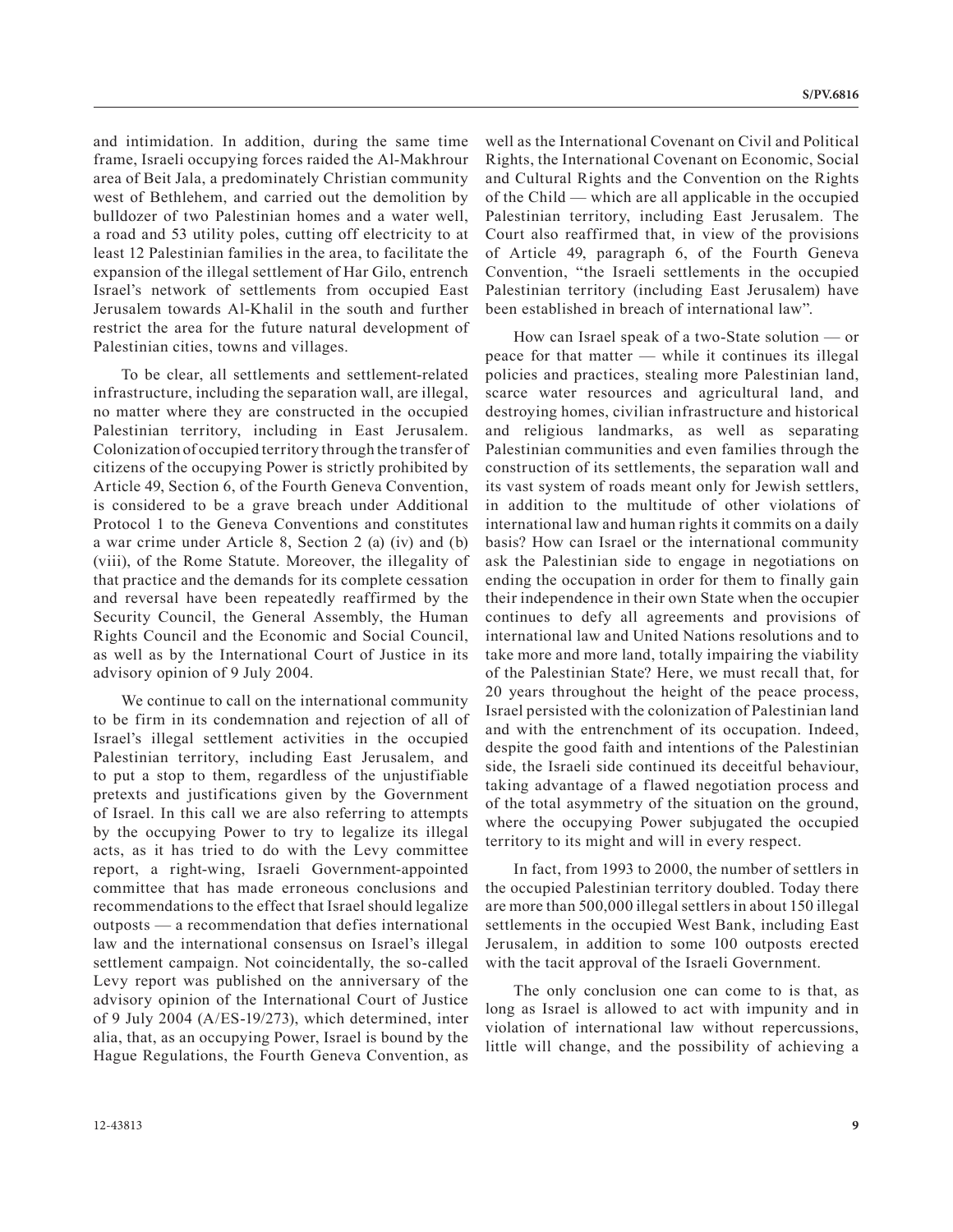two-State solution based on the pre-1967 borders will not be possible.

As President Mahmoud Abbas stated recently at the World Economic Forum on the Middle East, North Africa and Eurasia 2012, held in Istanbul in June: "Our region needs bridges of cooperation, peace and dialogue rather than walls and settlement expansion". He cautioned that time was running out for the historic peaceful compromise we seek. President Abbas has also repeatedly said that negotiations remain his first, second and third option for arriving at a peaceful settlement. But there must be genuine and credible negotiations based on the pre-1967 borders, with minor adjustments accepted by both sides, and based on adherence to, and respect for, international law, United Nations resolutions, including Security Council resolutions, and in line with Israel's obligations under the Quartet road map. That is not a Palestinian condition, nor, for that matter, is it a Palestinian position; rather, it is the position of the entire international community.

Settlements run counter to the formula of land for peace, on which the entire Middle East peace process is built. Israel's illegal actions continue to undermine all efforts to resume the peace process, including via direct negotiations between the Palestinian and Israeli sides, on the basis of the well-known parameters. No Palestinian can accept continued settlement construction and the ongoing colonization of Palestinian land, whether in occupied East Jerusalem or in any other part of the occupied Palestinian territory. The international community, which has clear obligations under the Charter, United Nations resolutions, and international conventions and covenants, including its obligations as high contracting parties to the Fourth Geneva Convention, must live up to those obligations and muster the political will to compel Israel to abandon its expansionism, colonization and aggression against the Palestinian people and their land, and instead pursue peace and take the hand of peace that has for so long been extended to it by the Palestinian leadership.

Tragically, 5 June marked 45 years since the onset of the Israeli military occupation of the Palestinian and Arab lands in 1967 — 45 years of suffering and oppression in addition to the two prior decades of grave injustice inflicted on the Palestinian people. Our people have waited long enough for their inalienable rights to be realized and to live their lives free from occupation and in their own State of Palestine, with East Jerusalem as its capital.

The time is now, and the international community should spare no effort to achieve the vision of two States, Palestine and Israel, living side by side in peace and security, which would represent a historic achievement for our peoples, our region and the global community, and not just a tragically missed historic opportunity with far-reaching and ever more tragic consequences.

**The President** (*spoke in Spanish*): I now give the floor to the representative of Israel.

**Mr. Waxman** (Israel): Allow me to express Israel's appreciation to you, Mr. President, for your able stewardship of the Security Council this month.

It has been 18 years since a bomb ripped through the Argentine Jewish Community Centre in Buenos Aires, killing 85 people and injuring hundreds of others. The Islamic Republic of Iran — a State Member of the Organization — was responsible for that act, along with its proxy, Hizbullah. Last week, a suicide bomber exploded his bomb on a bus carrying Israeli tourists in Burgas, Bulgaria. Six were killed, including a pregnant woman. More than 30 were injured. The victims were mostly young people on vacation. Again, Iran and Hizbullah were responsible.

In recent months, Israelis were targeted in terrorist attacks and attempted attacks in India, Azerbaijan, Thailand, Kenya, Turkey and, most recently, in Cyprus. Iran and Hizbullah were responsible for each and every one of those acts. That is just one part of a bigger picture. Iran and Hizbullah's most recent terrorist plots span five continents and at least 24 countries.

It should be clear to everyone in the Chamber that those horrific events are not isolated. A clear line of terror runs from the bombing in Argentina to the attack in Bulgaria. It begins and ends in Iran.

The Iranian campaign of terrorism is a plague that threatens not only Israelis and Jews, but innocent people all over the globe. The time has come for the world to put an end to that campaign of terror, once and for all.

One must not underestimate the significance of the present moment. The Middle East is perhaps at its most important crossroads since the end of First World War. There are two main roads that the region can take. One is the road of fundamentalism. Today, the Iranian regime is trying to move the region down that road. Its ideology does not empower people to build a brighter future, but enslaves them in a medieval past. Instead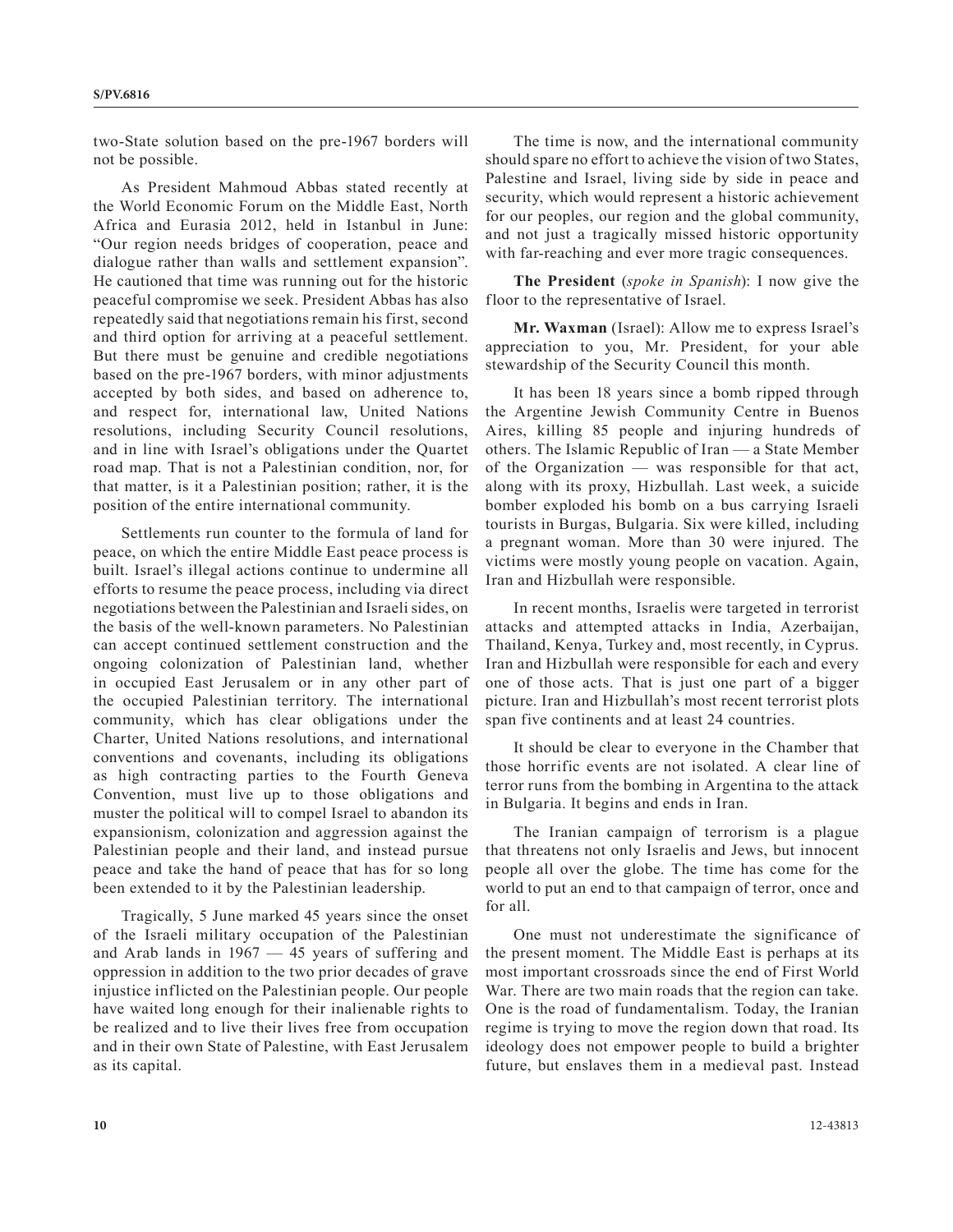of opening minds with honest discourse, it clouds them with conspiracy and hate.

Last month, Iran's Vice-President, Mohammad-Reza Rahimi spoke in the presence of United Nations officials at an event in Tehran. He said that the teachings of the Talmud, one of the holiest books in Judaism, were responsible for "inciting the global drug trade and addiction in a bid to annihilate non-Jewish communities". He added that "gynaecologists around the world kill `black babies' on the orders of the Zionists". Those statements were yet another example of the vile anti-Semitism that is part of the core ideology of the Iranian leadership.

But Iran's leaders do not just spread their hate with words; they advance it with actions. Hizbullah and Iran are an integral part of Al-Assad's killing machine.

Just a few days ago, Hizbullah's leader gave a speech praising the Al-Assad regime, calling it "a real military partner". Hizbullah and Iran provide Al-Assad with weapons, ammunition, training, intelligence, logistical equipment and more. They offer their unique expertise in the business of terrorism, monitoring people on the Internet and bypassing international sanctions. Iran and Hizbullah, Al-Assad's allies in this trio of brutality, will cross any line to keep the Al-Assad regime in power and to make sure that the Syrian people's quest for freedom is suppressed. And as we watch these events unfold, Iran continues to advance its military nuclear programme. The international community should ask itself a very simple question: If this is the way Iran behaves without nuclear weapons, how will it behave when it possesses the most dangerous weapon of all?

Israel continues to monitor the events in Syria closely. We are horrified by the humanitarian disaster taking place, and greatly concerned about the wider implications for regional stability and security. Last week, Syrian soldiers crossed into the area of separation set up according to the separation-of-forces agreement between Israel and Syria, in blatant violation of that agreement. This week, Syrian officials acknowledged the existence of their stockpiles of chemical weapons and stated clearly that they are ready to use them. That vast stockpile of chemical weapons is a potential disaster. The international community cannot stand idle. Al-Assad must know that he will be held accountable for using these weapons, and he must understand that transferring chemical weapons to Hizbullah or other terrorist organizations is a red line that he cannot cross.

Iran represents one road — a road of hatred — but there is another road that the Middle East can take, a road of peace, progress and prosperity. Moving down that road will require the region to push back against the fundamentalists and deal with the fundamental problems facing our region. Yet in this debate and indeed across the United Nations, one hears very little about such fundamental issues. I am sure that today's debate will be no exception. I am sure we will hear the same old criticisms of Israeli policies, but very little about the core challenges facing our region.

The United Nations Development Programme has sponsored five Arab human development reports since 2002. The reports reveal the crippling deficits of freedom, educational opportunities and women's empowerment that have long afflicted the Arab world. I ask: Is Israel responsible for the fact that gays are hunted down and hanged in Iran; that bloggers in the West Bank are jailed by the Palestinian Authority; that artists in Lebanon are ruthlessly censored by their Government; or that women in Gaza are arrested and tortured for daring to leave the house without a headscarf? Are we responsible for the Christians and other minorities who are fleeing the Middle East these days in droves because Islamic extremists attack their communities? Is Israel responsible for the fact that 25 per cent of Arab young people are unemployed and that many others are desperate to find a decent job? Maybe it is time to stop using Israel in this debate to sweep such important issues under the carpet. It is certainly time to finally deal openly and honestly with the basic deficits that cripple the Middle East.

A lot is said during these debates about Gaza. Much of it is disingenuous. Some in this Chamber claim that the situation in Gaza is deteriorating; however, the International Monetary Fund reports a gross domestic product growth of 20 per cent per capita in Gaza for 2011. Some here speak of a so-called Israeli blockade, although there is not a single item of civilian goods that cannot enter Gaza today. Let me be clear. There is a crisis in Gaza, for Israelis and Palestinians alike, and it is called Hamas.

The crisis in Gaza is that Hamas attacks the crossings used to transfer humanitarian aid and then complains about shortages and delays. The crisis in Gaza is that global terrorists have found fertile ground from where they can operate and destabilize other parts of our region, including the Sinai peninsula. The crisis in Gaza is that Hamas uses Palestinian schools as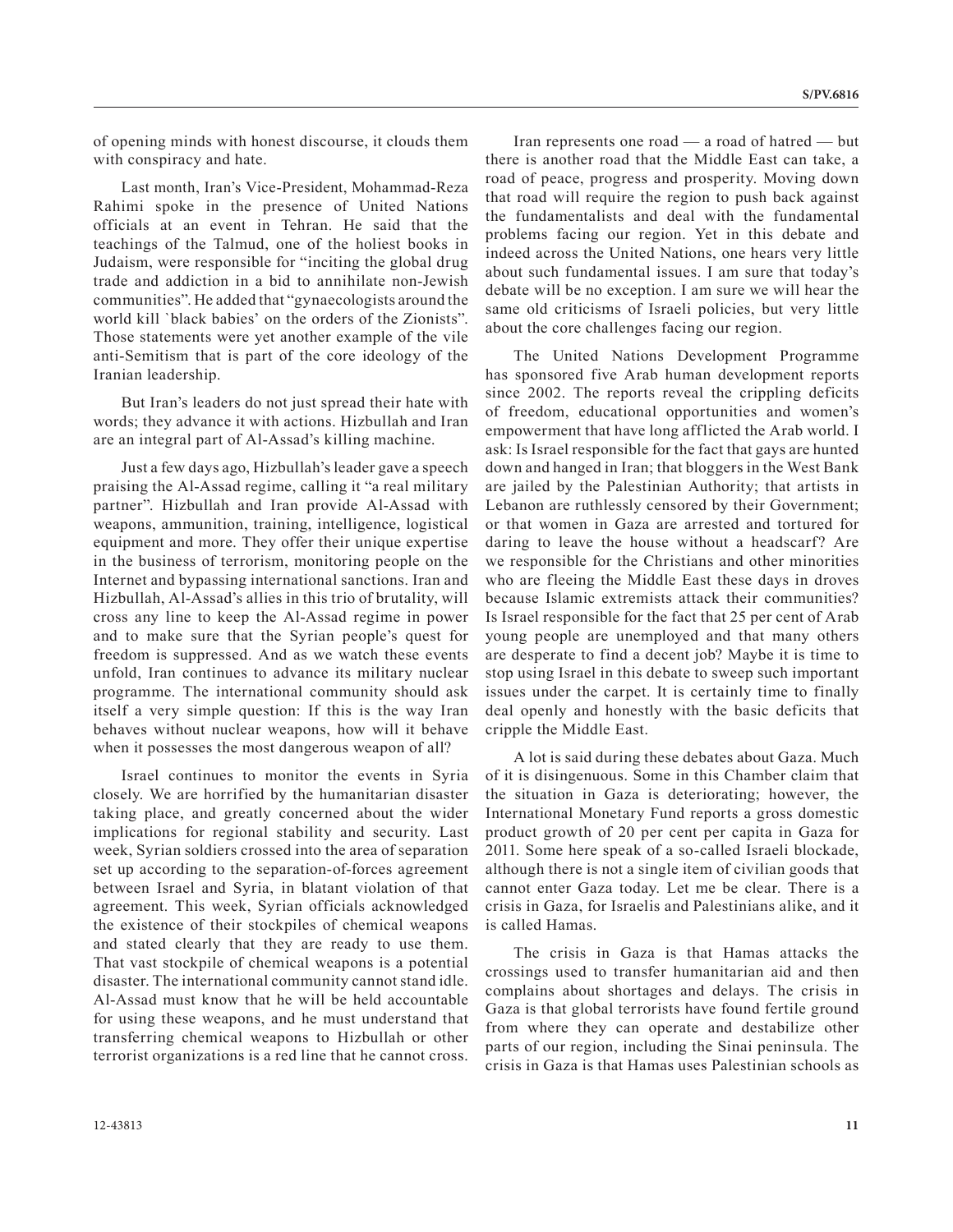launching pads to fire rockets at Israeli schools, and uses Palestinian hospitals to fire rockets at Israeli hospitals. More than 200 rockets have been fired into southern Israel in the past two months alone. Just yesterday, a rocket was fired into the major city of Ashkelon.

Yet even as rockets fly out of Gaza, Israel continues to work with the international community to make sure that humanitarian aid, medicine and goods reach the inhabitants of Gaza. How many other Governments provide essential assistance to the very areas from which their citizens are being attacked?

As we stand at this critical crossroads, the leaders in our region should look in the mirror and finally take the road less travelled in the Middle East — the road of tolerance, compromise and moderation; the road that condemns terrorism and promotes understanding of the other; the road of peace.

The Palestinian leadership should do the same. They can start by dropping their preconditions and rejoining Israel in direct negotiations that deal with all final status issues. They can take that road by ending incitement in their schools, mosques and media, and by naming their town squares after peacemakers, not suicide bombers. They can take that road by finally acknowledging that the Jewish people have a historic connection to the land of Israel.

The Government of Israel is prepared to work hard to achieve lasting peace with the Palestinians through direct negotiations. The people of Israel are prepared to make painful compromises to reach that noble goal. Yet, as we wait for them to return to the negotiating table, the Palestinians continue to take unilateral steps that will not bring us one inch closer to peace.

The moment is critical. It is time for the leaders of the Middle East to make the right choices. The people of our region have already sacrificed so much. They deserve nothing less.

**The President** (*spoke in Spanish*): I now give the floor to the members of the Security Council.

**Mr. DeLaurentis** (United States of America): I would like to thank the Special Coordinator for the Middle East Peace Process for his briefing.

Last week the world witnessed, and the Security Council appropriately condemned, a heinous terrorist attack in Bulgaria. The target was innocent Israeli tourists on vacation on the Black Sea. Five Israelis and one Bulgarian were murdered, and scores more were injured, including citizens of Bulgaria, Italy, Slovakia and the United States. There is no justification whatsoever for such attacks on innocent people. We extend our heartfelt condolences to the victims and their families, and to the people of Israel, Bulgaria and all those countries whose citizens were harmed in that awful event.

Turning to Syria, the Council has failed to respond credibly to the Al-Assad regime's onslaught because of vetoes by two of its members, the most recent occurring last week. As Ambassador Rice said after last Thursday's vote, "The Security Council has failed utterly in its most important task on its agenda this year". It is our hope, as she also said then, that the day will come when the Council can assume its proper role at the centre of the international response to the conflict in Syria.

We continue to see a grave escalation of the regime's attacks against its own people that continues to spread instability well beyond Syria's borders. As we saw with incidents over the weekend, the regime is losing its grip over increasingly large swathes of the country. The Syrian opposition now controls several crossings on the Iraqi and Turkish borders. That is increasing evidence that the Al-Assad regime will not remain in power, and since the Council has failed to shoulder its responsibilities, the United States will continue to work with the friends of the Syrian people to increase pressure on the regime, support the Syrian opposition, marshal relief for the Syrian people and help prepare for a Syrian-led democratic transition.

We are deeply concerned about the incident on 18 and 19 July in the area of operations of the United Nations Disengagement Observer Force (UNDOF), as described in a letter from the Department of Peacekeeping Operations to the Council last week, in which nearly 500 armed soldiers from the Syrian Arab armed forces entered the area of separation. Over the past six months, Syria has committed multiple violations of the key provisions of the 1974 agreement that led to the establishment of UNDOF, but the July incident constitutes the gravest breach of the agreement in its nearly 40-year history. We strongly condemn all violations of that disengagement agreement. Such violations must cease immediately.

The ongoing violence in Syria continues to put pressure on all its neighbours to support dramatic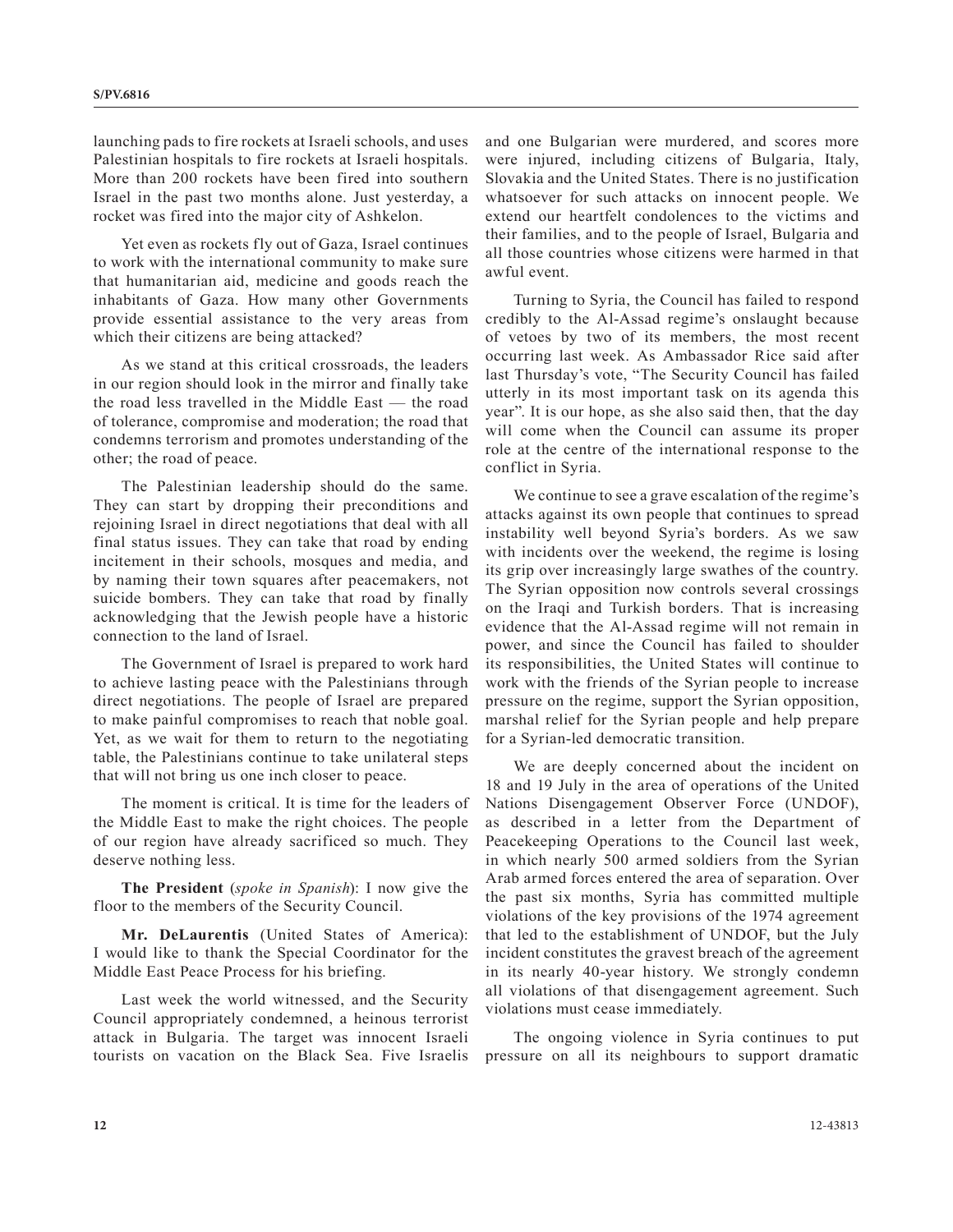increases in the number of refugees. We thank those countries for providing the refugees with safe harbour. The Office of the United Nations High Commissioner for Refugees (UNHCR) estimates that, on 18 and 19 July alone, 18,000 Syrians fled across the border into Lebanon, meaning that the estimated number of refugees in Lebanon increased by nearly 60 per cent in just two days. More than 117,000 Syrian refugees have registered with UNHCR in Jordan, Lebanon, Iraq and Turkey. It has become a humanitarian crisis. The United States has provided \$64 million during the current fiscal year to address the needs of those displaced by violence, and we urge other donors to provide support.

Let me also reiterate what President Obama said on Monday about one of the most worrisome aspects of the Syrian crisis. The regime has now acknowledged stockpiles of chemical and biological weapons. President Al-Assad and those around him have been duly warned that the world is watching and that they will be held accountable should the regime make the egregious mistake of using such weapons.

Lebanon has been particularly hard hit by Al-Assad's aggression. The Syrian military forces have repeatedly shelled Lebanese territory, resulting in civilian deaths in several locations. We condemn those acts and demand that the Syrian regime cease such egregious violations of Lebanon's sovereignty. As reiterated in the Council's 9 July press statement, the international community is unified in its demand that Lebanon's sovereignty, unity and territorial integrity and the authority of the Lebanese State be respected, in accordance with Security Council resolutions.

Despite those destabilizing external dynamics, Lebanese President Sleiman continues to press ahead with national dialogue talks  $-$  an initiative that we welcome. We support the efforts of Lebanese political leaders to remain focused on maintaining calm, including safeguarding Lebanon from the effects of the crisis in neighbouring Syria. In addition, we welcome Prime Minister Mikati's 11 June announcement that the Government of Lebanon had fulfilled its 2012 funding obligation to the Special Tribunal for Lebanon.

I will now turn to our shared goals related to a comprehensive Middle East peace. During Secretary of State Clinton's recent trip, she met separately with President Abbas and Prime Minister Netanyahu and reinforced the message that the United States supports the parties' continued engagement based on the leaders'

exchange of letters earlier this year. She underscored our view that the status quo is unsustainable. She reiterated that our goal remains an independent Palestinian State, living in peace and security alongside the Jewish democratic State of Israel.

During the visit, Secretary Clinton stated publicly that "it is only through negotiation, not through international venues or unilateral acts, that peace can be and will be secured". We believe that unilateral actions harm the peace process and only entrench both sides. The use of international forums to force decisions on final status issues that must be resolved directly by the parties does nothing to tangibly improve the daily lives of Palestinians, nor to foster the trust between the parties needed to make progress towards a two-State solution. It is incumbent upon both parties to discontinue unilateral actions that jeopardize efforts to achieve peace.

The United States reiterates that it does not accept the legitimacy of continued settlement activity and opposes any effort to legalize settlement outposts. As we work to put the parties back on the path of direct negotiations, we must also address the realities on the ground. The international community, along with the Palestinian people, has invested a great deal in the Palestinian Authority's institution-building efforts.

Sustaining that effort is now in jeopardy as the Palestinian Authority faces its worst financial crisis ever. Israel, the donor community and the Palestinian leadership are all taking steps to address the crisis, but the financial gap remains large and the consequences of failing to close that gap are severe. More needs to be done now to avoid a collapse of the institutions so vital to providing for the daily needs, governance and security of the residents of the West Bank.

We should all also focus our support on the United Nations Relief and Works Agency for Palestine Refugees in the Near East (UNRWA), particularly in this time of financial crisis for that Agency. UNRWA provides essential services to the Palestinian refugee population in the West Bank, Gaza, Lebanon, Jordan and — it is important to remember — Syria. UNRWA provides education for more than 485,000 schoolchildren, primary health care in 138 clinics and social services for the most vulnerable Palestinian refugees, particularly in Lebanon and Gaza.

Before concluding, let me reiterate that any further rocket fire on southern Israel from Gaza is simply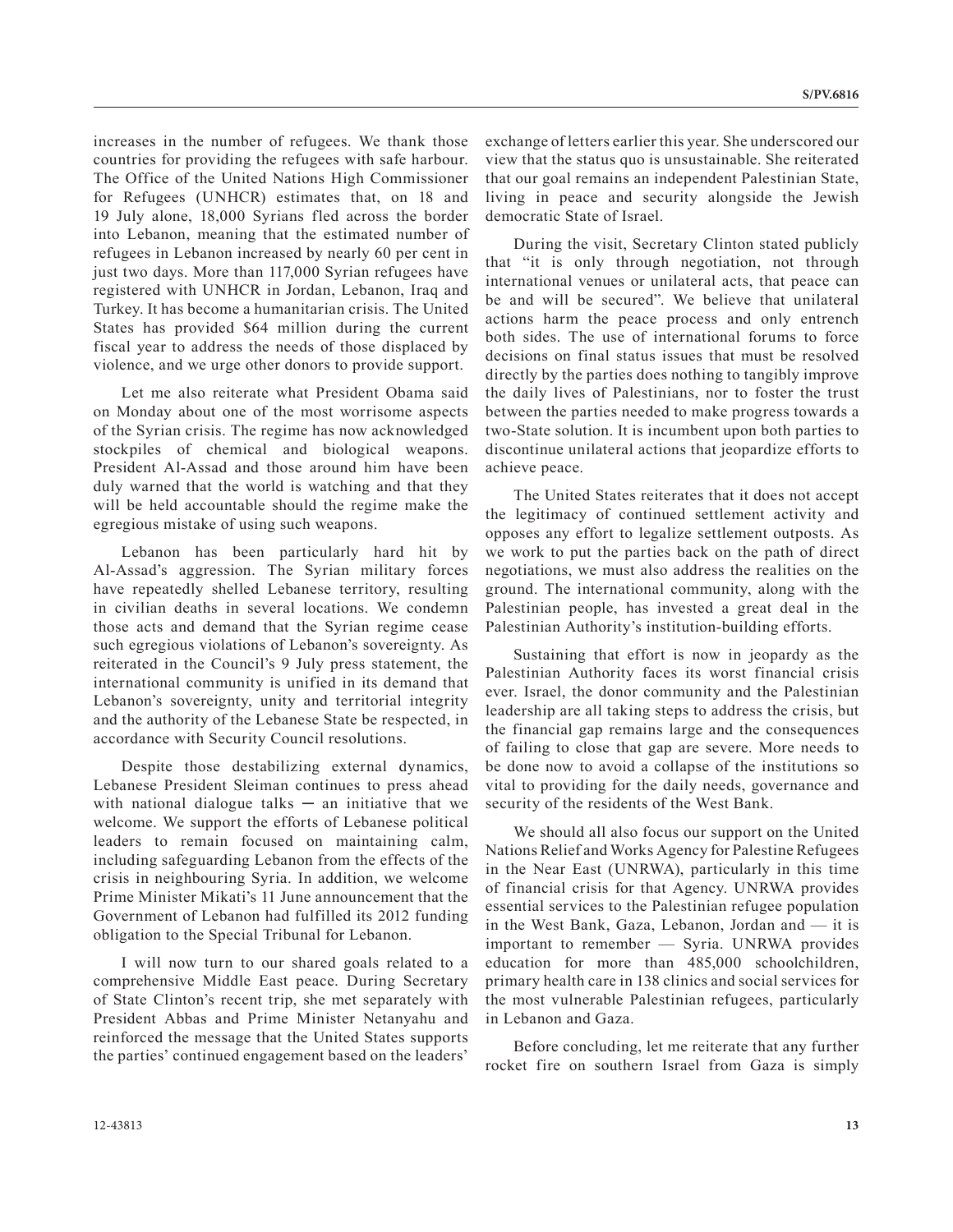unacceptable. We remind members of the paralysing effects that such attacks have on the lives of innocent Israelis and the threat that they pose to the peace process and to the region generally. The international community must stand united in opposition to such threats.

**Mr. Rosenthal** (Guatemala) (*spoke in Spanish*): We would like to thank Mr. Robert Serry, Special Coordinator for the Middle East Peace Process, for the very comprehensive information that he has given us. We also thank the Permanent Observer of Palestine and the Deputy Permanent Representative of Israel for their presentations.

As is our custom, every month we meet to consider the issue of the Middle East and we frequently find ourselves obliged to repeat our arguments. However, during the past month, we have been faced with very unusual situations, whose future impact is still uncertain. Only last week, we had several significant events.

First, we did not reach agreement on providing unanimous political support to Mr. Kofi Annan and, therefore, adopted a 30-day extension of the United Nations Supervision Mission in the Syrian Arab Republic, supposedly for its orderly withdrawal. Secondly, in Lebanon, the national dialogue was resumed under the threat of a spillover of violence from Syria. Thirdly, in Yemen, the authorities continue to wage war against terrorist groups that threaten the nascent democracy. Fourthly, only a few days ago, more than 100 persons were reported dead in Iraq, reminding us that the country remains on our agenda, as the recently adopted extension of the United Nations Assistance Mission for Iraq underscores. Fifthly, there was a terrorist attack against Israeli tourists in Bulgaria — an act that we condemn.

The situation in Syria is of particular concern given the information that reaches us daily on the human and material losses and the high number of displaced persons. The lack of consensus on a draft resolution by the Council is doubly unfortunate against that humanitarian background. On this occasion, we will also mention one key issue that has been on the Security Council's agenda for the longest time and that took up most of Mr. Serry's briefing, namely, the Palestinian issue. That issue has been somewhat overtaken by events in other countries of the region.

In that regard, and as for the peace process in the Middle East, we continue to believe that the creation of a Palestinian State, living in peace and security within secure borders with its neighbour, Israel, is an objective of singular importance. The so-called two-State solution favoured by the Quartet must be the product of direct negotiations between the parties involved, with the support of the international community.

We believe that the daily efforts to find a definitive peaceful solution must continue. However, they should be complemented by the will and commitment of the parties to negotiating in an atmosphere of good faith and mutual trust. Both sides should do their utmost to find common ground that will lead them to finding a satisfactory solution as soon as possible.

We note that the situation is extremely fragile, but that does not mean that it is impossible to resolve. The efforts of the Quartet and its individual members, as well as the direct approaches that have taken place between the parties themselves, suggest that all is not lost. We are willing to support and promote every opportunity to resume negotiations, but we remained concerned over actions that clearly threaten the prospect of a peaceful solution.

As stated by the International Court of Justice, the settlement policy promoted by the Government of Israel is illegal and jeopardizes the outcome of the peace process. In that regard, we are concerned that the Israeli Government, on the one hand, should seek to justify such illegal actions by publishing the report of a presidential commission appointed to study the situation of the settlements in occupied territories. while on the other hand it denies access to United Nations officials appointed by the Human Rights Council to analyse the legal status of these settlements. It is even more disturbing to note that, according to Israeli authorities, the work of such a mission would be "biased and flawed" and that the fact-finding mission

"embodies the inherent distortion that typifies the United Nations Human Rights Council's treatment of Israel and the hijacking of the important human rights agenda by non-democratic countries".

We have serious doubts about the characterization of the work of one of the most important bodies for the protection of human rights as "biased and inaccurate".

Additionally, we believe it necessary to review the need to continue the blockade imposed by Israel on the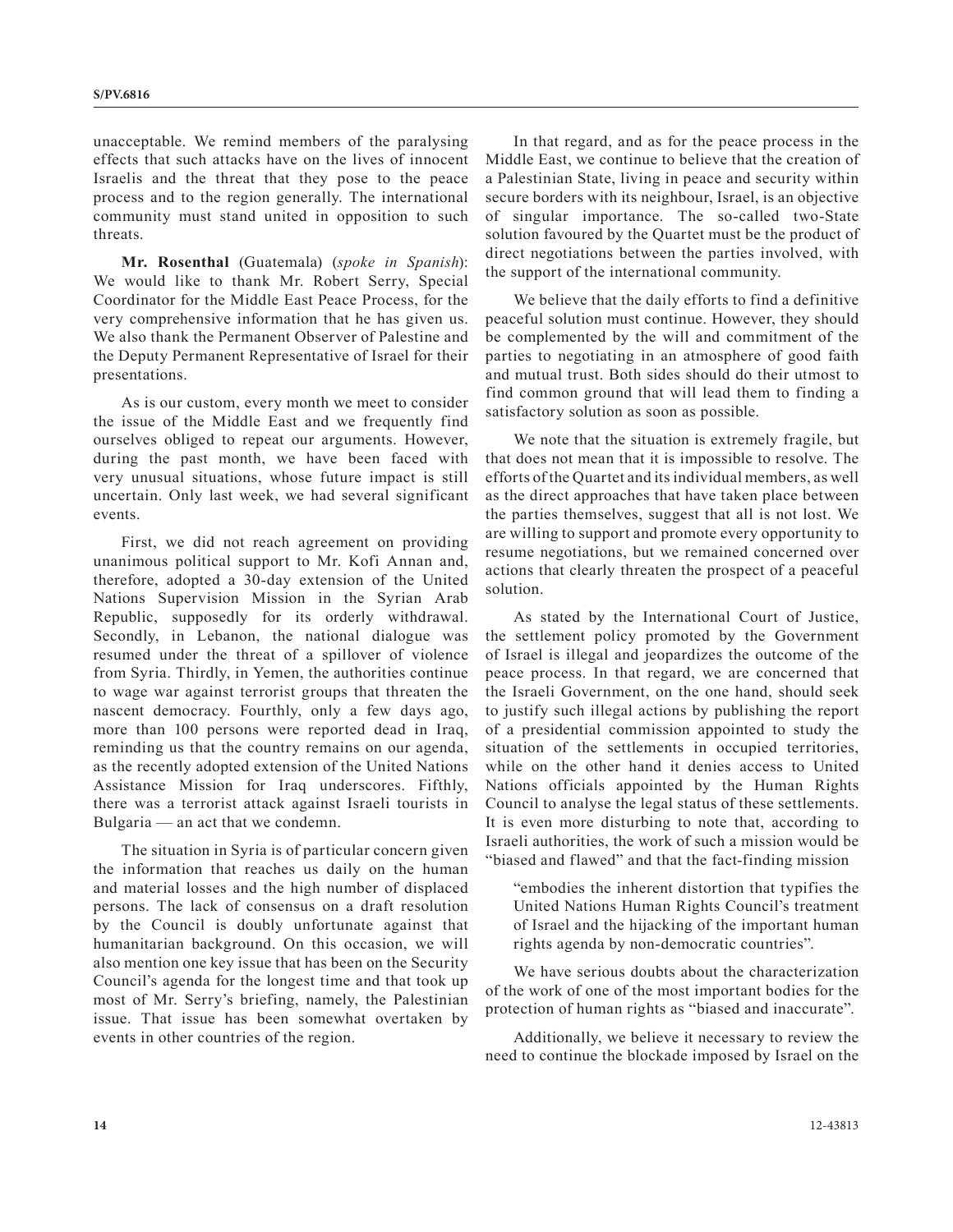Gaza Strip. We are concerned that some 80 per cent of families in Gaza depend on humanitarian aid. While recognizing Israel's security concerns, this collective punishment has been imposed on all innocent families living in the area. At the same time, we consider it important that all armed groups operating from Gaza cease their military claims. Their actions only prolong the suffering of these families and jeopardize the peace process.

Finally, my delegation believes that respect for international law is the key to the peace process in the Middle East, including the Palestinian question. That respect depends not only on Israel and Palestine, but, in the face of their continued violation of these norms, on the international community and the United Nations as well. Only by respecting the rights of each of these populations, and by pledging to seek a peaceful solution, will they be able to live together with strong and secure borders.

**Mr. Araud** (France) (*spoke in French*): I would like to thank Mr. Robert Serry, Special Coordinator for the Middle East Peace Process, the Permanent Representative of Israel and the Permanent Observer of Palestine for their statements.

I would also like to extend the sincere condolences of France to the victims of the terrorist attack in Bulgaria. I reiterate my country's full solidarity to the Israeli State and people in their fight against hatred and terrorism.

The Syrian regime has systematically violated resolutions 2042 (2012) and 2043 (2012) by intensifying its use of heavy weaponry against its own people and by bombing urban centres from airplanes today, for the first time. According to non-governmental organizations, an estimated 19,000 Syrians have been killed by the regime, while 3 million have been endangered by internal displacements. By United Nations estimates, another 1 million face food insecurity. The escalation of violence has caused tens of thousands of refugees to flee to neighbouring countries. We commend the assistance given to the people fleeing Syria.

The impact of all this on regional stability is of increasing concern. In the Golan Heights, the Syrian authorities committed a serious violation of the 1974 agreement by penetrating into the separation zone. We will not allow Syria to dissimulate its excesses by fomenting regional unrest. The threatened use of chemical and biological weapons and the violations of

Lebanese sovereignty and of resolutions 1559 (2004), 1680 (2006) and 1701 (2006) are equally unacceptable.

That is the message sent by the Security Council last week, reiterating week its commitment to the stability, sovereignty and integrity of Lebanon, threatened by the growing number of Syrian incursions and bombardments on the Lebanese side of the border. We welcome the responsible attitude of the Lebanese authorities, politicians and people, who have demonstrated their resolve not to be dragged into a conflict that is not theirs. We encourage them to continue to invest in the national dialogue relaunched by Lebanese President Sleiman.

The impotence to which the Council has been reduced by the Russian and Chinese vetoes does not leave it without recourse. We will maintain our support for the Syrian people and a democratic transition. We have adopted a new series of sanctions against Syria in the context of the European Union. We will pursue our work to support the opposition, including on the ground, and to help them to coalesce around a political project and a transitional Government for Syria. We will also continue to build a case against the Syrian regime to establish its criminal responsibility for the crimes against humanity of which it is guilty. We will continue to respond to the appeals of peoples in danger and to pursue our resolute efforts, including within the European Union, for increased humanitarian aid to the Syrian people.

The threats to regional stability are not without consequences for the peace process in the Middle East. Our responsibility today in this difficult context is to maintain the viability and political credibility of the two-State solution. And yet, every day Israel's pursuit of its settlement policy undermines the possibility of peace and violates international law and the resolutions of the Security Council. Expulsions continue in Area C. The violence of certain settlers too often goes unpunished. The recent report of the Levy Commission adds insult to injury by claiming legitimacy and legality for a fait accompli. We call on Israel to reject it and to put an immediate end to its gross violations of international law.

For our part, we will continue to affirm that settlement activity in all its forms is counter to international law and impedes peace. We deplore the inability of the Council and the Quartet to express themselves on this issue. Today, alongside our European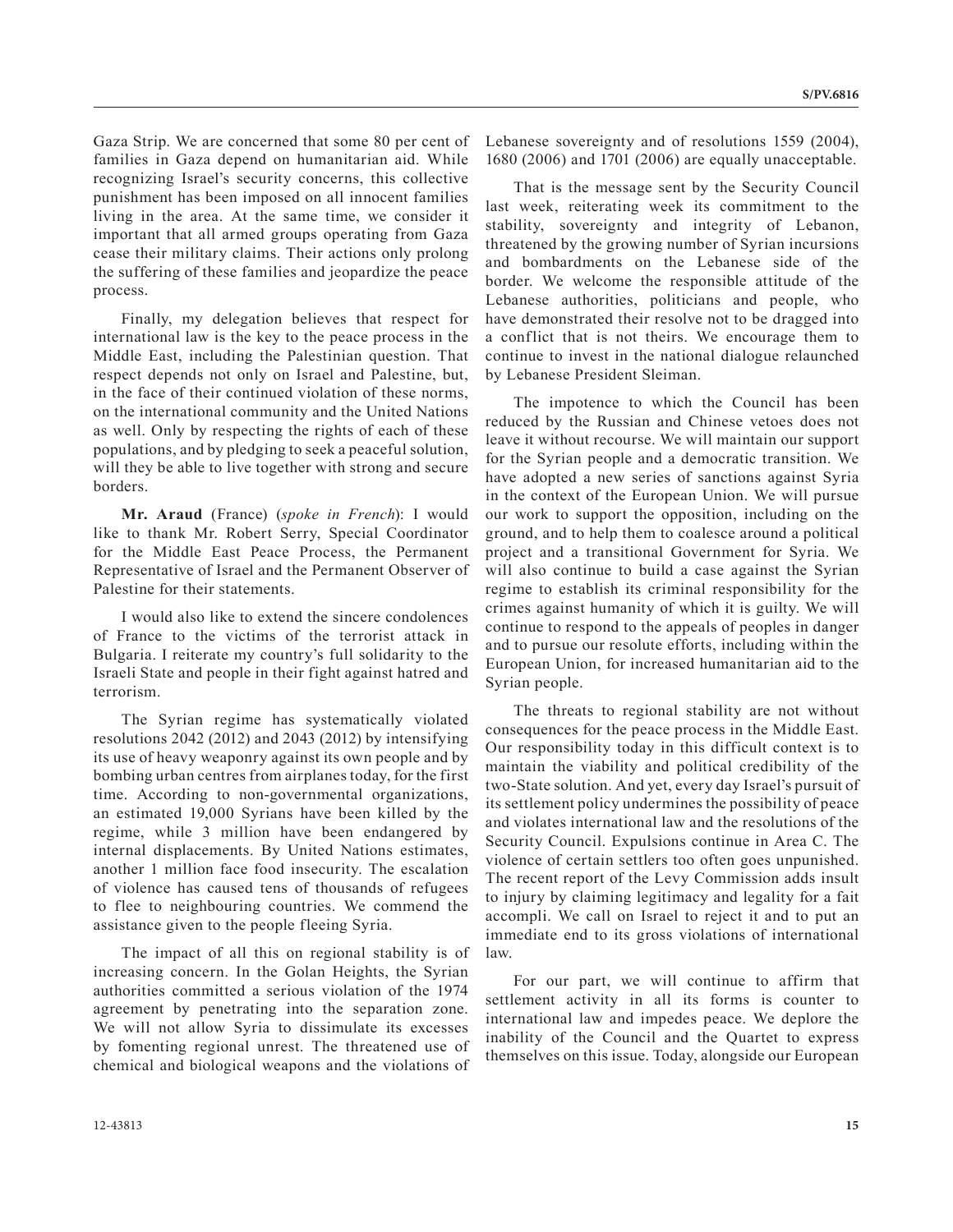partners, we are considering specific ways to respond to this policy, which has become the main threat to the two-State solution.

The viability of that solution requires the viability of the partners implementing it. We therefore reaffirm our support for the weakened Palestinian Authority. The financial crisis besetting the Authority is unprecedented. We call once again on donors to remobilize support for the construction of a Palestinian State courageously and successfully launched by Prime Minister Salam Fayyad under the authority of President Abbas.

It is important in parallel to make headway on confidence-building measures that would allow dialogue to resume. We are encouraged by the pursuit of contacts between the two parties, but their discussions must lead to significant gestures on such issues as the pre-Oslo prisoners and weapons for the Palestinian police.

We support President Abbas in his pursuit of Palestinian reconciliation pursuant to the principles of the peace process endorsed by the Palestine Liberation Organization. No peace will be possible without Palestinian unity, and in that regard we deplore the fact that Hamas has interrupted the work of the Electoral Commission in Gaza. If new socio-economic and political prospects are to emerge in Gaza, Israel must change its policy and move towards a complete lifting of the blockade, pursuant to resolution 1860 (2009). Moreover, Israel's security must be taken into account, and we firmly condemn the rockets being launched against southern Israel from the Gaza Strip and Sinai.

Such confidence-building measures are no substitute for a credible negotiating process. France has frequently reaffirmed, here and in the General Assembly, the need to identify a framework for the negotiations. Above and beyond the required leadership, negotiations cannot be credibly resumed without clear parameters, a realistic timetable, and guarantees against non-respect for the decisions of the international community. We hope that the interested parties as a whole, including within the Council, can contribute to the development of such a framework. If such reflection is not begun as soon as possible, we must fear that the two-State solution is no more than a pious wish and that peace is beyond our reach.

**Mr. Musayev** (Azerbaijan): At the outset, I would like to express our thanks to the Colombian presidency for convening this very important open debate on the situation in the Middle East. I also thank the Special

Coordinator for the Middle East Peace Process, Mr. Robert Serry, for his briefing.

It has now become conventional for any consideration of political dynamics in the Middle East region to focus on the wave of changes that the region has encountered in the aftermath of the Arab Spring. Never before has the region experienced such a large-scale transformation driven from within. In the shortest time, the region has been caught in the limelight of the international security agenda and generated intense discussion over the causes of these transformational processes, the courses of action and strategies to be adopted by the international community, and the future that these events presage for the entire region.

Our discussion today should undoubtedly be yet another attempt to recollect, analyse and think through the vital changes that Middle Eastern societies have been exposed to and are still grappling with. The peoples of the Middle East should be congratulated on their determination and firmness towards achieving greater freedom and wider political participation. At the same time, many outstanding issues are pending, and we have come to realize that there are no easy fixes or magic solutions. While the prospects are promising, the challenges of transition may look arduous and, to some extent, intimidating. Against this background, the international community should do its utmost and direct its collective efforts towards helping the countries of the region and make their transition successful, sustainable and durable.

Having shed some light on the challenges of the outstanding new transformational processes in the Middle East, one cannot help but ponder the lasting traditional security challenges, more specifically armed conflicts, that are rife in the region. It is obvious that their solution is imperative to achieving durable peace, stability and security in the region, and that respect for international law should be an absolute priority to this effect. At the same time, political consistency represents one of the major prerequisites if legitimate demands are to be transformed into desirable outcome. It is clear that, while seeking justice, one cannot simultaneously advocate or encourage injustices in respect of others.

At a more specific level, we would like once again to express our profound concern over the situation with regard to the Middle East peace process, which has been at a standstill with no substantive progress towards resuming direct talks between the parties.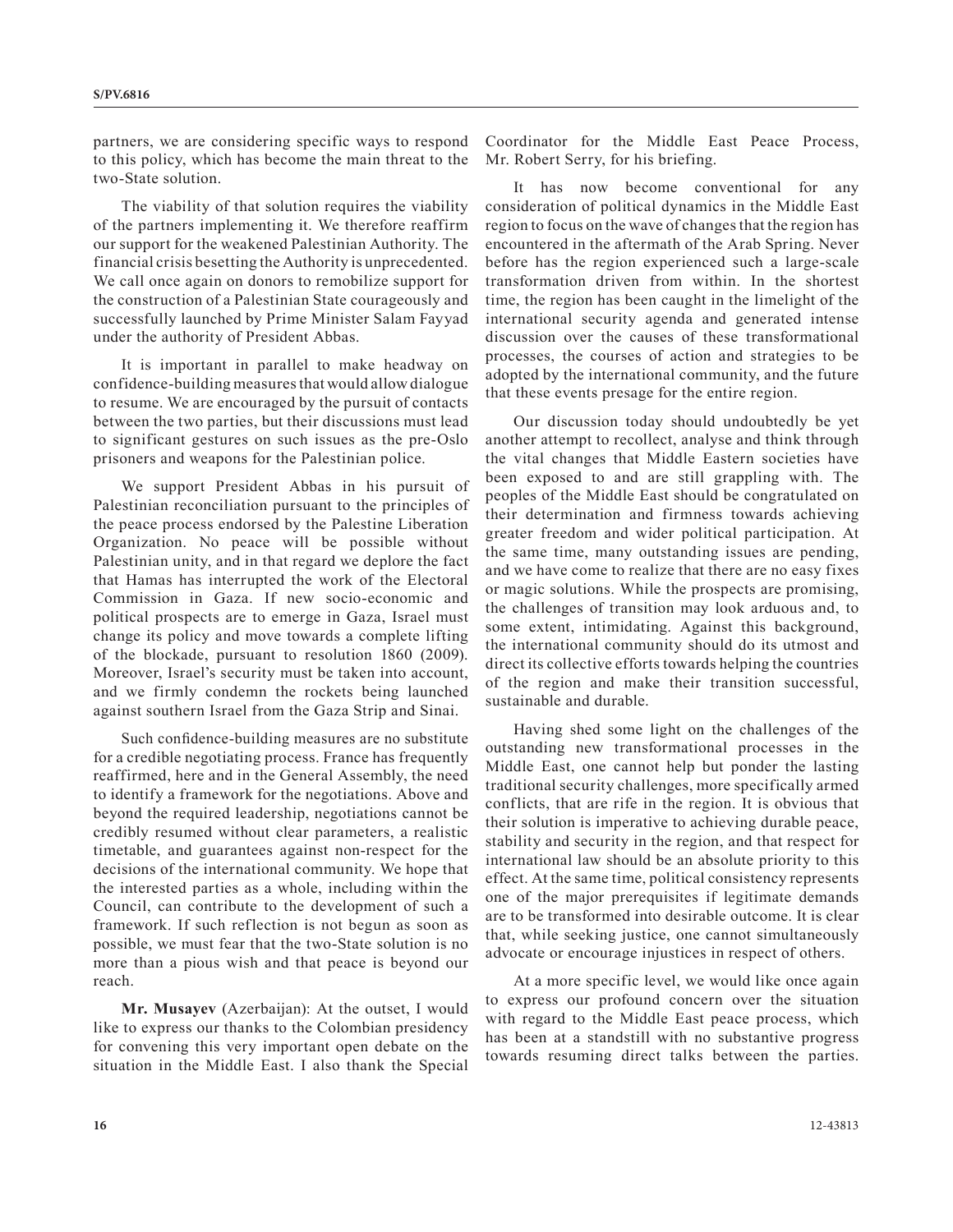Against this background, the construction and expansion of settlements in the occupied Palestinian territories, the confiscation of Palestinian lands, the displacement of the civilian population, action characterized as collective punishment of civilians, and attempts to legitimize illegal activities are particularly alarming. Such measures represent open disregard for international law and contempt for human rights, place a tremendous burden on civilians, cause serious obstruction to the peace process and, more dangerously, threaten the two-State solution and the emergence of a viable Palestinian State.

It is clear that there is no alternative to peace and negotiations. However, the lack of agreement on political issues in situations of armed conflict and military occupation cannot be used as a pretext for disrespecting international humanitarian and human rights law. We proceed from the importance of reaffirming, with respect to the occupied Palestinian territories and similar situations in other parts of the world, the continuing applicability of all relevant international legal norms, achieving the invalidation of activities aimed at the consolidation of military occupations, initiating urgent measures towards removing the adverse effects of such activities, and discouraging any further practices of the same or a similar nature. Illegal activities in the occupied territories cannot be recognized under any circumstances.

In assuming its primary responsibility for the maintenance of international peace and security, the Security Council must react adequately in order to put an end to illegal practices and policies and ensure that international law, human rights and fundamental freedoms are observed and respected. We support the ongoing efforts to achieve the Palestinian reconciliation, and express our hope that Palestinian unity will soon be restored in the interest of the legitimate national aspirations of the Palestinian people.

The people of Palestine has been recognized as having the right to self-determination and statehood. That has been noted in a number of United Nations resolutions and by the International Court of Justice in its advisory opinion on the *Legal consequences of the construction of a wall in the occupied Palestinian territory*. Azerbaijan supports the application of Palestine for admission to membership in the United Nations and looks forward to a solution on this issue based on international law.

To sum up, let me express the hope that, with the best efforts of the nations of the Middle East and the international community, positive achievements and momentum will be sustained, while the pending issues related to security and democratic transition are resolutely addressed by adopting swift policies and approaches in view of changing realities in the region.

**Mr. Wang Min** (China) (*spoke in Chinese*): I would like to thank Mr. Robert Serry, Special Coordinator for the Middle East Peace Process and Personal Representative of the Secretary-General to the Palestine Liberation Organization and the Palestinian Authority, for his briefing. I have also listened carefully to the statements made by the representatives of Palestine and Israel.

The Palestine and Israel question is at the heart of the Middle East process and has a major impact on the situation in the Middle East region. The Palestinian-Israeli peace talks have long been at a standstill, which is a source of great concern for China. Dialogue and negotiation are the only way to achieve a settlement to the Palestinian-Israeli issue. China has always maintained that both sides should, on the basis of the relevant resolutions of the United Nations, the principle of land for peace, the Arab Peace Initiative and the road map for peace in the Middle East, resolve their differences through dialogue and negotiation and achieve the ultimate goal of establishing an independent Palestinian State and having two States living side by side in peace and security.

We welcome and support every initiative conducive to breaking the deadlock in the Palestinian-Israeli talks and pushing for a resumption of the talks between the two sides. We hope that the two parties will continuously build up mutual trust and create conditions for a resumption of engagement and an early relaunching of peace talks. The international community should further intensify efforts to promote such talks. China hopes that the Quartet will play a greater role in pressing for a resumption of the peace talks. China supports a greater contribution by the Security Council in advancing the Middle East peace process.

As always, China opposes the Israeli practice of building Jewish settlements in the occupied Palestinian territories, as well as attempts to unilaterally change the status quo of Jerusalem. We call on Israel to release Palestinian prisoners and detainees and to improve the living and medical conditions of Palestinians still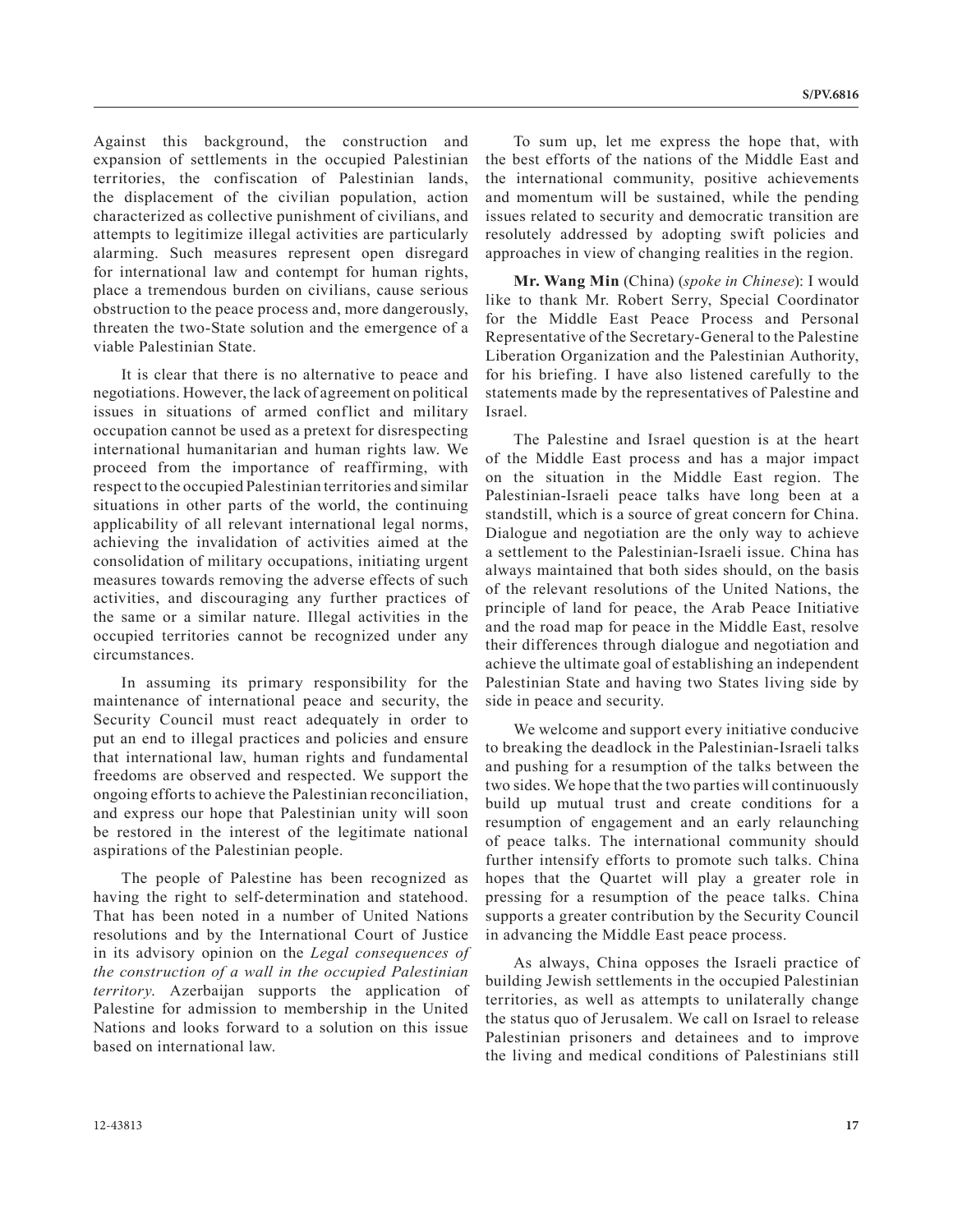in prisons or in detention. We urge Israel to halt any actions that may lead to tension and to take measures to remove the barriers impeding the resumption of peace talks.

At this stage, the security and humanitarian situation in the occupied Palestinian territories, including Gaza, remains grim. The relevant United Nations resolutions must be effectively implemented. We hope that Israel will expeditiously and comprehensively lift its blockade against Gaza and allow access to medical aid, assistance and all the materiel needed for reconstruction, so as to alleviate the humanitarian situation.

As always, China firmly supports the Palestinian people's just cause for the restoration of their legitimate national rights. We support the establishment of a sovereign and independent Palestinian State on the basis of the pre-1967 borders, with East Jerusalem as its capital. We also support granting United Nations membership to Palestine.

China is prepared to work with the rest of the international community and will continue to play a constructive role in ensuring the early achievement of a comprehensive, just and lasting peace in the Middle East.

Last week, a draft resolution on Syria failed to be adopted (see S/PV.6810). That was because there were major drawbacks in the draft resolution, which violated the basic principles governing international relations. Ambassador Li Baodong gave a detailed account of China's position on that occasion, so I shall not repeat it. I wish to emphasize that China has always maintained that the destiny of Syria must be decided by the Syrian people themselves. The Syrian question can only be resolved through political means. The imperative for the international community is to fully support and coordinate with Mr. Annan in his mediation efforts; support the implementation of the communiqué adopted at the Geneva meeting of the Action Group, the relevant resolutions of the Security Council and Mr. Annan's six-point plan; push for an immediate ceasefire and cessation of violence by all sides in Syria; and create conditions for the early launch of an inclusive political dialogue.

**Mr. Churkin** (Russian Federation) (*spoke in Russian*): No one here doubts that the transformative processes that have engulfed the Middle East are serious and long-term in nature. Their impact is often difficult to predict and will continue for a long time to come. Russia, which has unswervingly supported the yearning of the peoples of the region for a better life, consistently champions non-violent and evolutionary forms of change — which should not be achieved at the cost of loss of life and destruction.

Any internal political differences must be resolved peaceably by the peoples concerned themselves, through national dialogue and without outside interference, especially interference involving force. That principled approach was reaffirmed by Russian President Vladimir V. Putin during his recent visits and talks with the leaders of Israel, Jordan and the Palestinian Authority.

At the same time, as we have underscored repeatedly, the events of the Arab Spring cannot be used as a pretext to postpone resolving issues related to an Arab-Israeli settlement. Quite to the contrary, progress towards a comprehensive, fair and robust peace between Israelis and Palestinians on the basis of the well-known international legal platform would promote the overall normalization of the situation in the region.

Unfortunately, the situation with regard to the Israeli-Palestinian track continues to stagnate. The status quo is, quite obviously, fragile, and it is periodically interrupted by flare-ups of confrontation, which further jeopardizes the prospects for achieving a just settlement on the basis of the two-State solution. We must also point out the stalemate with regard to implementing the programme of action for a final settlement before the end of 2012, pursuant to the now almost year-old statement of the Quartet issued in New York (see SG/2178).

In spite of the efforts of the Quartet and other interested parties, including Jordan, we have thus far not succeeded in relaunching the negotiating process. However, that is not a reason to give up. We will continue to work within the framework of the Quartet and bilateral channels to restore positive momentum to the process.

Steps to promote an atmosphere of trust between Ramallah and Tel Aviv could help to break the deadlock. For Israel that could include, for example, releasing Palestinian detainees held in Israeli jails since before the Oslo Agreement and allowing the transfer to the Palestinian Authority of goods, including those of Russian manufacture stored in Jordan. In that connection, we welcome the decision by Israeli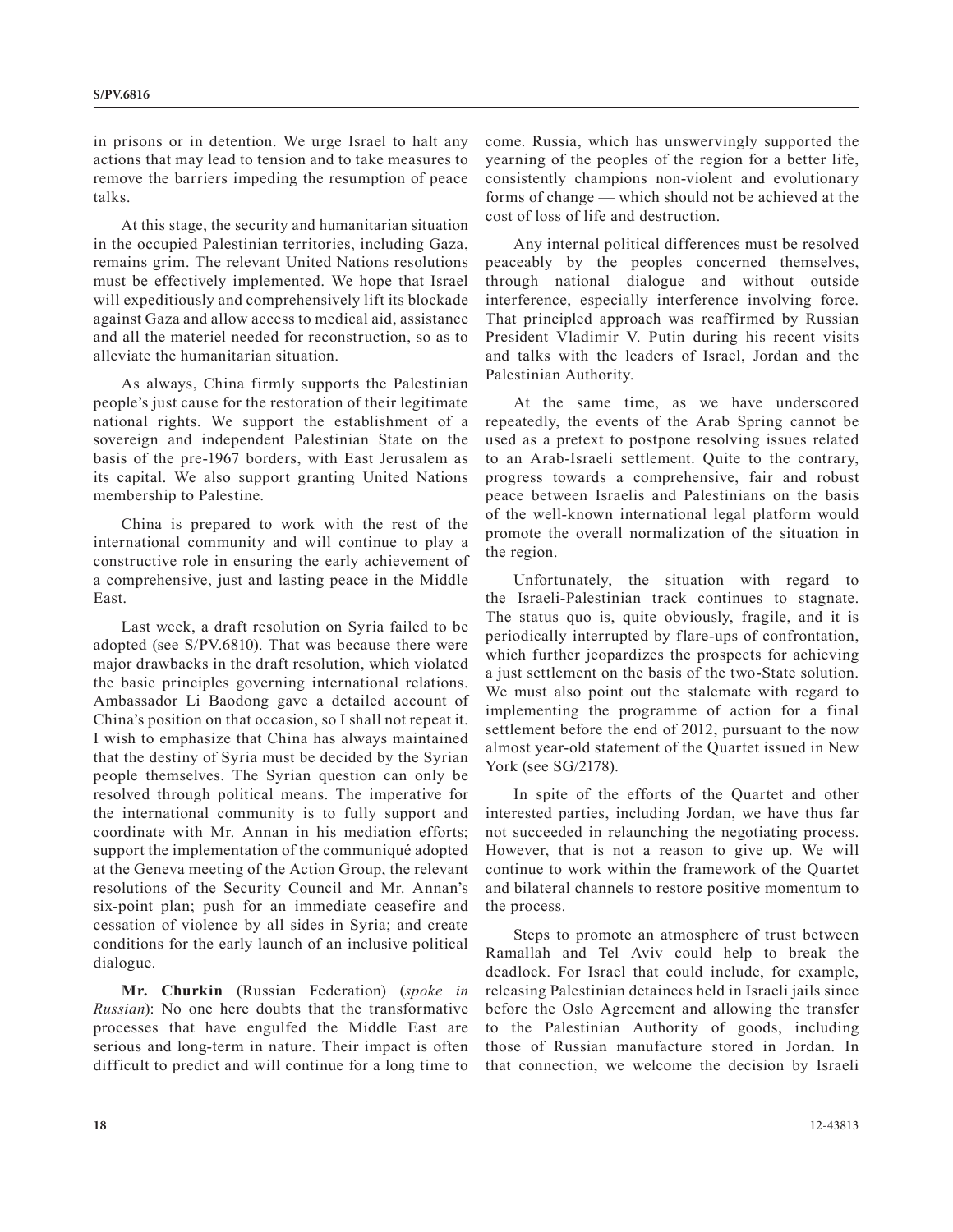authorities to transfer tax and customs revenues to the Palestinians. That step, just as the financial assistance provided by Saudi Arabia, should have a positive impact on the socio-economic situation in the Palestinian territories.

The ongoing Israeli settlement activity, including in East Jerusalem, is impeding the establishment of a conducive climate and destroying the prospects for a two-State solution. That policy of creating a fait accompli blatantly violates the requirements of the road map and aims to prejudice the outcome of final status negotiations. Such activity is illegal and must end immediately.

It is regrettable that the veto by the United States of America on a draft resolution on settlements (see S/PV.6484) prevented the Council from expressing itself on such an important political and humanitarian issue. We are seriously concerned about the deterioration in the grave humanitarian situation in the Gaza Strip, which is fuelling radical activity.

Restoring Palestinian national unity on the basis of the Palestine Liberation Organization platform and the Arab Peace Initiative is an important element in the success of a future settlement. Without that, a full-fledged negotiating process and the practical implementation of agreements cannot be considered. The logical conclusion of that process should be the reunification of the West Bank and the Gaza Strip under legitimate Palestinian authorities. In that regard, we welcome the efforts of Egypt's new leadership, headed by President Morsy.

For many months now, the members of the Security Council have had on the table before them an application by the Palestinians for admission to the United Nations as a full-fledged Member State. We back the legitimate rights of the Palestinian people for self-determination and see no incompatibility between the implementation of those rights and the pressing need to resume negotiations. The vulgar forms of pressure that the Palestinian people are subjected to in their desire to fulfil those legitimate aspirations should be condemned.

The unanimous adoption by the Security Council on 20 July of resolution 2059 (2012) on extending the United Nations Supervision Mission in Syria served as an important indication of the need for both sides, including the opposition, to cease violence. The Council's unanimity demonstrates its ability to achieve

consensus. We are referring, in that regard, to tried, tested and balanced political decisions. In backing the work of the Mission, Russia has recently informed the Secretariat of its readiness to contribute 30 military observers to it.

The position of the Russian Federation is consistent in nature and is based on principle. We advocate the rapid peaceful settlement of the crisis by the Syrians themselves, without foreign interference, through national dialogue between the Government and the opposition, during which they could freely, democratically and without any preconditions determine the future order of the country. That position is fully in keeping with the Geneva communiqué (S/2012/523, annex), which laid the foundation for the activity of Kofi Annan's Action Group for Syria. Against the backdrop of an unfolding spiral of violence, intense pressure on both Damascus and all of the opposition groups and strict compliance with Kofi Annan's plan and the Geneva agreements are needed. The situation is dangerous because the opposition, a significant part of which does not wish to even hear of dialogue, is being told to continue with the armed struggle, which only exacerbates the confrontations and destabilization.

The United States of America has recently spoken of its intention to circumvent the Security Council. In essence, that is nothing new as such a policy has been followed by Washington and a number of other capitals since the beginning of the crisis in Syria, which has significantly exacerbated it. It is therefore those Member States that should bear the burden of responsibility for the likely catastrophic consequences of those actions.

The Russian Federation intends to continue to work towards a consensus in order to reach an internal Syrian dialogue. We are ready to afford both the opposition and the Government a negotiation platform in Moscow to forge contacts to unify the opposition and for possible negotiations between representatives of the Government and the opposition.

In conclusion, a lot of attention has been paid to the recent statement by the representative of the Ministry for Foreign Affairs of Syria with regard to the possible use of chemical weapons in case of foreign aggression. We assume that the authorities of the country will continue to abide unswervingly by the international commitments they subscribed to in 1968 when they acceded to the 1925 Geneva Protocol for the Prohibition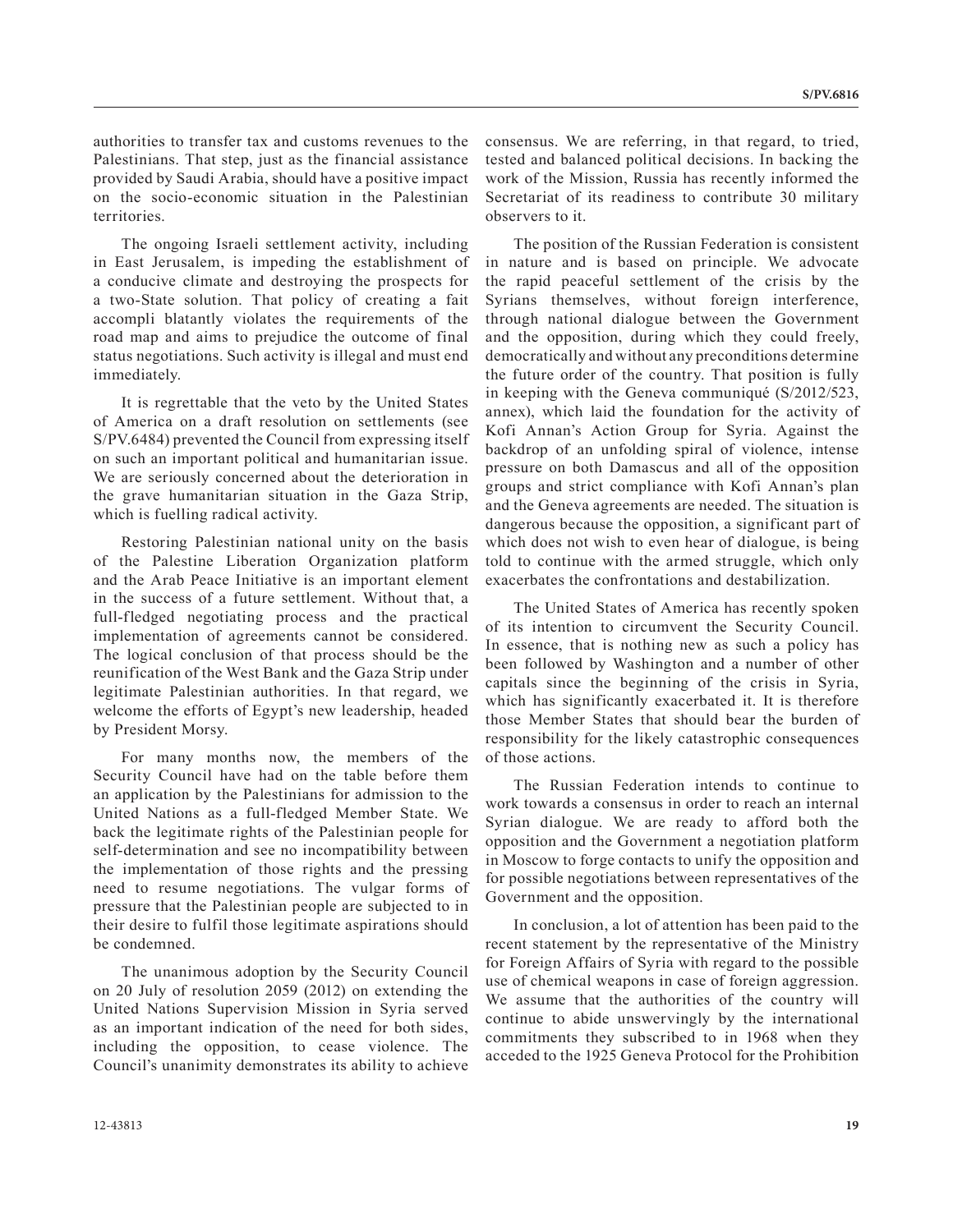of the Use in War of Asphyxiating, Poisonous or Other Gases, and of Bacteriological Methods of Warfare.

**Mr. Moraes Cabral** (Portugal): I thank Robert Serry for his very comprehensive and useful briefing, as well as the representative of Israel and the Permanent Observer of Palestine for their statements.

Portugal naturally aligns itself with the statement that will be delivered later by the observer of the European Union.

The situation in the Middle East remains of the highest concern. A traditionally volatile region is again facing increasingly grave risks as the bloody conflict in Syria rages and the Middle East peace process remains in a protracted impasse, stubbornly oblivious to the changes and shifting dynamics underway. Violence and terrorism continue to maim and claim innocent lives. Portugal condemns in the strongest terms the terrorist attack in Bulgaria, on 18 July, which caused the death of a Bulgarian and several Israeli citizens and gravely injured many others. We present our sincere condolences to the families of the victims. Likewise, we condemn the ongoing firing of rockets into Israel from Gaza against innocent civilians. All acts of terrorism are criminal and unjustifiable, regardless of their motivation wherever, whenever and by whomever they are committed.

Last Thursday I expressed in this Chamber my country's views on the deteriorating situation in Syria (see S/PV.6810), so today I will refer to it only briefly.

Eighteen months into that deadly conflict, the country continues to slip into civil war, destabilizing neighbouring countries and threatening the integrity of Syria itself with grave and unforeseeable risks for regional peace and security. Resolution 2059 (2012) allows the Syrian authorities a final chance to match deeds with words, reverse the situation and prevent the country's descent into absolute chaos. The Syrian Government must immediately cease the use of heavy weapons in populated centres. That is the first minimal step needed for the establishment of an environment conducive to a cessation of violence and a Syrian-led political transition.

We also call upon all parties to engage constructively with the Joint Special Envoy of the United Nations and the League of Arab States on Syria and to commit to a sustained cessation of all armed violence in all its forms, as well as to the implementation of the six-point plan and the political transition set forth by the Action Group for Syria in Geneva. Portugal highly values the role of the League of Arab States and its efforts in seeking a peaceful solution to the conflict, and we commend the assistance that neighbouring countries continue to provide those persons fleeing violence and persecution in Syria.

As has been repeatedly stated, developments in the Arab world render a final settlement of the Arab-Israeli conflict ever more urgent. However, comprehensive and enduring regional peace will remain elusive as long as the Palestinian question, the core of the Arab-Israeli conflict, stays unresolved. Nevertheless, the Israeli-Palestinian negotiations continue to be at a dangerous standstill, and actions on the ground render the resumption of the dialogue between the parties increasingly difficult. Most troublesome, in that regard, is Israel's continued and intensified settlement activity; its ongoing policies in Area C and East Jerusalem of evictions, confiscations and demolitions of Palestinian housing and infrastructure; and its forced transfer of populations. Just a couple of days ago the Israeli Government requested the Israeli Supreme Court to allow the demolition of Palestinian hamlets in the South Hebron Hills to enable the area to be used for military training. All those acts are illegal under international law and must be clearly condemned as such. Moreover, they undermine any possibility of a two-State solution based on the internationally endorsed parameters as colonization erodes the territorial basis of any such solution. Soon there will be no land to exchange for peace. The political credibility of the whole process is at stake, and the disingenuous report of Justice Levy further undermines it.

Also, the human rights and humanitarian situation of Palestinians in the occupied Palestinian territory is deplorable, as we heard from Mr. Serry and Ambassador Mansour. Settler violence and vandalism, including attacks on religious sites, excessive restrictions on movement, deliberate humiliations, arbitrary and administrative detentions without formal charge, and the use of disproportionate force by the Israeli security forces continue to take a heavy toll on Palestinian daily life.

In Gaza, the blockade, which is now entering its sixth year, has created an aid-dependant economy and reinforced extremism. Fundamental change of the situation in the Gaza Strip and lasting recovery will require the full implementation of resolution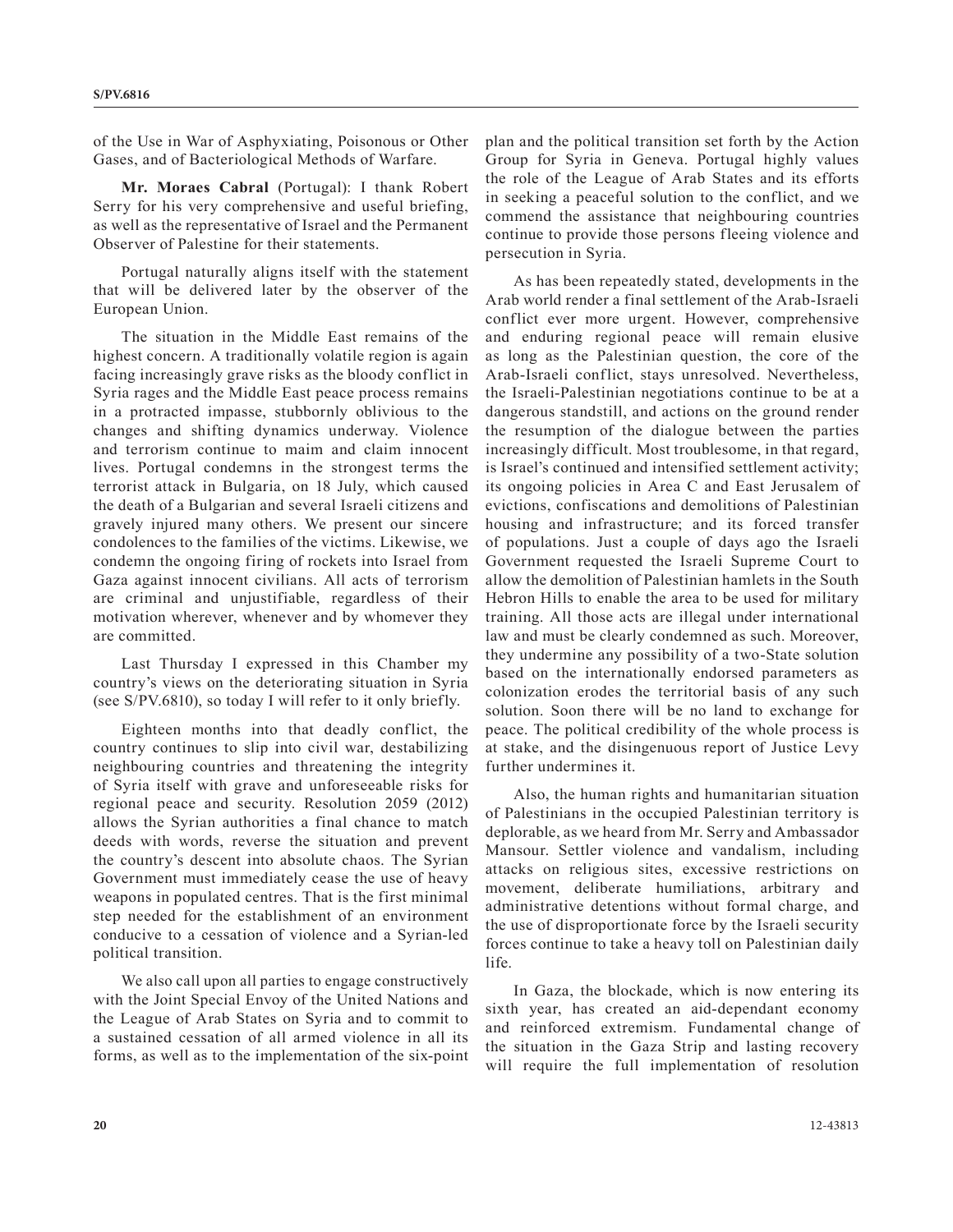1860 (2009). We urge Israel to cooperate full with the relevant humanitarian actors in the occupied Palestinian territory, namely, the Office for the Coordination of Humanitarian Affairs, and to ensure full and unimpeded humanitarian access, as is its obligation as an occupying Power.

The parties must undertake all efforts to engage in credible direct negotiations. They must take steps that foster mutual confidence. In that context, Portugal welcomes the second visit by families from the Gaza Strip to see relatives in Israeli detention, as we welcome the transfer by the Israeli Government to the Palestinian Authority of 180,000,000 shekels advance on tax revenue transfers. A reliable and predictable transfer of revenues is essential for the economic and fiscal sustainability of the Palestinian Authority. But Palestinian access and use of their resources in Area C are also key for the economic viability of the Palestinian Authority, without which it would be increasingly difficult to sustain and build upon the Palestinian State-building achievements carried out by Prime Minister Fayyad, under the direction of President Abbas, whose endeavours we commend and encourage.

The resumption of a meaningful negotiation process based on the well-known parameters and on the Quartet statement of 23 September 2011 remains an utmost priority. We all know that direct negotiations are the only way to settle all final status issues, but the window for a negotiated solution is closing quickly. Israelis and Palestinians — and all in the region — can only gain from the establishment of a sovereign, democratic, contiguous and viable Palestinian State committed to peace and security and Israel's full integration into its regional environment on the basis of the Arab Peace Initiative. The parties simply cannot afford to miss this historic opportunity.

Time is running out, as Mr. Serry said. Now is the moment for Israelis and Palestinians to re-engage seriously and courageously. It is the time to take the risks that a just and durable peace necessarily entails. It is not the time for yet more procrastination. It is an illusion for either party to think that time and the status quo are on their side. If there is one thing the past year and a half has shown us, it is that history will wait for no one. It will proceed at its own pace, and it will follow its own course.

**Mr. Hardeep Singh Puri** (India): I would like to begin by thanking Special Coordinator Robert Serry for his comprehensive briefing on the status of the Middle East peace process and the situation in the region. I would also like to thank the Permanent Representative of Israel and the Permanent Observer of Palestine for their valuable statements.

The Middle East peace process has been stalemated for a long time. Informal talks over the past two years have not resulted so far in any substantive progress towards the resumption of direct talks. The efforts of the international community, including the Quartet, to create an environment conducive to meaningful negotiations have not yielded any positive results either. Recent efforts towards addressing basic differences over the parameters for the resumption of direct talks on final status issues — settlements, borders, security and resources — have also failed to make any progress. The focus of the international community on the unfolding events in the region appears to have overshadowed the Middle East peace process.

Under such circumstances, there is a growing risk of a sharp deterioration in the situation. Clearly, the status quo in the Palestinian question is untenable and unsustainable, particularly when the leading members of the international community claim to be supporting the democratic aspirations of other peoples in the region. Before it gets too late, the international community, particularly the Quartet, must redouble its efforts to bring the parties to the negotiating table. The parties should also remain engaged and take confidence-building measures that may help to resume dialogue. In that regard, the joint statement issued by Israel and the Palestinian Authority in May, committing the sides to peace and the release of Palestinian prisoners, is a welcome sign. The parties must implement their commitments under the joint statement fully and without further delay.

We think that the first step to be taken for the resumption of direct talks between the parties is the freezing of illegal settlement activities by Israel in the occupied Palestinian territories. The continuing settlement activities in the West Bank and East Jerusalem are threatening the basic premises of the two-State solution. Settlement activities have also exacerbated the humanitarian problems of the Palestinian people, with increasing violence and the aggravation of tension between the settlers and the Palestinian population. We therefore reiterate our call on Israel to stop all settlement activities.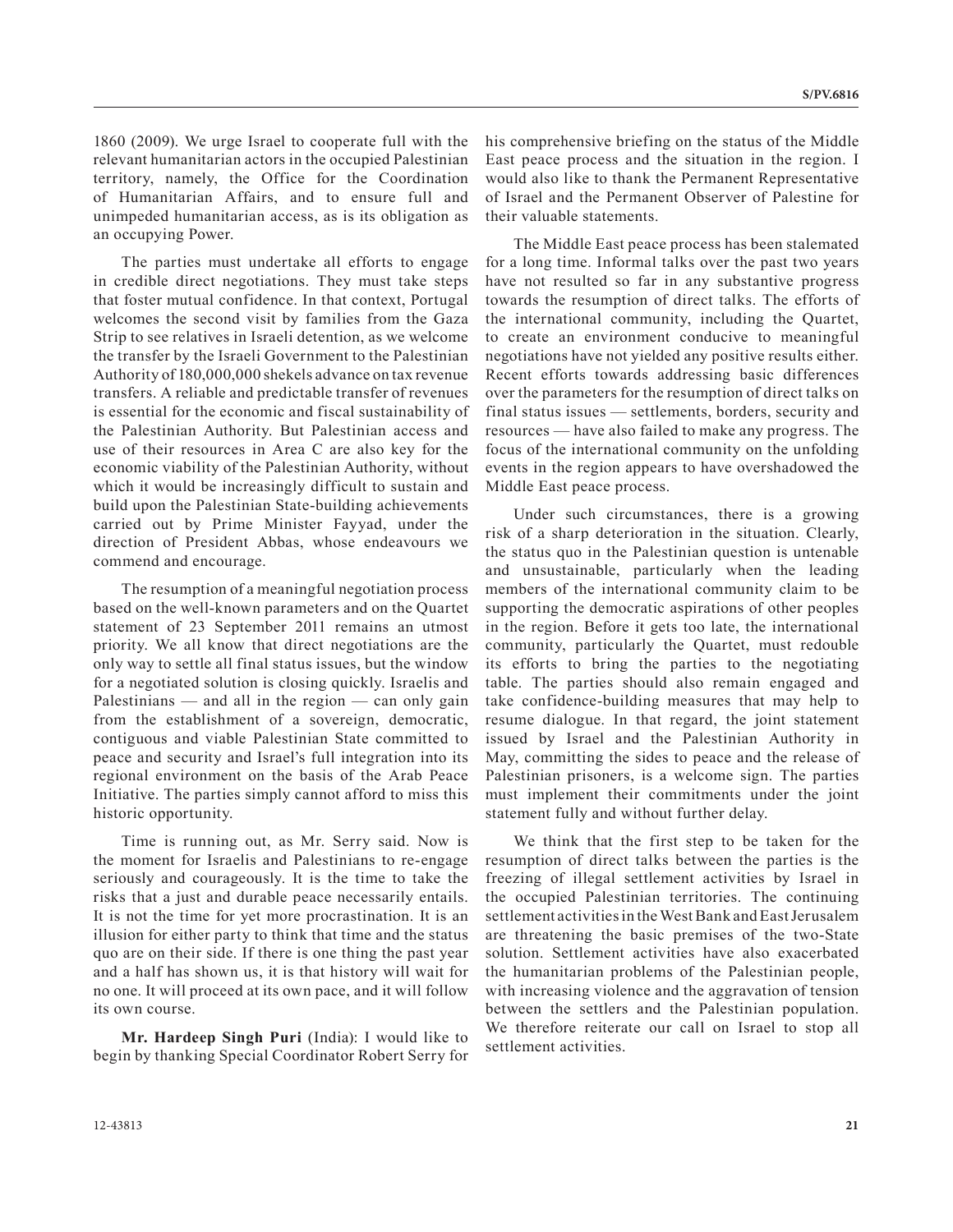The blockade of Gaza has entered its sixth year. The humanitarian situation continues to be grim, with disruption to essential services, economic activity and infrastructure. While Israeli security concerns are legitimate, there is a need to avoid all violence against civilians everywhere. The blockade of Gaza is causing severe hardships, amounting to collective punishment of the population. While Israel has taken some positive steps to relax the blockade by allowing essential commodities to enter Gaza, those steps fall short of what is required. Israel should immediately lift the blockade and allow for the resumption of normal socio-economic activities in Gaza so that the residents can rebuild their lives and their dependence on humanitarian assistance is reduced.

In line with their commitment to democratic values and principles, the progress made by the Palestinian factions on the reconciliation front is welcome. We hope that those efforts will bear fruit soon, leading to the formation a unity Government, the holding of elections, the reunification of Palestinian State institutions and measures for the reconstruction and development of Palestinian society.

Despite severe political and economic constraints, the progress made by the Palestinian Authority in institution-building is commendable. Various studies have indicated that Palestinian institutions have reached the threshold required for a functioning State. We expect the Organization to reaffirm that fact through a favourable decision on Palestine's application for membership. Meanwhile, the donor community should provide additional resources to address the severe financial difficulties that the Palestinian Authority is facing. Palestinian tax revenue must be transferred to the Palestinian Authority regularly and on time.

India has a long history of solidarity with the Palestinian people. India has extended its consistent and unwavering support to the Palestinian cause in word and deed. Let me reiterate that India continues to support the legitimate right of the Palestinian people to a State living side by side and in peace and security with Israel based on the pre-1967 borders, as enunciated in the relevant United Nations resolutions and the principle of land for peace endorsed by the Quartet road map and the Arab Peace Initiative. India will also continue to provide material and technical assistance to the Palestinian people through budgetary support to the Palestinian Authority, various development projects undertaken under the India-Brazil-South Africa Facility for Hunger and Poverty Alleviation, bilateral training programmes for institutional capacity building and human resource development, and regular financial assistance to the United Nations Relief and Works Agency for Palestine Refugees in the Near East.

With respect to Syria, let me state that we do not see an alternative to the full implementation of resolutions 2042 (2012) and 2043 (2012) for a political resolution of the crisis without further bloodshed. A right step in that direction will be for all sides to implement resolution 2059 (2012), adopted unanimously by the Council last week. It is necessary that all parties, inside and outside of Syria, fully cooperate with Joint Special Envoy Kofi Annan.

In conclusion, the Palestinian question remains at the centre of the Arab-Israeli conflict, which includes other Arab lands under occupation. The Security Council should remain cognizant of the fact that the final and comprehensive settlement of all Arab-Israeli issues is paramount to an enduring and lasting peace in the region. Developments in the Middle East since early 2011 underscore the urgent need to expeditiously address those issues. India stands ready to play its role in our collective endeavours to achieve a just and comprehensive peace in the Middle East.

**Mr. Loulichki** (Morocco) (*spoke in Arabic*): I would like to start by thanking Mr. Robert Serry, Special Coordinator for the Middle East Peace Process, for his very comprehensive briefing.

Everyone here knows that the situation in the Middle East and the Palestinian cause are marked by a freeze in negotiations and a deterioration of the humanitarian situation in the Gaza Strip. Also, there is a stalemate on the vision of a two-State solution, as a result of Israeli settlement activity. We simply do not know what the consequences will be for the security and stability of the Middle East as a whole. This year has witnessed further unprecedented expansion of settlements.

The Israeli occupation forces have mobilized their legal arsenal, their settlers and their armed forces to conquer more land following the expulsion of residents from their homes and after crops and trees that form their only source of income have been uprooted. The illegal settlement policy has been repeatedly affirmed, and the international community has repeatedly condemned the situation and Israel's expansionist policy. Even so, the Israeli authorities have pursued their policy of settlement, including in East Jerusalem.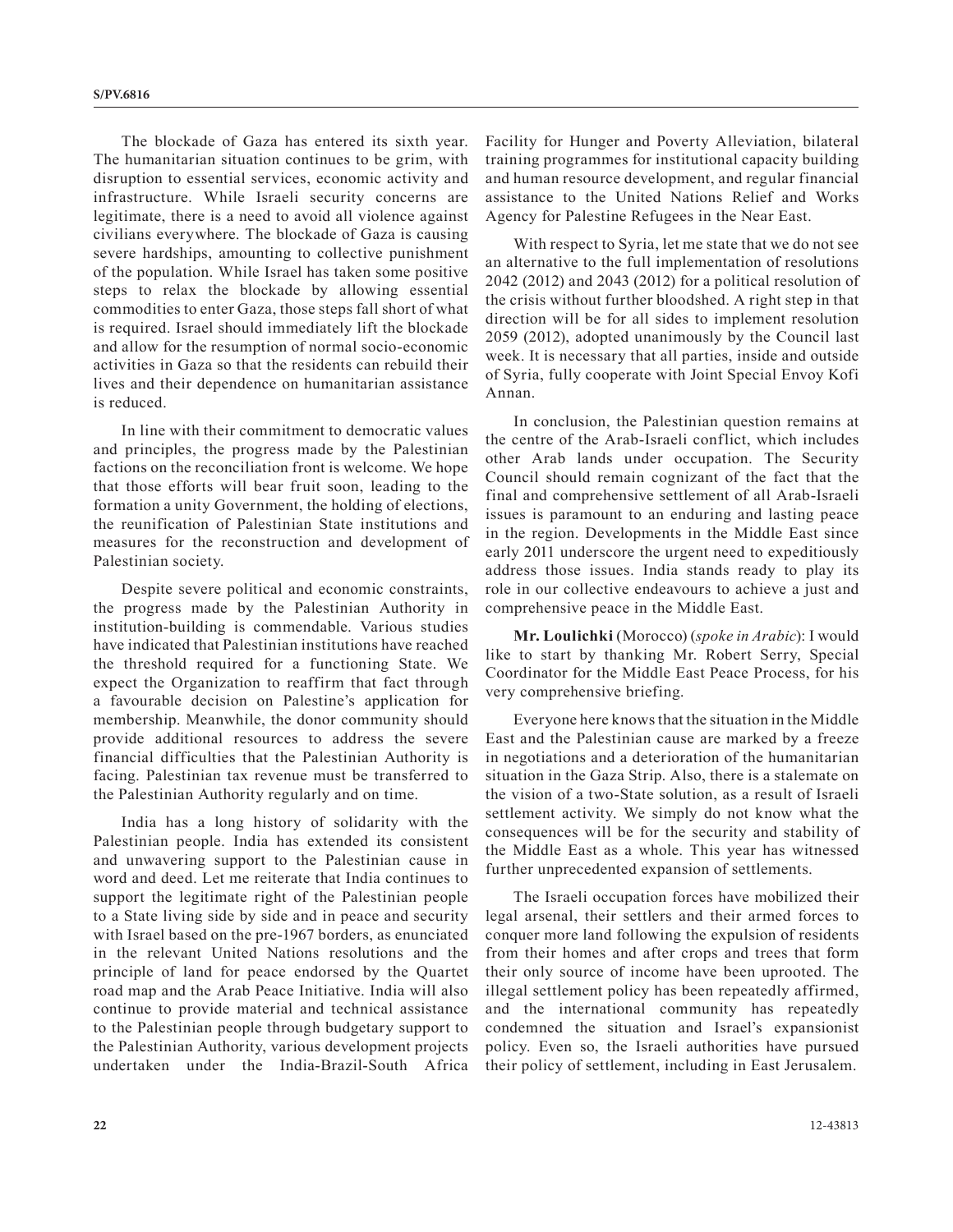The Security Council has been unable to reaffirm its position against such illegal settlements. The Palestinian people have, however, continued to negotiate or to express their readiness to resume negotiations, responding to them favourably and showing their good intentions and good will. About that there can be neither doubt nor question.

Unfortunately, that has not been the case with Israel, which has persisted in its expansionist settlement policies, bringing to naught the vision of a two-State solution. Its policy of gradually isolating the city of Jerusalem from its natural Palestinian surroundings, which has already been implemented in the region, clearly speaks to a premeditated plan to ensure that a two-State solution is too difficult or even impossible to achieve.

The city of East Jerusalem is experiencing troubling changes. Indeed, the rate at which settlements are being built and religious and holy sites desecrated is alarming. The Al-Quds Committee, chaired by our sovereign, categorically rejects the report of the Israeli legal advisor who claimed that the Al-Aqsa Mosque was an integral part of Israeli territory. The Kingdom of Morocco denounces, condemns and rejects his irresponsible and unacceptable position, which threatens the holy Al-Aqsa Mosque and runs counter to United Nations resolutions, which reject any changes to the occupied Palestinian territories, including Al-Quds Al-Sharif. The Kingdom of Morocco understands the real intention behind those statements, which are accompanied by repeated steps to Judaize the city of East Jerusalem that have changed the religious and cultural character of the city. We wish to warn against such a policy and its consequences, and urge the international community to assume its responsibilities.

First and foremost, we urge the Security Council to ensure that the historical and legal nature of Al-Quds Al-Sharif is respected and that its Christian and Muslim holy sites are not violated. Israel is maintaining its settlement policy and, at the same time, depriving Palestinians of their right to build on their lands. The recent decision of the occupation authorities to destroy eight villages in order to build an Israeli training camp is yet another manifestation of the defiant and provocative policy carried out by Israel.

We reaffirm the need for Israel to put an end to such practices, and we thank the United Nations Office for the Coordination of Humanitarian Affairs and all organizations that back the right of the Palestinians to build homes and facilities on their own land. We also condemn acts of violence and intimidation against Palestinians by settlers in East Jerusalem and the West Bank.

Israel continues to impose its blockade on the Gaza Strip, which has lasted for years now and deprives the inhabitants of Gaza of all forms of livelihood and well-being. The decisions of the Security Council and the Quartet are important in that respect, and we invite them to step in to put an end to the settlement policy, including the seizure of Palestinian land in East Jerusalem and the West Bank, especially now that the Levy Commission has reaffirmed that Palestinian lands are not occupied or settled. That added insult to injury, with blatant disregard for all international resolutions and laws.

Furthermore, Israel's intransigence and the failure of the international community to implement the vision of a two-State solution make the resumption of the peace process almost impossible. The Quartet's decision to send a special envoy to encourage the parties to make specific proposals regarding territory, borders and security has yielded no palpable results. The political stalemate benefits no one, including Israel. To the contrary, a final legal solution to the Palestinian issue would promote peace, security, stability and prosperity in the entire region, including Israel.

We cherish the hope of seeing Palestinian national reconciliation and hope that the obstacles to it will be eliminated. We are aware that Palestinian unity will strengthen the position of Palestinian negotiators. We have spoken at length of the Palestinian issue, because it lies at the very heart of the Arab-Israeli conflict and because the likelihood of a resolution, unfortunately, is currently being threatened from all sides.

That does not mean that we are not concerned about or do not understand the severity of the situation in Syria, which has dominated the Council's agenda of late. What is very important in that case is the occupation of the Syrian Golan and southern Lebanon by the Israeli armed forces. That occupation must be brought to an end. Morocco, like all other Arab States, is committed to seeing a negotiated, just and comprehensive solution that will afford the Palestinian people a viable, independent State, with East Jerusalem as its capital, and that would guarantee the security and safety of all States in the region.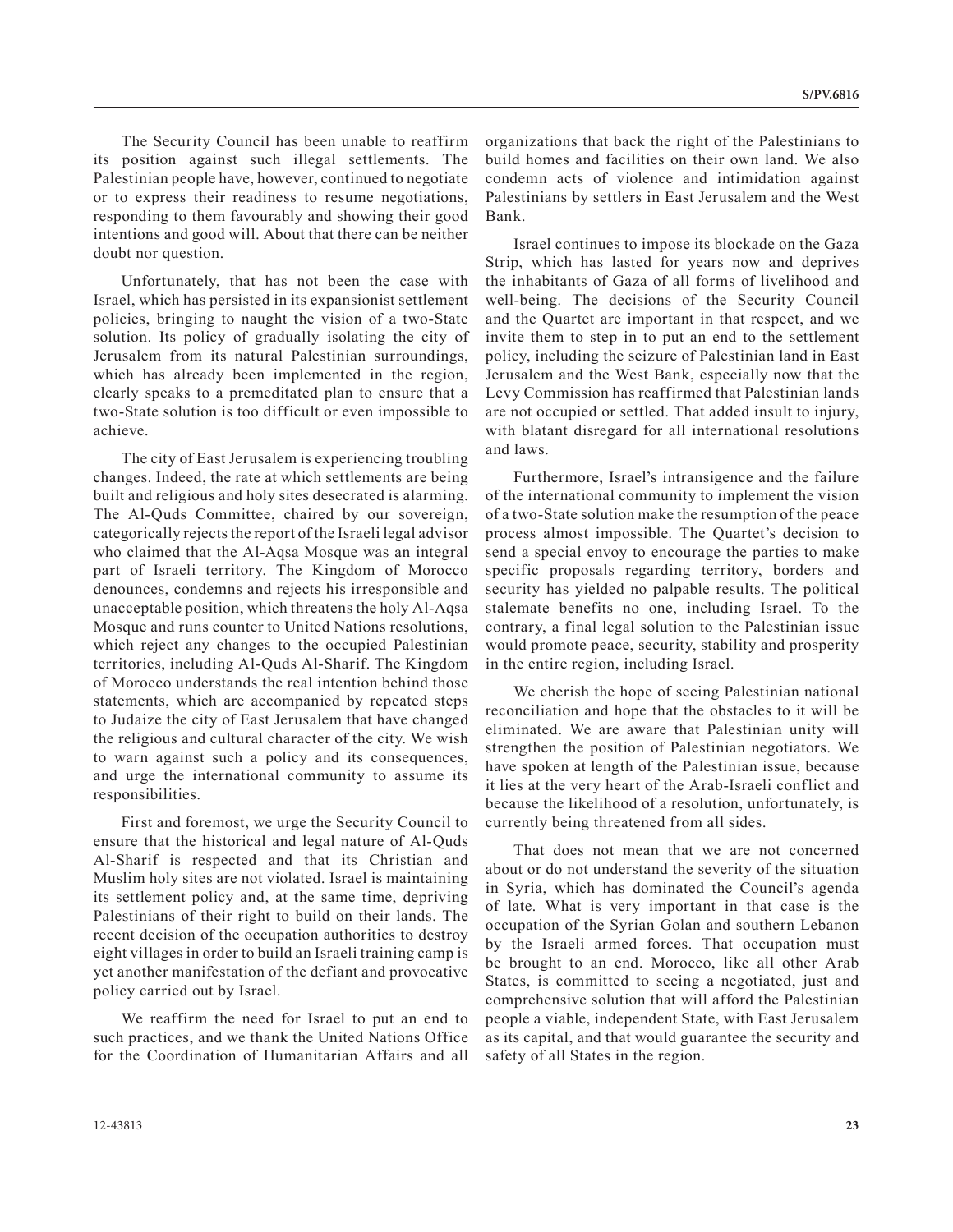**Mr. Wittig** (Germany): At the outset, I would like to thank Special Coordinator Robert Serry for his briefing and his dedicated work.

Let me start with a word on the heinous terrorist attack in Bulgaria last week. Like the whole Council, Germany has condemned in the strongest terms that attack, which targeted Israeli citizens. We are looking forward to the results of the ongoing investigation. Those responsible for the attack must be found and brought to justice. We extend our condolences to the families of the victims.

Before I turn to the Palestinian-Israeli conflict, let me first address the situation in Syria. Last week, the double veto against the draft resolution on Syria marked a decisive split in the Council. The Council has failed once again to assume its responsibility. It has not been able to agree on clear messages — neither to Damascus, that the use of heavy weapons must stop, nor to the people of Syria, that the Council fully supports Kofi Annan's effort to solve the crisis politically.

As I said last week, the Syrian people will pay the price for this failure. Not only has the use of heavy weapons increased, but we now hear reports that even fighter jets are being used in the Syrian regime's onslaught on its own people. Our agreement to extend the mandate of the United Nations Supervision Mission in the Syrian Arab Republic (UNSMIS) should not be seen as a whitewash of the Council's failure. The agreement does not reflect consensus in the Council; it is merely the lowest common denominator.

We continue to believe that the Syrian regime must face consequences if it continues to trample on international law and its own promises. We are very worried about the prospect of a civil war in Syria, and we urge all Council members to do their utmost not to put the efforts of the Joint Special Envoy, Kofi Annan, in peril.

The Al-Assad authorities are not only unleashing heavy weapons and gunships against their own people; two days ago, they even went a step further, making threats to the international community of the use of chemical and biological weapons. Such a threat is ruthless and inhumane. The international community has strongly, and rightly, condemned that threat, which my Foreign Minister described as monstrous. We will continue to hold the Syrian authorities fully accountable for any use of such weapons and for the safety of their storage. We reiterate our call to all those within the Syrian regime to reconsider their options. One day there will be a new Syria. One day there will be accountability for their deeds. And one day they may wish they had taken the right decision for themselves, their families and the future of their own country.

The increasing number of refugees from Syria into neighbouring countries shows clearly the serious regional repercussions of the conflict there. Germany commends Iraq, Jordan, Lebanon and Turkey for offering refuge to civilians fleeing Syria. My country has increased its humanitarian assistance to those refugees. Another cause for concern is the entry last week of Syrian armed forces into the area of separation, in violation of the disengagement agreement between Israeli and Syrian forces. We welcome the fact that the United Nations Disengagement Observer Force has liaised with all sides in an effort to prevent an escalation of the situation.

Let me now turn to the Israeli-Palestinian conflict. Last month saw another spike in rocket attacks from Gaza. The situation on the Sinai has become more difficult. While fully recognizing Israel's legitimate right to self-defence, we continue to call on all sides to exercise the utmost restraint in that volatile regional situation, and to consider the humanitarian consequences of all use of force.

Lasting security in the Middle East can be achieved only by addressing the root causes of the conflict. An end to that conflict, which will bring to an end the occupation and allow all the people of the region to live in security and realize their aspirations to freedom and self-determination, can be reached only through a negotiated, two-State solution. The basis for that two-State solution must therefore not be allowed to erode further. Germany has been following with concern recent decisions on settlement expansion and Government subsidies for developing settlements, as well as the discussion of the status of certain settlement outposts. Let me be clear: international humanitarian law applies to the entirety of the occupied territories. The road map obliges Israel to dismantle all outposts erected since March 2001. They cannot be legalized. All settlements are illegal under international law. We are also worried about the increasing number of acts of violence committed by settlers, including attacks involving firearms.

The social and economic development of Area C is critical to the viability of a future Palestinian State.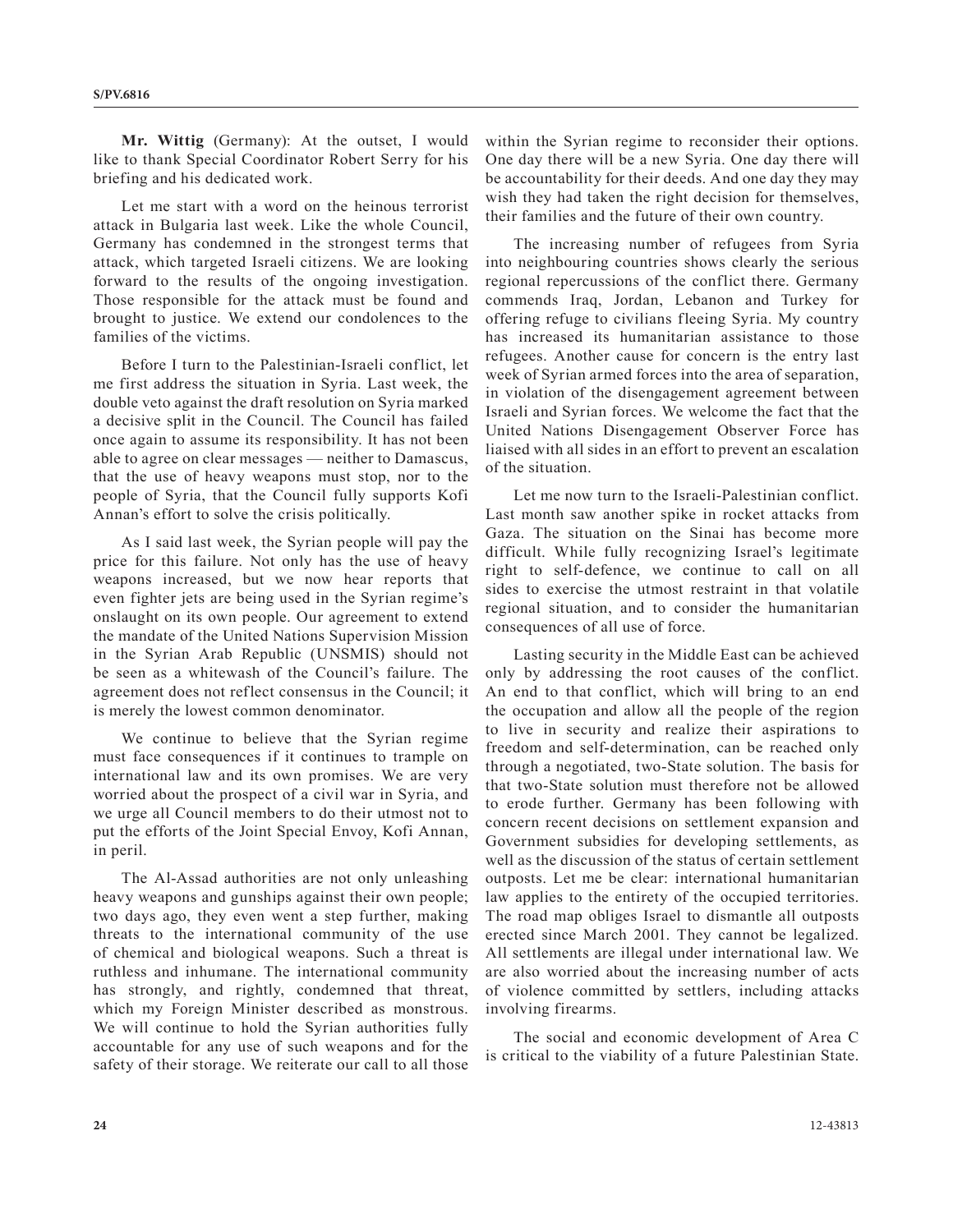We are worried by recent reports about Israeli plans to demolish eight Palestinian villages in Area C so that the area can be used for military training. Together with our European partners, we have engaged in a dialogue with the Israeli authorities with the aim of preventing demolitions, improving the efficiency, transparency and accountability of planning and permission procedures, and increasing Palestinian participation. We support and are in close liaison with the efforts and work of the Quartet representative and the Office for the Coordination of Humanitarian Affairs in Area C.

Germany follows the human rights situation on both sides of the Middle East conflict with close attention. We have urged Israel to abide by all its obligations founded in international law. Conversely, we have urged the Palestinian Authority to address human rights concerns, particularly those regarding the security forces. The recent death sentences carried out by the de facto authorities in the Gaza Strip are unacceptable.

The resumption of substantive negotiations on final status issues is the only way to make progress towards a solution. Those negotiations will be difficult and will require painful concessions from both sides. They therefore need an environment of mutual trust. Palestinians must be able to believe that the Israeli Government truly wants a two-State solution and is ready to make the necessary concessions. And Israelis must be able to believe that they have a partner on the other side that is interested in solving the conflict once and for all in a way that will provide security.

**Sir Mark Lyall Grant** (United Kingdom): I would like to thank Mr. Robert Serry for his briefing this morning, and the Palestinian and Israeli representatives for their contributions to today's debate.

First, I would like to express the United Kingdom's deepest condolences to the families and friends of the victims of last week's terrorist attack on Israeli tourists in Bulgaria, and to emphasize our condemnation of such inexcusable acts.

The crisis in Syria has now entered its eighteenth month. Despite the best efforts of Joint Special Envoy Kofi Annan, the Syrian regime has refused to implement a single aspect of his six-point plan. It has ignored the decisions of the Council enshrined in resolutions 2042 (2012) and 2043 (2012). Instead, it has intensified its brutal repression, killed almost 20,000 Syrians and detained, tortured, raped and abused innocent men, women and children. The regime continues the

indiscriminate and disproportionate use of heavy weapons, in violation of international law, resolutions 2042 (2012) and 2043 (2012), the six-point plan and its own commitments. The recent reports of attacks on Aleppo by the regime's fighter jets mark even further dangerous escalation and emphasize that are there are no boundaries that the Al-Assad regime will not cross in the misguided hope that it can resist the will of its people and hang on to power.

Last week's vetoes by Russia and China (see S/PV.6810) were the third example of how they are prepared to deny the Council the ability to influence the situation for the better. The consequences are clear: further violence and bloodshed, and a deteriorating situation that is now spilling over the borders and sucking in the region. Shelling across the Lebanese borders, in clear violation of Lebanon's sovereignty and territorial integrity, as well as the Syrian military's violation of the area of limitation in the Golan Heights, are but two examples of the threat to regional stability. For our part, we will continue to work with the Envoy, the Secretary-General and responsible members of the international community to achieve the political transition that is the only way forward for Syria.

As grave as the situation is in Syria, we must not lose focus on the ongoing injustice of the unresolved Israeli-Palestinian conflict. Our shared goal is a negotiated, two-State solution, based on 1967 lines; a fair solution for refugees; security arrangements that respect Palestinian sovereignty and protect Israeli security; and Jerusalem as the joint capital. We remain fully committed to that goal, and have urged both sides to focus on dialogue, avoid steps that could undermine the prospects for peace, and work towards the resumption of direct negotiations.

It is disappointing that progress towards a just and negotiated outcome looks increasingly unlikely in the near future. In the immediate term, therefore, we must guard against threats to the two-State solution and prevent further deterioration on the ground. Israeli settlement activity remains the single most serious threat to the two-State solution.

Settlements are illegal under international law and undermine the very viability of the two-State solution. We were dismayed by the announcement last month of tenders for the construction of 171 homes in settlements in East Jerusalem and the recent decision of the Israeli Ministry of Defence to reclassify the illegal outpost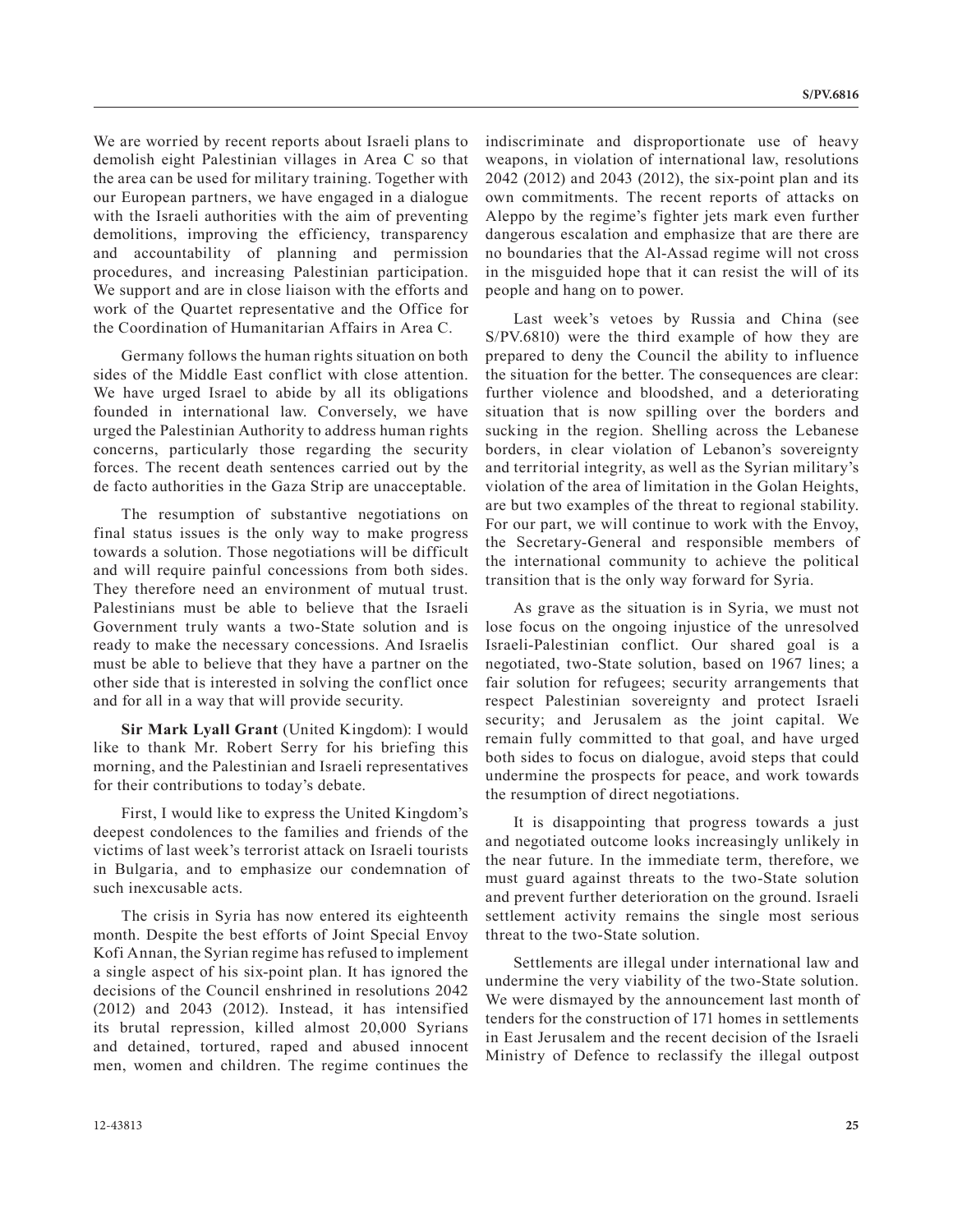of Givat Sal'it as part of an adjacent settlement. Any step that entrenches the presence of settlements in the West Bank risks sending the message that Israel is not serious in its support for a two-State solution.

Along with our European partners, we also call upon Israel to halt the demolition of Palestinian housing and infrastructure in Area C of the West Bank, and the subsequent forced transfer of the population, and to address humanitarian needs.

In the longer term, we should all maintain support for the Palestinian Authority. The United Kingdom will continue to be one of the principle supporters of Palestinian State-building efforts, assisting them to tackle poverty, build institutions and boost their economy. With our European partners, we will work to encourage Israel to accelerate approval of Palestinian master plans and to simplify administrative procedures to obtain building permits for Area C of the West Bank.

Without control over that land, including planning, building and security, the viability of a future Palestinian State, and thus the two-State solution, is significantly reduced. We continue to value the essential work that the United Nations and its agencies, including the Office for the Coordination of Humanitarian Affairs, carry out on the ground in the occupied Palestinian territories. We hope that such work can continue without hindrance.

We remain concerned about the situation in Gaza and will continue to press the Israeli Government to ease restrictions on movement and access. Although we understand Israel's security concerns, we believe that for any peace deal to be sustainable, there must be an economically viable Gaza. At the same time, rocket attacks from Gaza into Israel must stop. The recent escalation in such attacks only further entrenches the status quo.

We continue to witness change and the struggle for change across the Middle East. Achieving a peaceful and lasting solution to the Israeli-Palestinian conflict will not only secure peace and security for the parties directly involved, but also be beneficial to the region as a whole. We will continue to urge both sides to show the political leadership and courage required to make progress towards that shared goal of a two-State solution.

**Mr. Sangqu** (South Africa): My delegation wishes to thank Mr. Robert Serry for his briefing to the Council today. My delegation associates itself with the statement

to be delivered later today by the representative of Egypt on behalf of the Non-Aligned Movement. We also thank the representatives of Palestine and Israel for their contribution to the briefing this morning.

The blockade of Gaza by Israel has now entered its sixth year. There does not appear to be even a glimmer of hope that the Israeli Government will lift the blockade that has stifled socio-economic growth and affected the humanitarian conditions of the Gazan population. Despite repeated calls for Israel to lift the blockade, it has continued its defiance of international law with impunity. Israel must adhere to the international community's demand for it to end the illegal blockade that has exacerbated the suffering of ordinary civilians. Such a blockade and the attendant restrictions imposed on essential materials entering Gaza are in violation of international humanitarian law, including the Fourth Geneva Convention, and are contrary to the will of the international community, as expressed in resolutions 242 (1968), 338 (1973) and 1515 (2003), as well as the Arab Peace Initiative.

We welcome the socio-economic progress in the occupied Palestinian territories mentioned in the 2012 report of the Director-General of the International Labour Organization, entitled "The situation of workers of the occupied Arab territories". However, we are deeply concerned about the report's worrying conclusion that the overall framework remains grim, primarily because of the realities of the occupation and the unabated expansion of Israeli settlements.

In that regard, we believe that it is the obligation of the international community, especially the Security Council, to use the variety of measures at its disposal to ensure that the occupation of Palestine, in general, and the blockade of Gaza, in particular, be immediately stopped. The Palestinians deserve better. South Africa applauds the various United Nations agencies for their efforts to assist the Palestinians as they struggle to survive the Israeli military occupation.

South Africa once again condemns the continued settlement construction in the West Bank, and in East Jerusalem in particular, which violates international law and the resolutions of this Council. Again, it is deplorable that the Council, which has moved with commendable speed on conflict situations elsewhere in the world, has been unable, and sometimes unwilling, to end those illegal actions.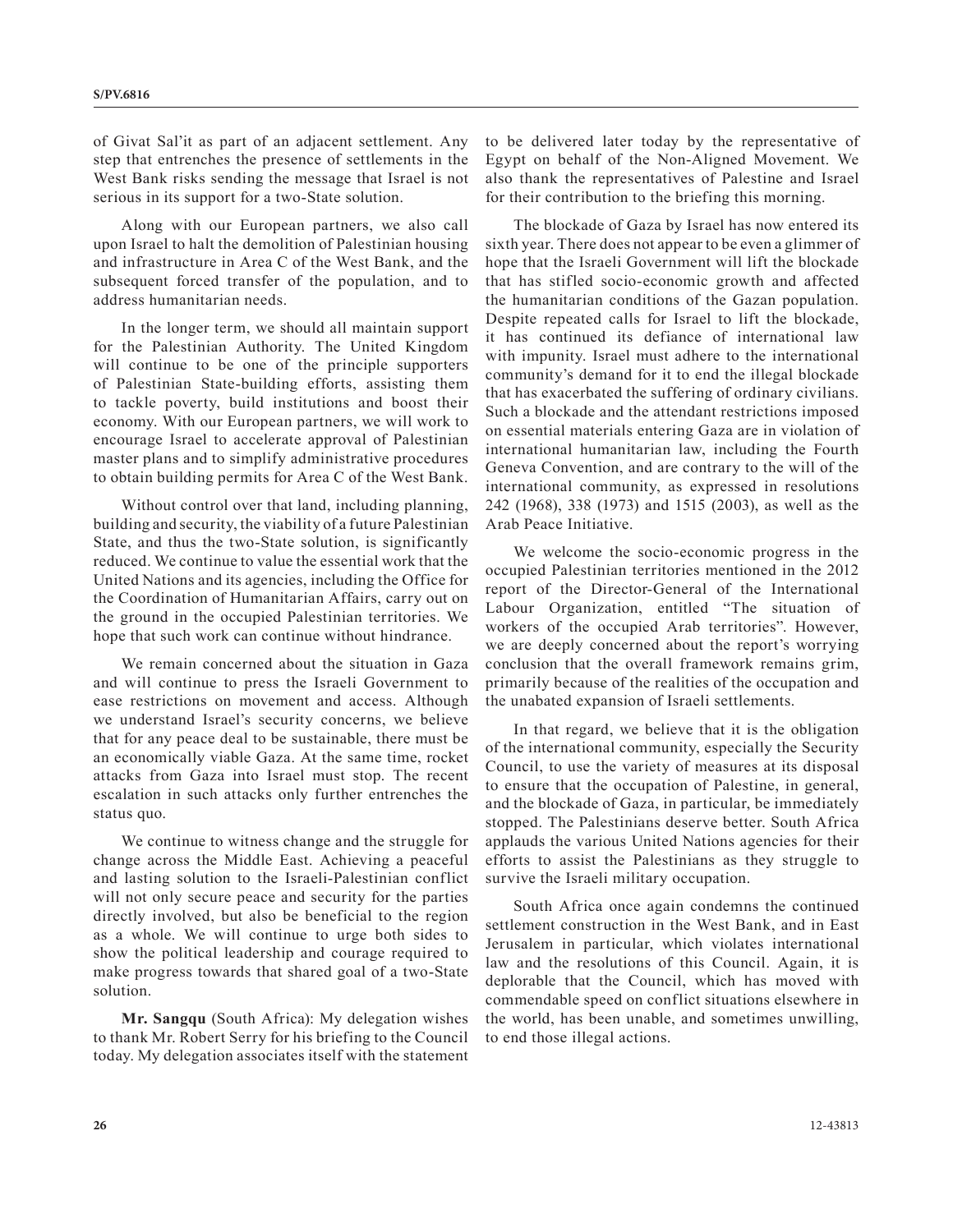Equally, we condemn the continued demolition of Palestinian property and the violence carried out by Israeli settlers against the Palestinian population in the occupied Palestinian West Bank. Manifest to that illegal practice are the recent reports of Israel seeking the authority to demolish eight Palestinian hamlets in the South Hebron Hills, opening the way for Israeli military training operations. The latest figures released by the United Nations, which indicate a significant loss of farmland and fishing waters in Palestine, further undermining sustainable economic activity, are also a cause for great concern.

On the issue of Palestinian political prisoners, South Africa welcomes Israel's decision to allow family visits to Palestinians held in Israeli jails. The efforts of the International Committee of the Red Cross in facilitating those visits are commendable. However, we urge the Israeli Government to fulfil its obligations under international humanitarian law by ensuring the prisoners' safety and welfare, including by respecting their basic human rights.

We condemn the assault, torture, killing and deportation of African migrants in Israel, which constitute human rights abuses and violations of international humanitarian law. Gravely concerned about such atrocities, the Assembly of the African Union, at its nineteenth ordinary session held recently, reminded Israel of its obligation under the 1951 United Nations Convention relating to the Status of Refugees and the 1961 United Nations Convention on the Reduction of Statelessness. We hope that the Israeli Government will prosecute those responsible for abuses against African migrants and adhere to its international humanitarian law obligations.

Regarding the political process, South Africa remains concerned about the lack of significant progress. However, we note the ongoing low-level talks between Israelis and Palestinians, especially on confidence-building measures, which, if successful, may lay the ground for the resumption of the long-awaited direct negotiations.

We have heard expressions of concern, including by some members of the Council, about the efficacy of the Quartet. The United Nations is a member of the Quartet but it is unclear to us what value it adds to its equation. We believe that there is a serious need to take a step back and assess the utility of the Quartet in its current make-up with a view to consolidating its gains, correcting its mistakes and weaknesses, and possibly reconfiguring or even disbanding it, if needs be.

We encourage the Palestinian parties to forge ahead with their reconciliation efforts. The role that Egypt continues to play in that regard is most welcome. We encourage the parties to proceed rapidly with preparations for the upcoming local elections, which, we hope, will enhance democracy and ensure that internal Palestinian unity is sustained.

The brutal attacks on Israeli tourists in Bulgaria on 18 July are deplorable. South Africa strongly condemns them. We support the call to bring to justice those responsible for the attacks.

On Syria, we remain extremely concerned that the violence continues unabated, with no sign of adherence to the Annan plan. South Africa reiterates its position that the only hope for the people of Syria is a Syrian-led dialogue, aimed at a peaceful political transition that reflects the will of the people. The only way forward is the six-point plan as proposed by Joint Special Envoy Kofi Annan. Again, we call on the parties to stop the fighting and violence and to immediately begin negotiations. Failing to start negotiations immediately will result in the already dire situation further spiralling out of control. Such a development would have a severe impact on the stability of the entire region.

In conclusion, we welcome the Arab League's decision to revive Palestine's bid for United Nations membership. Restating the continent's support of the Palestinian cause, the Assembly of the African Union, at its nineteenth ordinary session, underscored that "full membership of the United Nations is a right to be enjoyed by all sovereign States" and reaffirmed Africa's support to the two-State solution.

Evidently, it is not enough that the Security Council meets every few months in the Chamber merely to restate our widely known positions on this agenda item. South Africa calls on the international community to seriously exert its energies and channel its resources towards a permanent and sustainable political solution, namely, the implementation of a two-State solution, providing for the establishment of a viable Palestinian State, existing side by side in peace with Israel within internationally recognized borders, based on those existing on 4 June 1967, prior to the outbreak of the so-called Six-Day War between Arab States and Israel, and with East Jerusalem as its capital.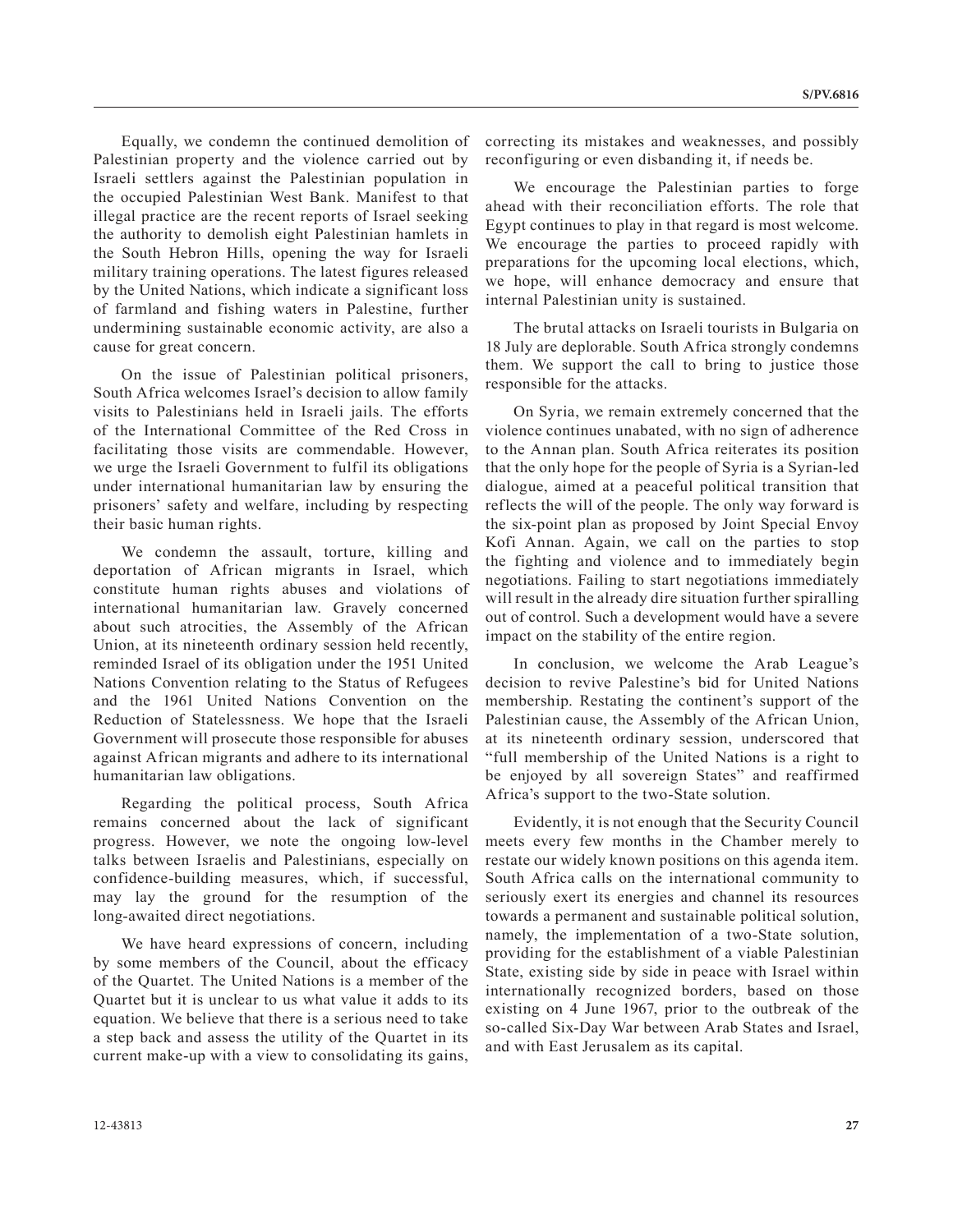**Mr. Tarar** (Pakistan): I would like to thank you, Mr. President, for convening today's debate.

Pakistan aligns itself with the statements to be delivered by the Permanent Representatives of Egypt and Kazakhstan on behalf of the Non-Aligned Movement and the Organization of Islamic Cooperation, respectively.

We in the Security Council hold monthly consultations on the Middle East, followed by these quarterly open debates. The idea is to remain abreast of the situation through closed consultations and by listening to the views of non-members on how to proceed in the open debates. We all agree that this is the core issue in the Middle East. Without its resolution, comprehensive peace will continue to elude the region. Yet, the Middle East peace process has stalled, and we see no serious effort towards its resumption. Well-established terms of reference of the peace process, including the Arab peace Initiative and Security Council resolutions, provide an elaborate framework. It is the political will of one of the parties that continues to stymie us and, as a consequence, the prospects of peace in the region.

The current situation gives rise to questions about the role of the major actors, including the Security Council and the Quartet. What is the role of the Quartet? Is it doing justice to the task entrusted to it? Similarly, why do countries that have influence over the intransigent party not use that influence to nudge it towards a resumption of the process? While we continue to dither, the region is in turmoil. Without a clear road map, chances of escalation remain high. The Security Council must act now. Otherwise, the situation may spiral totally out of control.

The Security Council continues to pay lip service to the plight of Palestinians while they continue to languish in abysmal conditions. According to the conclusions of a study called "Children in Military Custody" conducted by a team of British lawyers and funded by the British Foreign and Commonwealth Office, the occupying Power imprisons hundreds of Palestinian children and is in blatant breach of a number of provisions of the United Nations Convention on the Rights of the Child.

Two legal systems continue to be in operation in the occupied lands. This year's report (S/2012/261) of the Secretary-General on children and armed conflict draws several conclusions. How can the rights of Palestinians be protected under such unethical policies? The Palestinians just marked five years since the imposition of Israel's illegal blockade of the Gaza Strip. According to United Nations estimates, 44 per cent of the Palestinians in Gaza are food insecure, and 80 per cent are aid dependent. Unemployment remains high, and 38 per cent of the population lives below the poverty line. While the collective punishment of 1.6 million Palestinians continues unabated, in flagrant violation of resolution 1860 (2009), the Security Council remains paralysed and indecisive.

Does the international community think that inaction will somehow lead to a resolution of the problem on its own? Earlier, we proposed, and today reiterate, that the Secretariat should present the Council with a matrix on the implementation status of resolutions adopted by the Council on the Palestinian question, beginning with resolution 1860 (2009). It is only logical for the Council to review the implementation of its own resolutions and consider appropriate steps to address non-compliance.

With the further intensification of the illegal settlement campaign, it has again become evident that prospects for a two-State solution on the basis of the pre-1967 borders are being eroded. The announcement in June of plans to construct additional units and to grant subsidies for homes in the West Bank settlements, backtracking on promises made earlier this year to deny such incentives, are further proof of that mindset.

A report prepared by the Economic and Social Council of West Asia on people living in the occupied Palestinian territory states that Israel persists in exploiting and endangering natural resources in the territories. In addition, Palestinians and Syrians living under occupation continue to suffer from discrimination with respect to the allotment of water. The Human Rights Council has established a fact-finding mission to investigate those issues further. We hope that it will be allowed to undertake its mandated task.

The question of a visit by the Security Council to the occupied Palestinian territory remains on the Council's agenda. The visit, we feel, would not only provide Member States with an opportunity to observe conditions on the ground; it would also restore much needed attention and focus on the part of the international community to that festering sore. The Council should have responded positively to the Palestinian invitation.

Pakistan supports lasting peace for all inhabitants of the Middle East. That is not possible without the full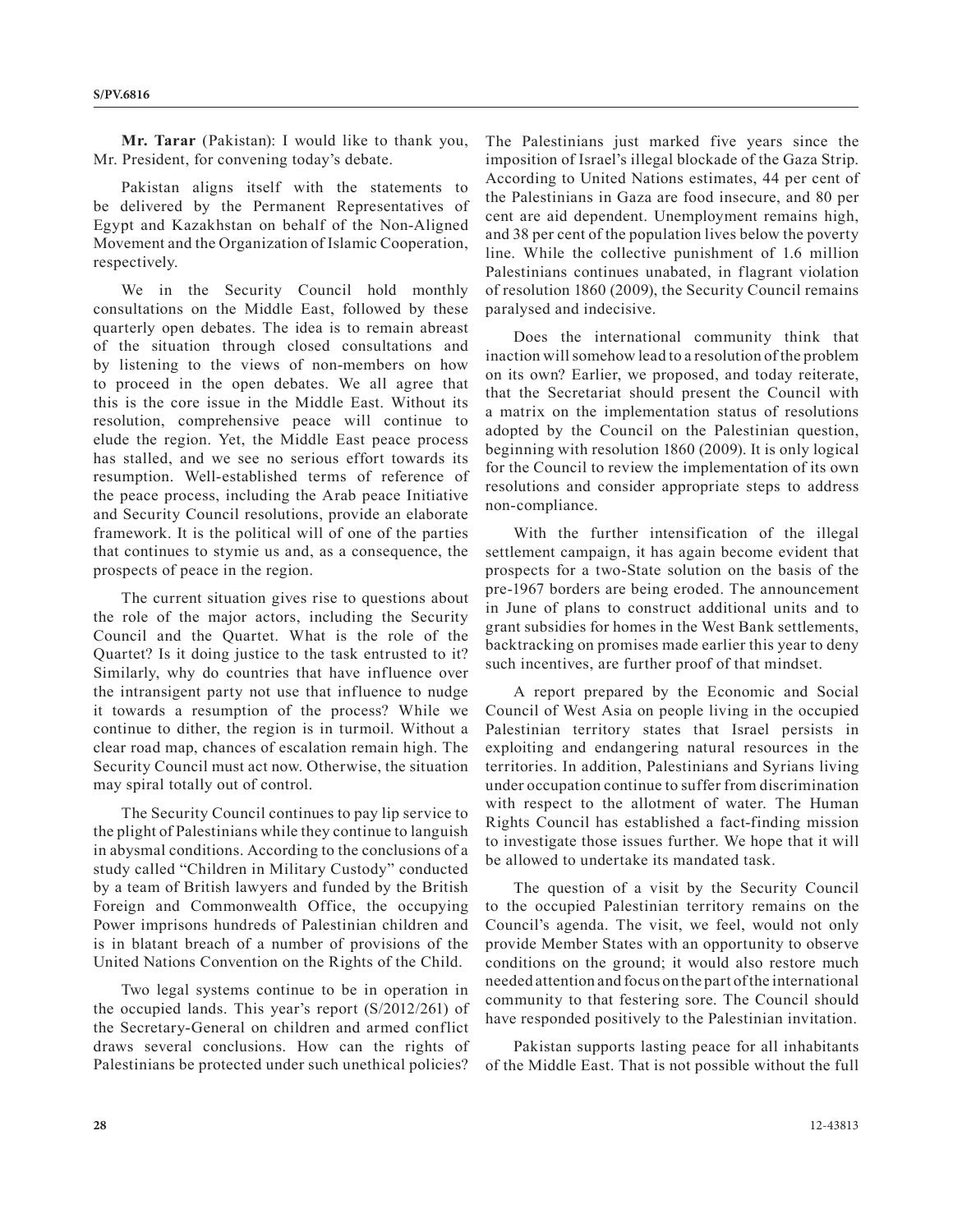withdrawal of Israel from all occupied lands, including those of Lebanon and the Syrian Golan.

The solution to Syria's internal situation lies in a Syrian-led political process and the framework of the Council's resolutions 2042 (2012) and 2043 (2012). The consensus adoption of resolution 2059 (2012) provides an opportunity for all sides to commit to peace and for all quarters to use their influence to genuinely support the Special Envoy's plan.

The denial of the Palestinian's right to selfdetermination remains at the heart of unrest in the region.

Many speakers have mentioned the Arab Spring. In our view, the essence of the Arab Spring, which is the fulfilment of legitimate aspirations through peaceful means, is of direct relevance to the Palestinian question. It should be a reason to do away with the lethargy and intransigence, and serve as the prime mover for concerted actions to finally resolve a dispute that has been hanging fire [at risk of exploding unexpectedly] for decades.

Our ultimate objective is the creation of an independent sovereign and viable Palestinian State. We welcome the backing of the League of Arab States for a Palestinian plan to ask for United Nations recognition of the State of Palestine. We remain ready and willing to assist.

**Mr. Menan** (Togo) (*spoke in French*): I would like to associate myself with previous speakers in thanking Mr. Robert Serrry, Special Coordinator for the Middle East Peace Process, for his briefing on the situation in the Middle East. I also thank the representatives of Palestine and Israel for their statements.

On the occasion of this debate, I shall limit my statement to addressing the Israeli-Palestinian conflict and the situation in Syria. Before I do so, I should like to reiterate my country's firm condemnation of the cowardly act of terrorism perpetrated against Israeli tourists on 18 July in Bulgaria, killing and wounding a number of individuals. We again extend our condolences to the Governments of Israel and Bulgaria, and to the families of the victims. We wish the wounded a speedy recovery.

The situation on the ground in the Israeli-Palestinian conflict has seen no significant progress since the Council's most recent meeting on this issue (see S/PV.6788). There remain concerns arising from the unilateral initiatives and provocations of both parties, which continue to erode trust and confidence. Indeed, during the reporting period settlement activities did not stop. They include permits issued for new settlement construction and the expulsion of Palestinian families, including refugees, from their homes, including in Beit Hanina.

Togo believes that the Israeli authorities should take appropriate steps not only to put an end to acts of violence committed by settlers, but also to bring their perpetrators to justice. In that regard, we welcome the decision taken by the Israeli Supreme Court to order the expulsion of settlers who had forcibly occupied houses in Beit Hanina. We note that, as a result of this decision, the settler families announced in June that they would leave voluntarily. My country also congratulates the Israeli Parliament, which, on 6 June, rejected a draft law that would have retroactively authorized settler homes built on private Palestinian land. These brave steps are likely to help to ease tensions and should be continued in order to create a climate conducive to the resumption of direct negotiations, which we fervently hope to see.

In that context, we believe that the ongoing blockade of the Gaza Strip does not contribute to a resumption of the negotiating process. We therefore invite Israel to lift the blockade, pursuant to resolution 1860 (2009). We also urge Israel not to impede the reconstruction of damaged or destroyed infrastructure and to approve suspended projects of the United Nations Relief and Works Agency for Palestine Refugees in the Near East, the United Nations Development Programme and other United Nations agencies in the region, including in the field of construction. Furthermore, we remain concerned by the issue of political prisoners. While we welcome the recent release of a number of these, we believe that the parties should continue negotiations to progressively expand this programme to all remaining detainees.

We urge Israel to put an end to the reprehensible actions of the settlers, lift the blockade of Gaza and work for peace, but we also express our deep concerns over the ongoing launching of rockets at Israel from Gaza and all acts of violence and provocation by Hamas and associated groups aimed against Israel.

The Palestinian Authority — whose encouraging progress in the West Bank in many fields, especially that of security, we commend — should pursue its efforts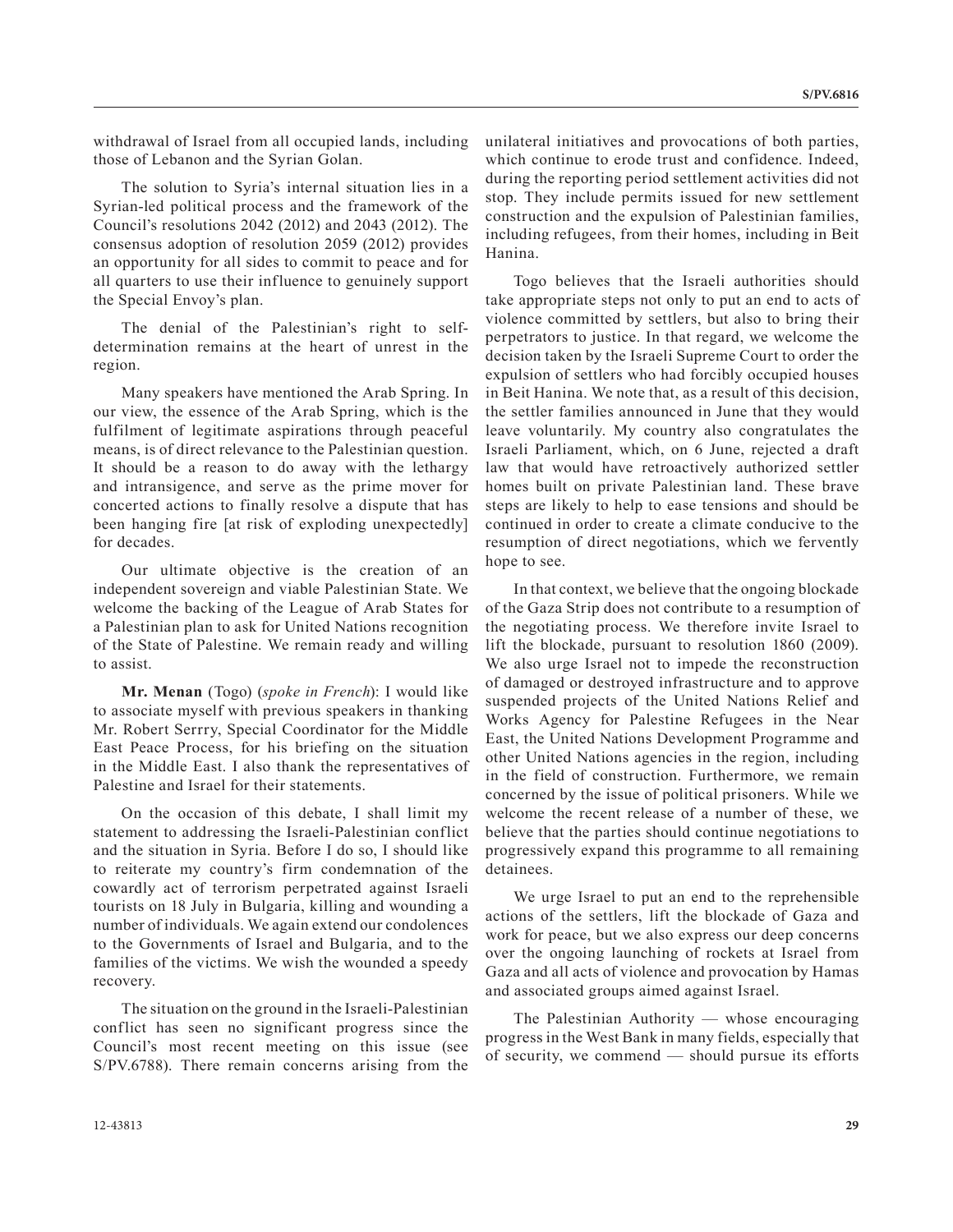within the framework of reconciliation with Hamas to prompt that organization to renounce violence and join initiatives aimed at achieving a comprehensive solution to the Israeli-Palestinian conflict through dialogue and negotiation. My country has always believed that the path of dialogue is the best possible option for achieving a lasting settlement of the issue, and urges the parties to accord it pride of place, despite its proven limitations — which, it should be said in passing, are the result of deficient political will and formal commitment on the part of both sides.

In that respect, Togo again urges the Quartet to continue its efforts to lead the parties to resume direct negotiations, and welcomes the commitment of Jordan to this matter and encourages that country to continue to work for the timely resumption of direct negotiations.

As to Syria, my country remains extremely concerned by the violence that continues to rage throughout the country. The refusal of the Government and the opposition to implement the six-point plan of the Joint Special Envoy, Mr. Kofi Annan, and resolutions 2042 (2012) and 2043 (2012) has pushed the country into civil war. Togo believes that the Council's inability to speak with one voice has greatly contributed to this situation, which is now beyond the United Nations control. Although we welcome the adoption of resolution 2059 (2012) on 20 July, extending the mandate of the United Nations Supervision Mission in Syria by a month, we are forced to note that it has had a minimal impact on events, so strong is the compulsion of the parties to fight it out. The announced withdrawal of half of the observers is proof of the Mission's current inability to operate on the ground.

It is not too late, however, for the Council to shoulder its responsibilities before the mandate expires, as the Syrian crisis now poses a challenge to all humankind and represents a failure of the international community, and above all the Security Council, which, let us recall, bears the primary responsibility for the maintenance of international peace and security.

Far from throwing in the towel, the entire world should continue to seek a solution to the Syrian crisis. Countries that have proven influence on the parties should bring greater pressure to bear in order to persuade them to end the hostilities and prioritize dialogue based on the six-point plan and the Final Communiqué adopted in Geneva on 30 June (S/2012/522, annex). The Syrian-led formation of a Government of national unity

remains the best way to overcome the crisis. To that end, we welcome the recent announcement in the media that the Syrian opposition is ready to accept a transitional Government led by a member of the Al-Assad regime.

The current situation in Syria gives rise to genuine fears regarding the spread of war to neighbouring States. The inter-communal clashes of the past month in Tripoli, Lebanon, and the incursions of Syrian soldiers into the Golan Heights, in violation of the 1974 accord, further exacerbate those fears. My country is also alarmed by the recent threat of the use of chemical and bacteriological weapons by the Syrian authorities. We urge the Syrian Government to exercise restraint, act responsibly and preserve the fragile regional security.

Finally, Togo urges all parties to avoid exporting the war beyond Syria's borders and invites the countries of the region to continue to work with the Syrians for a negotiated settlement to the conflict.

**The President** (*spoke in Spanish*): I shall now make a statement in my capacity as representative of Colombia.

I have already thanked Mr. Serry for his very thorough and thoughtful briefing. In my capacity as President of the Security Council, on 19 July I disseminated a statement issued by this organ condemning in the most severe terms the terrorist attack on Israeli tourists in Bulgaria, in which Israeli and Bulgarian nationals died and many were wounded. My country reaffirms its total repudiation of that heinous act, and reiterates its condolences to the families of the victims.

Colombia has always clearly and precisely articulated its vision of a Palestinian State living in peace with Israel within internationally recognized, defined and secure borders resulting from an agreement that guarantees coexistence between the two peoples. We therefore reiterate today that negotiations between the two parties are the only viable path to a comprehensive, structured and lasting solution.

We support the work of the Middle East Quartet, and most specifically the platform for seeking a definitive solution to the Arab-Israeli conflict based on resolutions 242 (1967), 338 (1973), 1397 (2002), 1515 (2003), 1850 (2008), the Madrid principles, and the road map laid out in the Quartet statement of 23 September 2011. We regret that, notwithstanding the individual and collective efforts of members of the Quartet and various countries of the region, the parties have not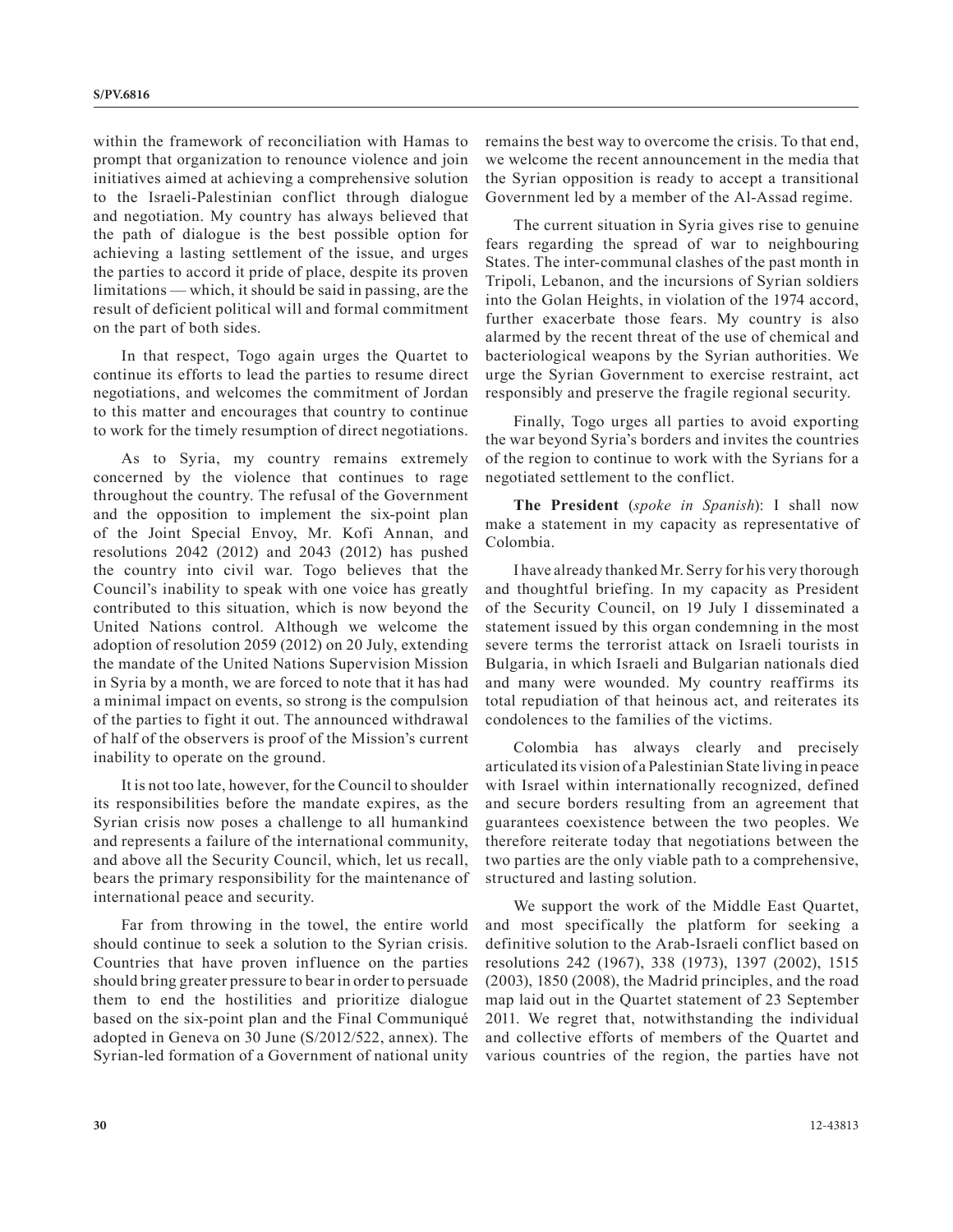been able to overcome the existing obstacles or renew direct bilateral negotiations without prior preconditions so that talks could be successful. It is urgent to create confidence-building measures.

I find relevant Secretary-General Ban Ki-moon's comment, in his message to participants at the United Nations Asian and Pacific Meeting in Support of Israeli-Palestinian Peace, held in Bangkok on 10 July, that

"recent actions on the ground have not contributed to a conducive environment for dialogue. Israel has continued settlement activity, contrary to international law and its commitments under the Road Map."

In addition, the Palestinian reconciliation process taking place in the context of the commitments of the Palestine Liberation Organization, under the leadership of President Abbas, continues to be a crucial element in achieving lasting peace between Palestinians and Israelis. We believe that a unified Palestinian Government is essential to achieving two States based on the principles of mutual acknowledgement and peaceful coexistence.

While efforts continue to rekindle peace talks between the Palestinians and the Israelis, my country believes it to be of the utmost importance to renew efforts to strengthen the financial position of the Palestinian Authority and to revitalize the Palestinian economy. In order to achieve sustained economic growth and create jobs in the West Bank and the Gaza Strip, there is a need for efforts aimed at increasing investor confidence and unleashing the enormous potential of the Palestinian private sector.

The international community should promote respect for human rights and the protection of all Palestinian and Israeli civilians without exception. That includes a halt to the launching of rockets from the Gaza Strip into Israel. There is no justification whatever for such indiscriminate attacks against civilians. Both the Palestinian and Israeli peoples have a right to live in peace and security with dignity, free from fear of indiscriminate violence.

The Syrian crisis constitutes a flagrant threat to the peace and security of the region, where conditions are already fragile and in a state of alert. We therefore deplore the impotence of the Security Council to act in a tougher manner, with a view to halting the violence and bloodshed and facilitating a political solution.

I would like to draw attention to the effects of the devastating tragedy that Syria is experiencing when it comes to providing stability, protection and humanitarian access to the 500,000 refugees living in that country. The inability to be able to effectively ensure the protection of the humanitarian personnel and facilities in Syria of the United Nations Relief and Works Agency for Palestine Refugees in the Near East is a matter of concern. We call on all the parties to take the necessary measures to save lives, avoid forced displacements and ensure the protection of Palestinian refugees trapped in the armed conflict taking place in Syria. The neutrality and integrity of the facilities of the United Nations in areas where Palestinians and other civilians are living should also be respected.

In conclusion, we are alarmed about the incidents taking place along the Syrian-Lebanese border, as they violate the sovereignty, independence and territorial and political integrity of Lebanon, including the relevant resolutions of the Security Council. We should maintain our firm commitment to support the Government of President Sleiman and Prime Minister Mikati in meeting their humanitarian obligations vis-à-vis Syrians who have sought refuge in Lebanon. According to the Office of the United Nations High Commissioner for Refugees, there are 30,000 such refugees, with 2,500 awaiting registration.

I now resume my functions as President of the Council.

I give the floor to the representative of Lebanon.

**Mr. Salam** (Lebanon) (*spoke in Arabic*): Allow me to first thank Mr. Robert Serry for his comprehensive briefing.

I should like to reiterate Lebanon's insistence on the full implementation of the provisions of resolution 1701 (2006). I would also like to pay tribute to the commendable efforts of the United Nations Interim Force in Lebanon.

I would also like to emphasize to the Security Council that Lebanon continues to adhere to its principled position in defence of Syria's unity and sovereignty, as well as the right of the Syrian people to live in dignity and freedom and enjoy safety and security.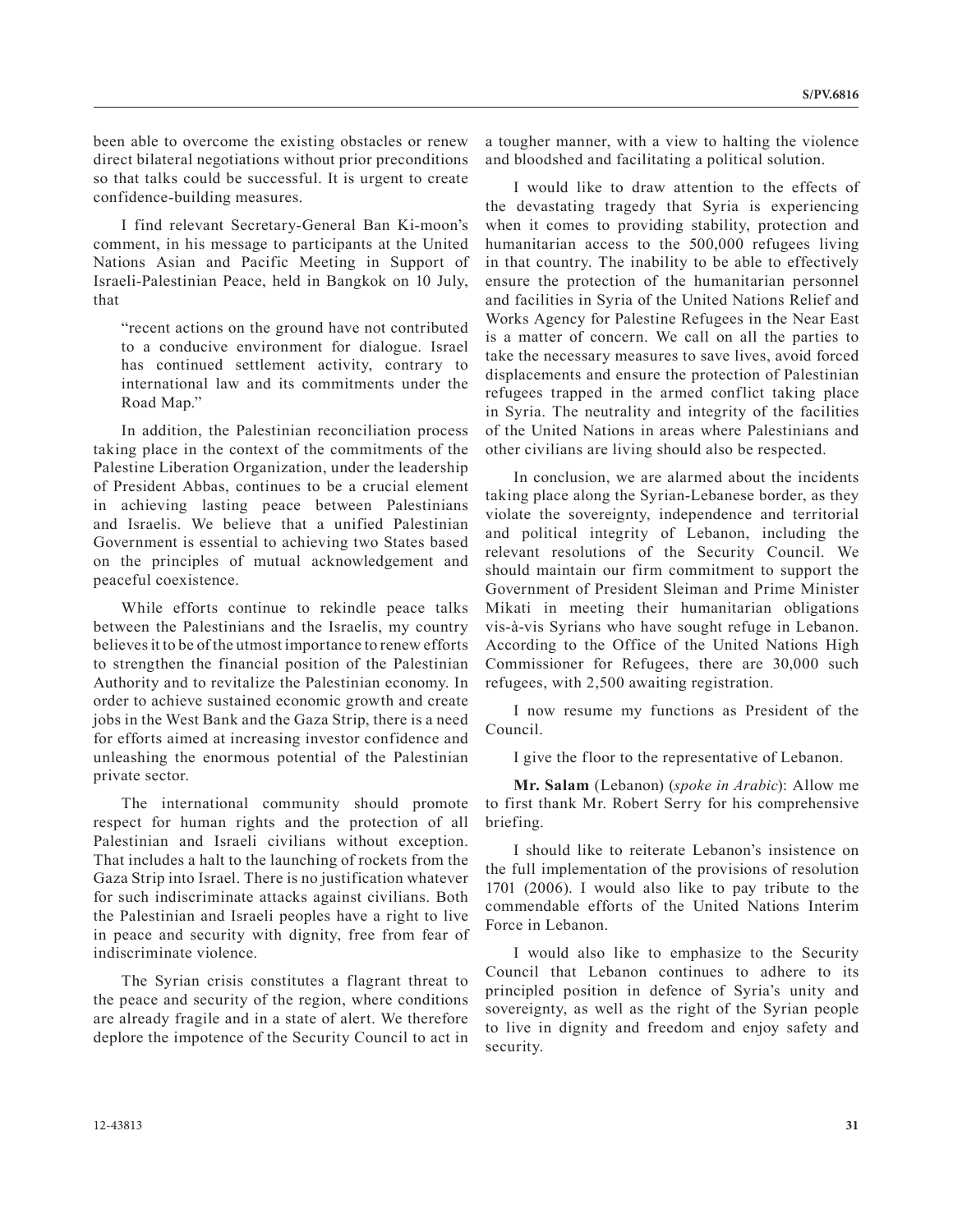Allow me now to turn to the main topic on our meeting today, namely, the Arab-Israeli conflict and its repercussions.

The Council may be aware that, the day before yesterday, Israeli Defence Minister Ehud Barak approved a decision to demolish eight villages south of Hebron, in the occupied West Bank. Those are villages, in which Palestinian Arabs have lived for more than 200 years, include Majaz, Tabban, Safti, Fakheit, Halaweh, Mirkez, Jinba and Kharuba. The decision will result in the expulsion of more than 1,500 people, on the pretext that the Israeli army needs the land for military exercises. This is a step aimed at appropriating more Palestinian territory and establishing another buffer zone in the southern West Bank, along the Blue Line. Ultimately, this will serve to displace people and destroy their property.

As a country that upholds the Charter of the United Nations, we are duty-bound to recall that the Security Council must play its full role in the maintenance of international peace and security. Does the Council intend to take any steps to put an end to such Israeli actions? What are those steps? Or will the Council remain paralysed, its will held hostage in the face of ongoing Israeli violations of the provisions of international law and its total disregard for the resolutions of the Council and the General Assembly?

The Council may well be aware that the committee established by Israeli Prime Minister Benjamin Netanyahu, and led by retired Supreme Court Justice Edmund Levy, to consider the legal status of Israeli outposts in the West Bank and find a way to legalize them concluded in its report issued earlier this month that Israel was "not an occupying State from the perspective of international law" and that "all settlement activities are legitimate, in particular those described as 'illegitimate'". The Levy committee recommended that settlers be given property rights and that a parallel Israeli land cadastre be established for them. It also called for the revocation of the Jordanian land law, which is valid in the West Bank, as well as for the revocation of the Israeli Supreme Court decision of 1979, so as to facilitate the building of settlements and the exercise by Jews of settlers' rights all over Judea and Samaria.

A comment in the Levy committee report made by Michael Sfard, a lawyer and legal adviser to the Israeli human rights organization Yesh Din, expressed the eloquent view that,

#### (*spoke in English*)

 "The Levy committee was conceived in sin to legalize a crime, and it has fully accomplished its mission. Its report is not a legal report but an ideological report that ignores the basic principles of the rule of law. The members of the Levy committee apparently fell down the rabbit hole, and their report was written in Wonderland, governed by the rules of absurdity: there is no occupation, there are no illegal outposts and there is apparently no Palestinian people either. To that we must say in the words of Alice: 'This is the silliest tea party I have ever been to".

In the same context, Aeyal Gross wrote, on 10 July, in an editorial on the report of the Levy committee in *Haaretz*:

"What would you call an occupation where the occupying State moves its citizens in as inhabitants while exploiting ground, water and other natural resources? And what would you call a regime where two populations live under different law, applied according to their nationality? If any good could come out of the Levy committee, it is the unveiling of the hypocrisy that under the perception of occupation lies a regime which better resembles a combination of colonialism and apartheid."

#### (*spoke in Arabic*)

Faced with the gravity of the recommendations and the discussions of the Levy committee, allow me to ask, once again, are there any steps that members intend to take in the Council to recall the provisions of international law and the resolutions of the Council and the General Assembly on the illegitimacy of settler activities, or will the Council remain paralysed with its will held hostage?

We have frequently recalled before the Council that article 49 of the Fourth Geneva Convention relative to the Protection of Civilian Persons in Time of War states that "The occupying Power shall not deport or transfer parts of its own civilian population into the territory it occupies."

We have also recalled repeatedly that the Security Council, in paragraph 1 of resolution 446 (1979), adopted more than 30 years ago, after recalling the fact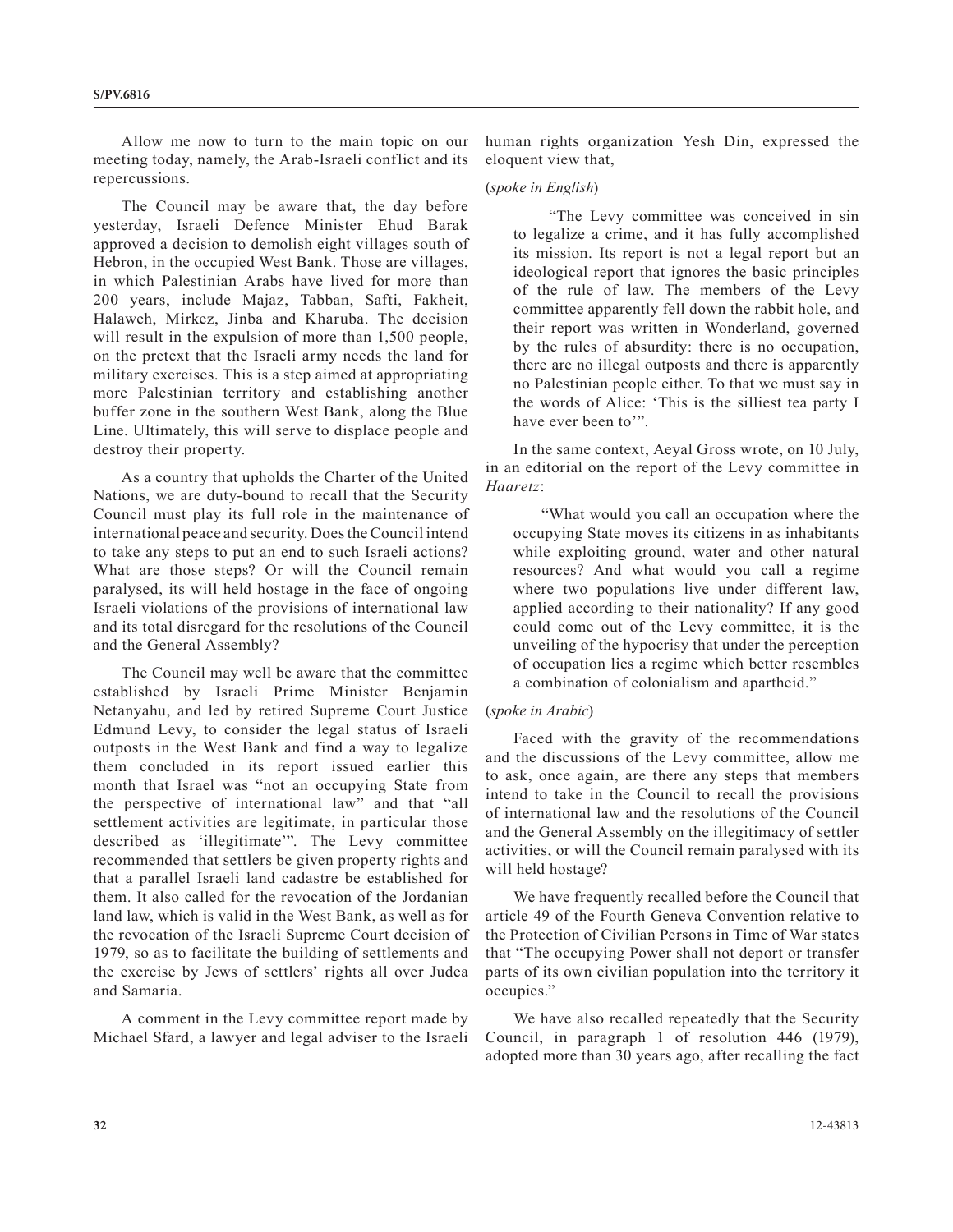that the Fourth Geneva Convention applied to Arab territories occupied by Israel since 1967, determined that

 "the policy and practices of Israel in establishing settlements in the Palestinian and other Arab territories occupied since 1967 have no legal validity and constitute a serious obstruction to achieving a comprehensive, just and lasting peace in the Middle East."

Do I really need to recall that the International Court of Justice decided in its advisory opinion on the *Legal consequences of the construction of a wall in the occupied Palestinian territory* that

"The Court concludes that the Israeli settlements in the occupied Palestinian territory (including East Jerusalem) have been established in breach of international law". (*A/ES-10/273, advisory opinion, para. 120*)

The legal provisions on settlements are very clear, as they are with regard to the ongoing Israeli practices since 1967, which themselves are in defiance of those same provisions. The number of settlers exceeds half a million. The more than 120 settlements, to say nothing of the outposts, the bypass roads and the camps, have devoured approximately 42 per cent of the territory of the West Bank. Our question remains: how long will the Council continue to be paralysed, its will held hostage, failing in the face of Israeli settlement activity to shoulder its responsibilities under Article XXIV of the Charter of the Nations?

**Mr. Khalil** (Egypt): I have the honour to address the Security Council today on behalf of the Non-Aligned Movement on the situation in the Middle East, including the question of Palestine. At the outset, I would like to express the Movement's appreciation to Mr. Robert Serry, Special Coordinator for the Middle East Peace Process and Personal Representative of the Secretary-General to the Palestine Liberation Organization and the Palestinian Authority, for his briefing to the Council.

The Non-Aligned Movement remains firm in its conviction of the urgent need for the international community to act resolutely and collectively to fulfil its longstanding commitment to, and responsibility for, the realization of a two-State solution to the Israeli-Palestinian conflict and a just solution to the question of Palestine in all its aspects, on the basis

of international law and the terms of reference of the peace process, including the resolutions of the Council. The independence of the State of Palestine, with East Jerusalem as its capital, is long overdue. Its continued postponement will only put that goal further out of reach.

The Non-Aligned Movement reiterates its view that serious international action in a timely manner is required. The window of opportunity for implementing the two-State solution, based on the 4 June 1967 borders, is rapidly closing. The Movement recalls, in that regard, that the application submitted by Palestine, on 23 September 2011, for membership in the United Nations is consistent with the right of the Palestinian people to self-determination and independence. The Movement looks forward to the Security Council's assumption of its responsibility to take action in a manner that recognizes the legitimate and historic rights of the Palestinian people and contributes to the peace efforts.

The Movement regrets that all efforts exerted to date by international and regional parties, including by the Quartet, have been unable to achieve any progress owing to the deliberate obstruction by Israel, the occupying Power, its refusal to respect the parameters of the peace process and its insistence on continuing to change the facts on the ground, in total contradiction of the two-State solution, the Charter of the United Nations and international law. Those Israeli policies were described by President Mahmoud Abbas of Palestine during his visit to Egypt on 18 July as shutting the door on the political process.

The Movement strongly condemns Israel's illegal measures in the occupied Palestinian territory, including East Jerusalem, particularly its construction and expansion of settlements and the separation wall, the confiscation of Palestinian land, the displacement of the Palestinian civilian population, and the persistent attempts to legitimize the illegal settlement activities, as demonstrated recently by a report commissioned by the Israeli Government, the so-called Levy Ccmmittee report, which suggested that the West Bank was not occupied territory and that the settlements were therefore legal. The Movement stresses that those actions must be ended, as they undermine the resumption of credible negotiations and obstruct the achievement of a just, lasting, comprehensive and peaceful solution to the Israeli-Palestinian conflict.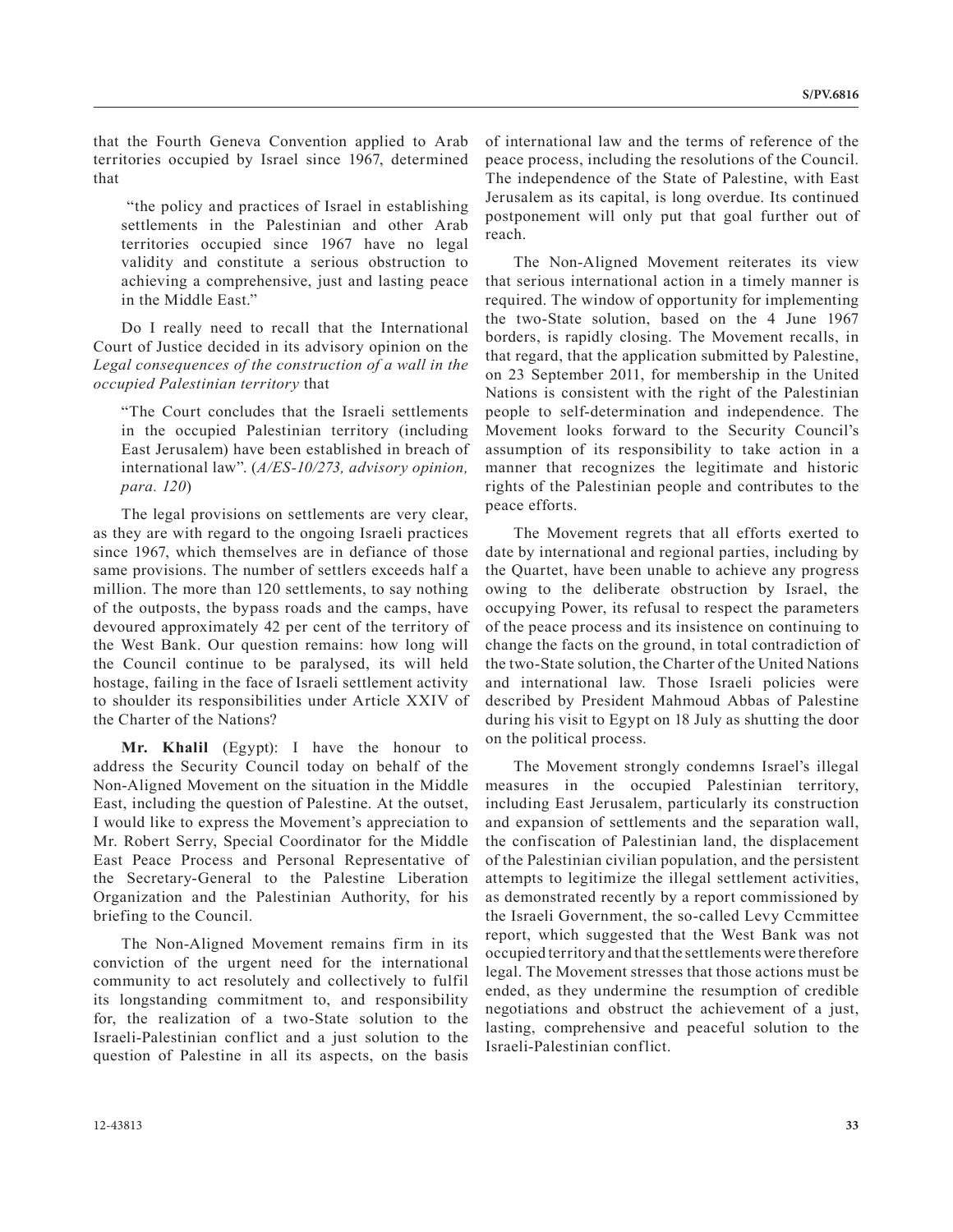In the light of the very difficult conditions on the ground, the Non-Aligned Movement calls once again for the implementation of the recommendations made by Ms. Valerie Amos, Under-Secretary-General for Humanitarian Affairs and Emergency Relief Coordinator, to the Security Council on 18 January 2012 on the humanitarian situation in the occupied Palestinian territory. Specific measures are necessary to address, in particular, the grave impact of Israel's settlement policies on the Palestinian people and their land, including the violent actions by Israeli settlers against Palestinian property and Palestinian civilians, including women and children, as well as provocations and incitement, including against holy sites in occupied East Jerusalem and the vandalizing of mosques and churches.

The Non-Aligned Movement reiterates its call for the Security Council to act, and demands that Israel, the occupying Power, immediately cease all such violations of international law, including international humanitarian and human rights law, and fully abide by its legal obligations, including those under the Fourth Geneva Convention. Israel's blatant impunity and disregard for the law cannot be tolerated.

The Movement remains concerned about the critical humanitarian situation in the Gaza Strip. We call once again for the full and immediate lifting of the illegal Israeli blockade, which has now entered its sixth year, in violation of resolution 1860 (2009), other relevant United Nations resolutions and international humanitarian law, which prohibits collective punishment of the civilian population under occupation. Israel must promptly and unconditionally open all its crossing points with Gaza and end its continued obstruction of the freedom of movement of persons and of the reconstruction efforts in the Gaza Strip.

The Movement also takes this opportunity to express its support for Palestinian reconciliation efforts, which continue to be sponsored by Egypt, and hopes that Palestinian unity will soon be restored in the interest of the legitimate national aspirations of the Palestinian people. The Movement looks forward to that achievement and to the holding of Palestinian legislative and presidential elections.

Turning to Lebanon, the Movement condemns Israel's ongoing violations of Lebanon's sovereignty and calls on all parties concerned to fully implement resolution 1701 (2006), in order to end the current fragility and avoid the resurgence of hostilities.

Concerning the occupied Syrian Golan, the Movement reaffirms that all measures and actions taken, or to be taken, by Israel, the occupying Power, to alter the legal, physical and demographic status of the occupied Syrian Golan, as well as Israeli measures to impose its own jurisdiction and administration there, are null, void and have no legal effect. The Non-Aligned Movement demands that Israel abide by resolution 497 (1981) and withdraw fully from the occupied Syrian Golan to the borders of 4 June 1967, in implementation of resolutions 242 (1967) and 338 (1973).

I shall now speak in my national capacity. Egypt would like to emphasize the importance we attach to the work of United Nations agencies in support of the Palestinian people, particularly through addressing the humanitarian situation in the occupied Palestinian territory, which is gravely impacted by Israeli policies in general and its settlement policies in particular. In that regard, Egypt is deeply concerned by the restrictions that Israel, the occupying Power, continues to impose on the work of the United Nations agencies in the occupied Palestinian territory, as demonstrated recently by the letter dated 10 July 2012 addressed to Ms. Valerie Amos, Under-Secretary-General for Humanitarian Affairs and Emergency Relief Coordinator, by the representative of Israel. United Nations agencies working in the occupied territory should not yield to pressure on the part of the occupying Power to prevent them from fulfilling their mandates to support the Palestinian people.

It is no surprise that Israel does not feel comfortable with the work and the mere presence of the United Nations agencies in the occupied Palestinian territory. An occupying Power that decides to demolish eight villages in the territory it is occupying under the pretext that the land of those villages will be used by the occupying forces for training exercises, as was ordered by the Israeli Defence Minister on 22 July, is an occupying force that will use all measures at its disposal to avoid being held accountable for its illegal actions and to continue to enjoy impunity as it has benefited from for decades.

One flagrant measure was the letter addressed by the representative of Israel in Geneva to the President of the Human Rights Council officially stating that Israel had decided to suspend its relationship with that Council and with the Office of the Office of the High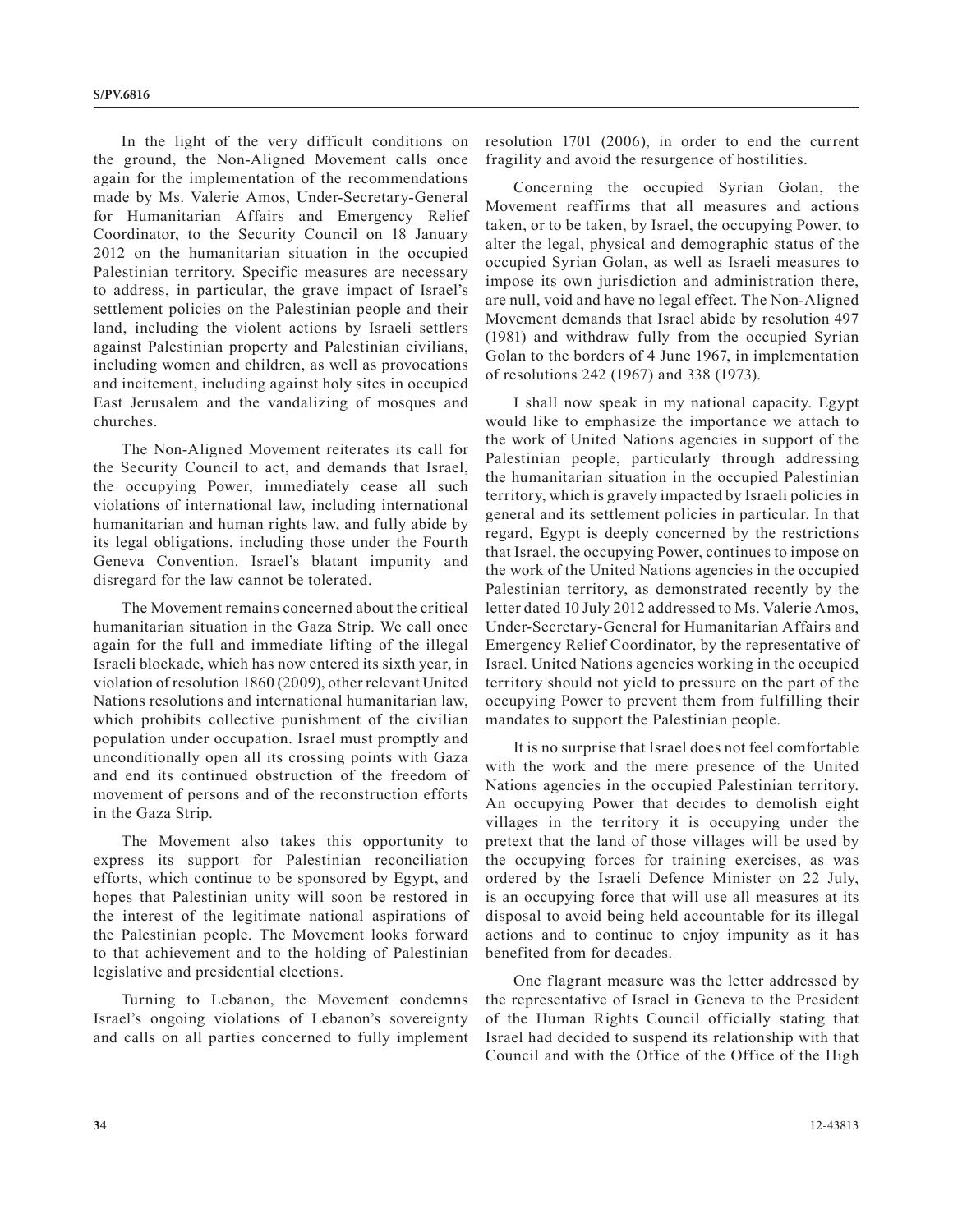Commissioner for Human Rights, both in Geneva and in Jerusalem. Such actions should not be allowed to pass without repercussions.

The Middle East has seen dramatic changes over the past 18 months. The aspirations of the peoples of many Arab countries for freedom, democracy and social justice are on the rise. They are going to prevail. The situation in Syria is no exception in that regard. Egypt welcomes the attention given by the international community to the developments in the region, including the Syrian crisis, aimed at finding a settlement based on the six-point plan, especially ending the violence, protecting civilians and respecting Syria's unity and territorial integrity. However, that should not be at the expense of addressing the historic injustice that the Palestinian people have endured for decades. It should not divert attention from the Palestinian question, which remains the principal source of instability in the region. As many Arab countries chart their way towards democracy and good governance, the promise of a peaceful and stable Middle East cannot be achieved without finding a just and lasting peaceful settlement that ensures the independence of Palestine, with East Jerusalem as its capital. It is time for the Security Council to assume its responsibilities and work seriously to achieve that objective.

**The President** (*spoke in Spanish*): I now give the floor to the representative of Canada.

**Mr. Obhrai** (Canada): On behalf of the Government of Canada, I would like to thank the Colombian presidency for convening today's open debate on the Middle East.

There are dark clouds gathering over the Middle East. The region is more volatile and unstable than it has been in years. We face multiple and serious challenges to regional and global peace and security. From barbaric acts of terrorism aimed at Israel, as we witnessed in Bulgaria last week, to the senseless slaughter of civilians perpetrated by extremists in Iraq; from the violence in Syria, which has the potential to spin the region into turmoil, to Iran's continued unwillingness to respond with real action to address our concerns about its nuclear activities — it is time for the Security Council to overcome its paralysis and act with determination to protect peace and stability on behalf of all nations.

The Al-Assad regime has lost legitimacy by waging a campaign of terror on the Syrian people, who began their campaign for freedom, dignity and democracy with peaceful demonstrations. There is no future for Al-Assad in Syria. His regime is creating sectarian strife and regional instability. There are growing tensions in Lebanon and a massive outflow of refugees to Jordan, Turkey, Iraq and Lebanon. Democracy based on the rule of law and respect for human rights is the best way for disparate voices to live together in peace. The Action Group on Syria in Geneva has conceived a pragmatic transition plan, building on Joint Special Envoy Annan's six-point plan. But it will not work unless those who continue to support the Al-Assad regime with arms and resources stop doing so immediately. It is past time for the Security Council to stand up for peace with universal and binding sanctions to pressure Al-Assad to honour commitments he has already made. The failure to do so during the recent debate on the renewal of the United Nations Supervision Mission in Syria demonstrates the tragic unwillingness of some Council members to live up to their international responsibilities.

The International Atomic Energy Agency's reports of Iranian non-compliance with its international obligations and on that country's nuclear-weapons development effort reinforce our deep concern about Iran's ambitions and the resulting consequences for regional and global security. While we acknowledge that Iran has come without preconditions to the table with the five permanent members of the Security Council plus, those talks cannot drag on forever while centrifuges continue to spin at Natanz and Fordow.

Iran needs to understand that the international community is serious, and that it is expected to take real and concrete steps to halt its nuclear-weapons development programme before any sanctions are eased. For years, Canada has implemented some of the toughest sanctions against Iran. Now, the full impact of the European Union oil embargo that began on 1 July is beginning to bite. Only through that kind of concerted action will we be able to impress on the Iranian authorities that the game is up and that the time has come to stop enrichment and comply with their international obligations.

The target of our sanctions is not the Iranian people, but rather the regime, which continues its nuclear programme in violation of international law. It is a regime that stifles free speech and access to information and religious freedom, and that denies the Iranian people a democratic voice. On behalf of those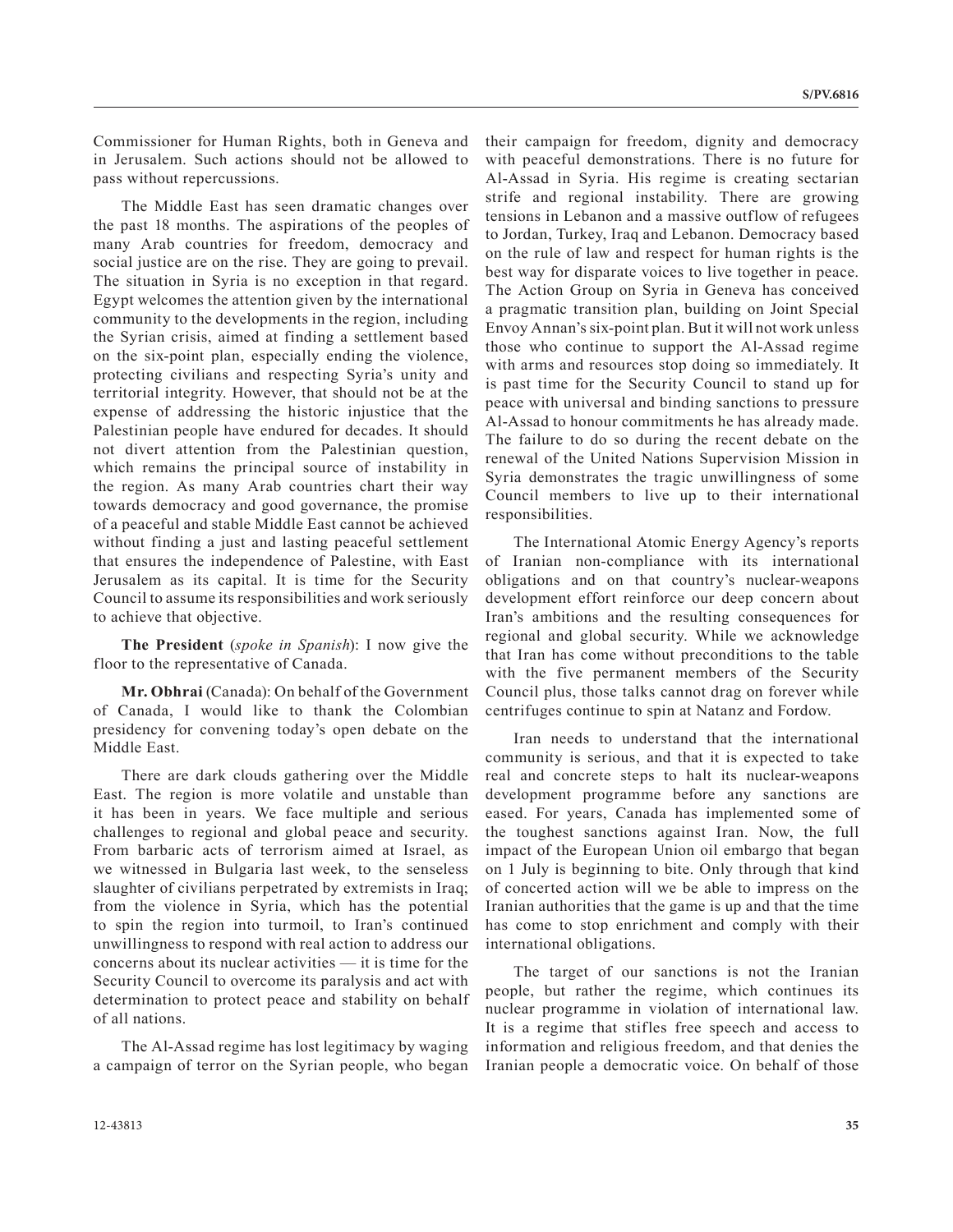voices that are silenced inside Iran, we will continue to speak out.

Amid this strife and instability, the peace process between Israel and the Palestinians is languishing. We wholly support the Quartet's efforts based on its statement of last September (see SG/2178), as well as Jordan's efforts to bring the parties together. But the parties themselves need to resume direct peace negotiations without delay or preconditions. Unilateral actions by either side are not helpful to a resumption of negotiations, since they prejudge the outcome. I must be clear that Canada cannot accept any renewed effort by the Palestinian Authority to change its status in the United Nations. The stakes are too high for the peace process itself, but also for the Organization, as we saw with the funding situation concerning UNESCO. Rather, both parties need to stop talking about talking, and instead roll up their sleeves, sit down and start serious negotiations towards a two-State solution. Concerted action to combat violence and incitement to violence would help to create an atmosphere conducive to negotiating peace.

Against that very dark backdrop, Egypt's first democratic presidential elections were a glimmer of light and a historic moment. My Government celebrates that tremendous achievement of the Egyptian people as a demonstration of what can happen when people are allowed to exercise their basic democratic rights. But an election is only a beginning. President Morsy faces many challenges. It will be a long road towards inclusive governance that fulfils the aspirations of all Egyptians for greater freedom, democracy and respect for the rule of law. We stand ready to support President Morsy in that regard. Indeed, one of the pressing challenges he faces is the precarious security situation in the Sinai peninsula, which has profound implications for Israel. In that regard, we welcome President Morsy's commitment to honour Egypt's international obligations and responsibilities to protect religious minorities.

The sky is indeed dark over the region, but this body can choose to exercise its power and authority and can act to support them. It is time.

**The President** (*spoke in Spanish*): I now give the floor to the representative of Japan.

**Mr. Nishida** (Japan): I would like to thank you, Mr. President, for giving me the opportunity to address the Security Council on the situation in the Middle East.

Japan continues to be deeply concerned about the deteriorating situation in Syria over the past 16 months, and profoundly deplores the death of many thousands of people as a result of the continued violence. We condemn the Syrian authorities' failure to keep their own commitments, as well as their increased use of heavy weapons and all other violations and abuses of human rights in Syria. The continuing bloodshed is totally unacceptable and must end now.

Japan has strongly supported the diplomatic efforts of the Joint Special Envoy of the United Nations and the League of Arab States, Mr. Kofi Annan. We call upon all Syrian parties, in particular the Syrian authorities, to unconditionally and swiftly implement Mr. Annan's six-point plan. The transition plan set forth in the Action Group communiqué of June 30 must also be implemented, with the aim of bringing about a democratic and pluralistic political system.

Japan has been cooperating with its partners to urge the Syrian authorities to cease their violence and to implement concrete measures for a Syrian-led political transition, including through the framework of the Friends of Syria. Japan deems it extremely regrettable that, last week, owing to the exercise of the veto, the Security Council failed to unite and speak in one voice (see S/PV.6810), in line with other international efforts. Japan will continue to make the utmost effort at every opportunity in cooperation with like-minded countries.

Japan highly appreciates the dedicated work of the United Nations Supervision Mission in Syria (UNSMIS). At the same time, Japan regrets that the Mission had to suspend its operational activities owing to the escalation of violence. As stipulated in resolution 2059 (2012), we call upon the Syrian parties to guarantee the safety and freedom of movement and access for UNSMIS personnel. We also wish to believe that the security and political environment will improve so that UNSMIS can effectively implement its mandate.

Japan is also concerned about the deteriorating humanitarian situation of the Syrian people. For that reason, the Government of Japan decided in May to extend an additional aid grant of \$5 million in cooperation with the Office of the United Nations High Commissioner for Refugees, the World Food Programme and the United Nations Office for the Coordination of Humanitarian Affairs. We underline the importance of allowing humanitarian personnel full and unimpeded access to the people in need of assistance.